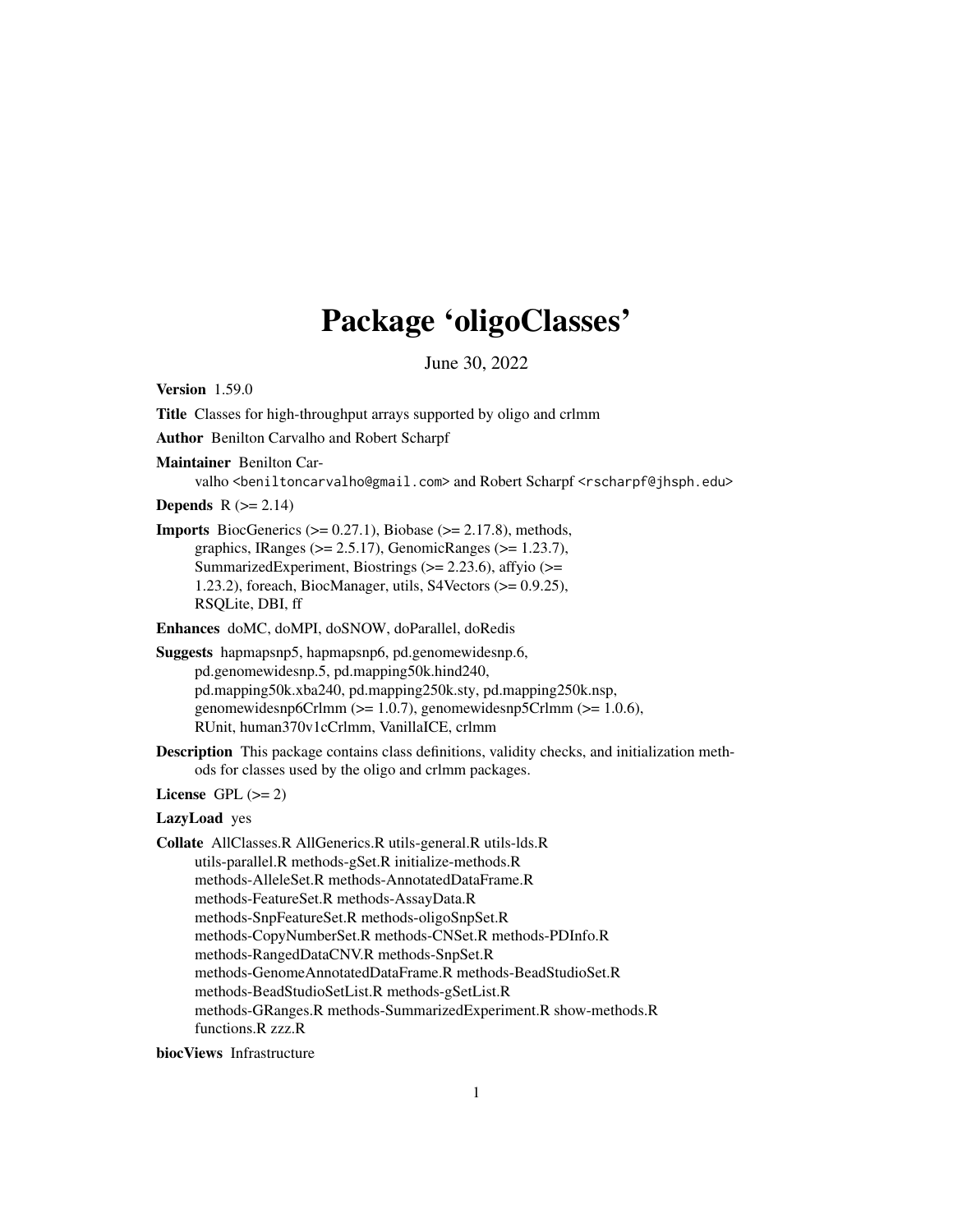## Local Variables ## time-stamp-pattern ``8/Date: %3a %3b %2d %02H:%02M:%02S %Z %:y\n'' ## End RoxygenNote 6.1.1 git\_url https://git.bioconductor.org/packages/oligoClasses git\_branch master git\_last\_commit af1cb92 git\_last\_commit\_date 2022-04-26 Date/Publication 2022-06-30

# R topics documented:

| $\overline{4}$           |
|--------------------------|
| $\overline{\mathcal{A}}$ |
| 5                        |
| 6                        |
| $\overline{7}$           |
| 8                        |
| 8                        |
| 9                        |
| 10                       |
| 11                       |
| 12                       |
| 13                       |
| 14                       |
| 15                       |
| 16                       |
| 17                       |
| 18                       |
| 19                       |
| 21                       |
| 22                       |
| 23<br>dh                 |
| 24                       |
| 24                       |
| 25                       |
| 25                       |
| 25                       |
| 26                       |
| 27                       |
| 28                       |
| 28                       |
| 29                       |
|                          |
| 30                       |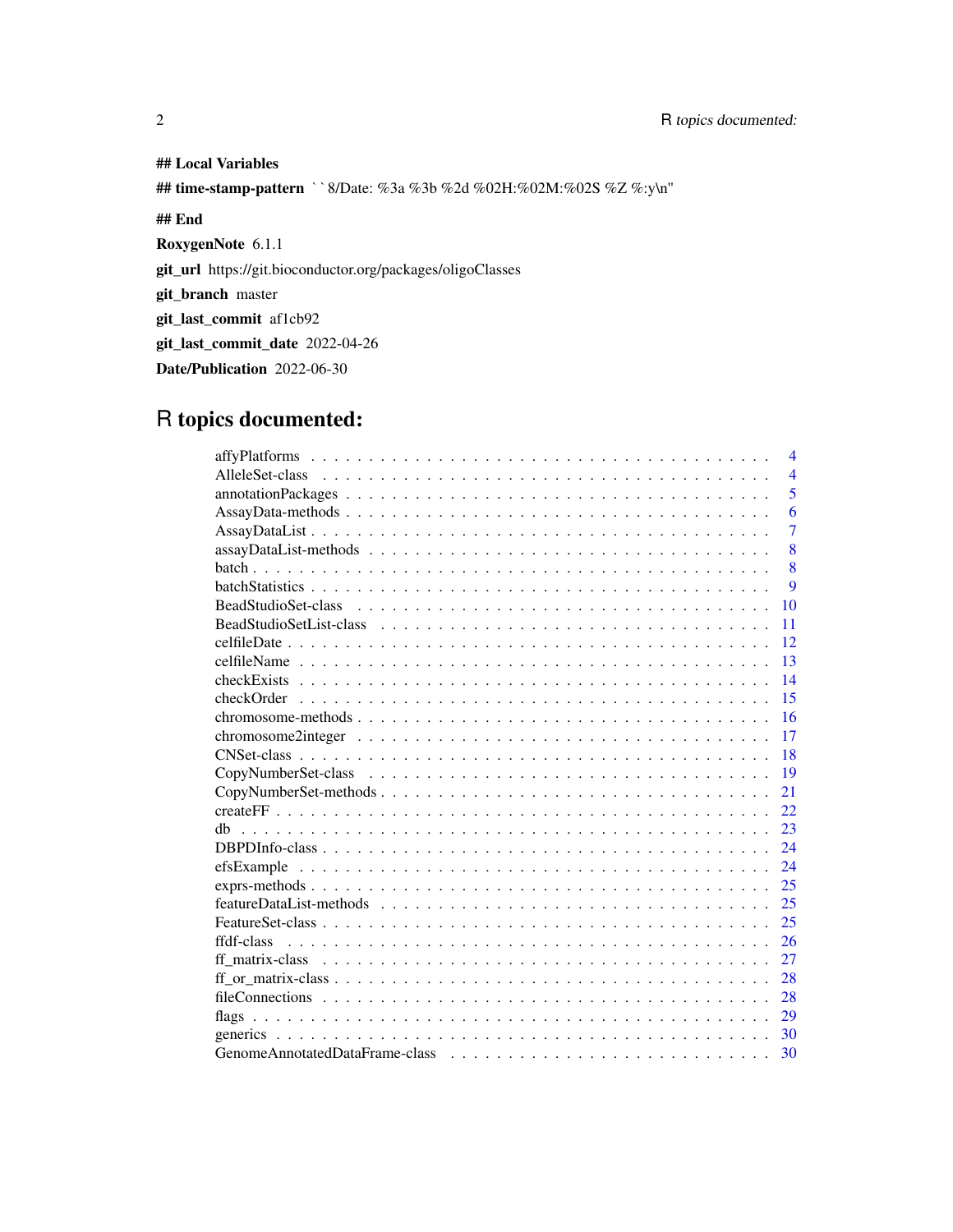| GenomeAnnotatedDataFrameFrom-methods<br>31 |
|--------------------------------------------|
| 32                                         |
| 33                                         |
| 33                                         |
| 35                                         |
| 35                                         |
| 36                                         |
| 38                                         |
| 39                                         |
| 40                                         |
| 41                                         |
| 42                                         |
| 43                                         |
| 44                                         |
| 45                                         |
| 45                                         |
| 46                                         |
| 47                                         |
| 47                                         |
| 48                                         |
| 49                                         |
| 49                                         |
| 50                                         |
| 51                                         |
| 51                                         |
| 52                                         |
| 53                                         |
| 54                                         |
| 54                                         |
| 55                                         |
| 56                                         |
| pmFragmentLength-methods<br>56             |
| 56                                         |
| 57                                         |
| 58                                         |
|                                            |
|                                            |
| 59                                         |
| sfsExample<br>60                           |
| 61                                         |
| 62                                         |
| 63                                         |
| 64                                         |
| 65                                         |
| SummarizedExperiment-methods<br>66         |
|                                            |

**Index** 

 $\overline{3}$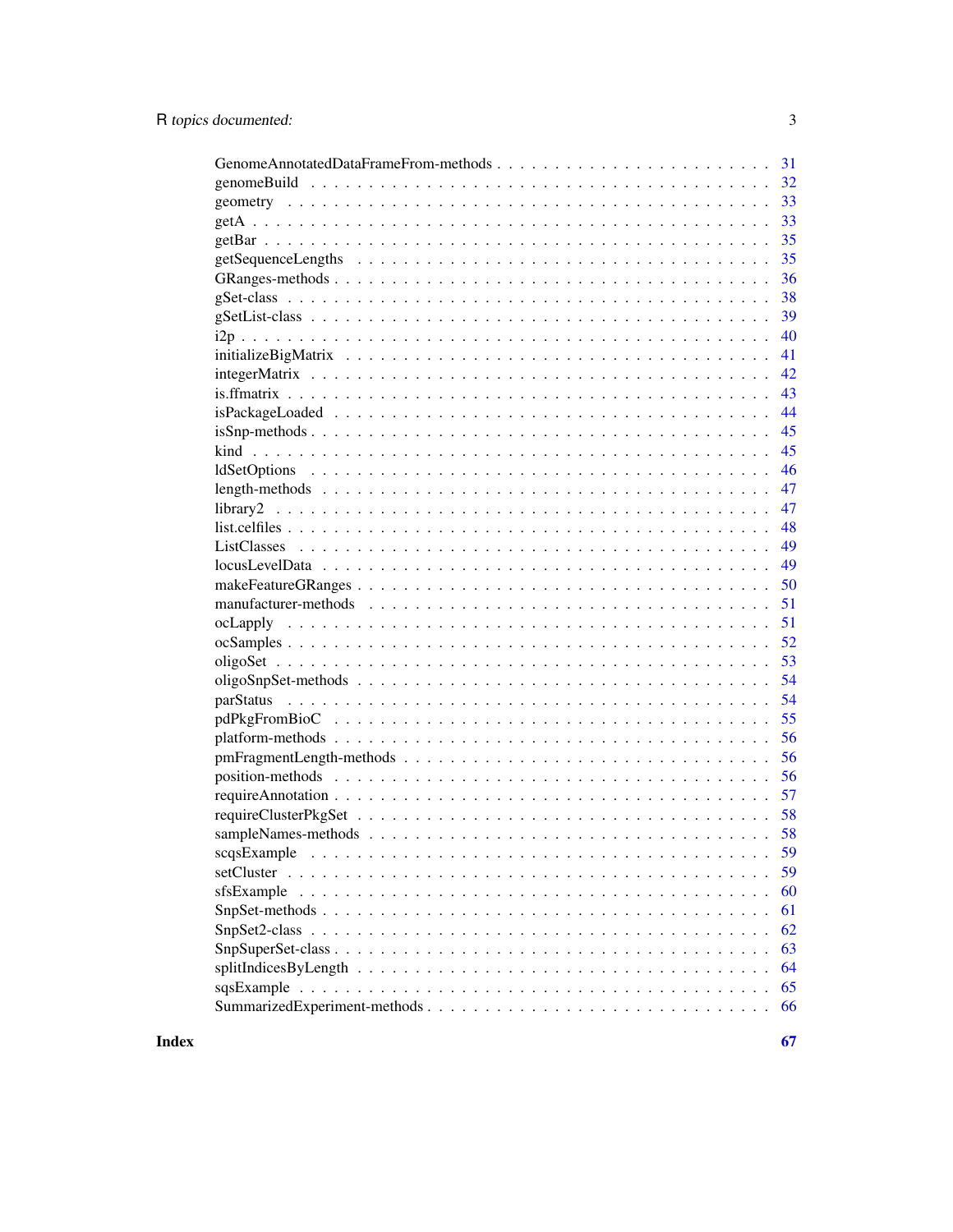<span id="page-3-0"></span>

### Description

Provides a listing of available Affymetrix platforms currently supported by the R package oligo

#### Usage

```
affyPlatforms()
```
### Value

A vector of class character.

#### Author(s)

R. Scharpf

#### Examples

affyPlatforms()

AlleleSet-class *Class "AlleleSet"*

#### Description

A class for storing the locus-level summaries of the normalized intensities

### Objects from the Class

Objects can be created by calls of the form new("AlleleSet", assayData, phenoData, featureData, experimentData, annotation, protocolData, ...).

#### Slots

assayData: Object of class "AssayData" ~~ phenoData: Object of class "AnnotatedDataFrame" ~~ featureData: Object of class "AnnotatedDataFrame" ~~ experimentData: Object of class "MIAME" ~~ annotation: Object of class "character" ~~ protocolData: Object of class "AnnotatedDataFrame" ~~ .\_\_classVersion\_\_: Object of class "Versions" ~~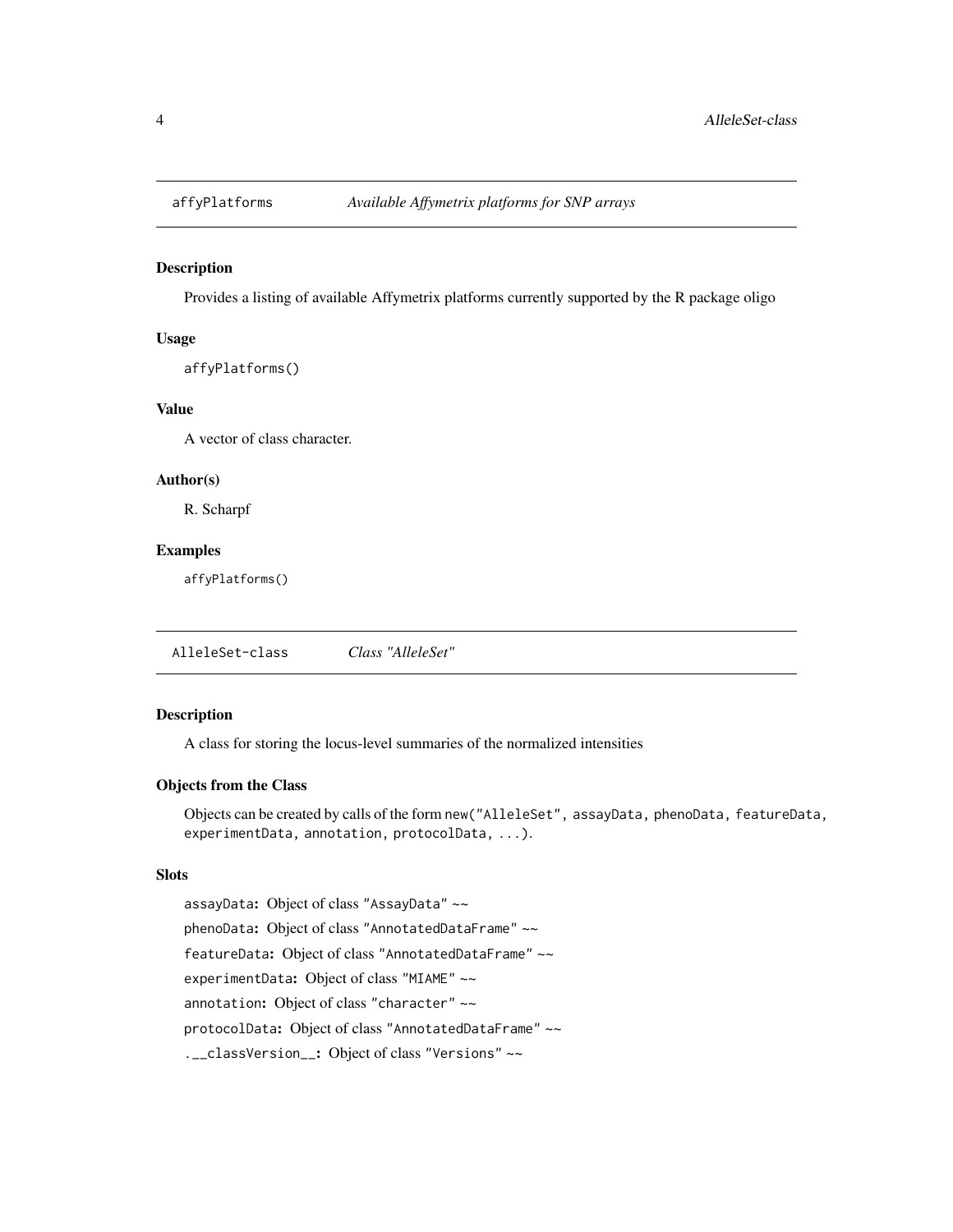### <span id="page-4-0"></span>Extends

Class ["eSet"](#page-0-0), directly. Class ["VersionedBiobase"](#page-0-0), by class "eSet", distance 2. Class ["Versioned"](#page-0-0), by class "eSet", distance 3.

### Methods

- allele signature(object = "AlleleSet"): extract allele specific summaries. For 50K (XBA and Hind) and 250K (Sty and Nsp) arrays, an additional argument (strand) must be used (allowed values: 'sense', 'antisense'.
- bothStrands signature(object = "AlleleSet"): tests if data contains allele summaries on both strands for a given SNP.
- bothStrands signature(object = "SnpFeatureSet"): tests if data contains allele summaries on both strands for a given SnpFeatureSet.
- db signature(object = "AlleleSet"): link to database connection.
- getA signature(object = "AlleleSet"): average intensities (across alleles)
- getM signature(object = "AlleleSet"): log-ratio (Allele A vs. Allele B)

#### Author(s)

R. Scharpf

### See Also

[SnpSuperSet](#page-62-1), [CNSet](#page-17-1)

#### Examples

```
showClass("AlleleSet")
## an empty AlleleSet
x \leq - new("matrix")
new("AlleleSet", senseAlleleA=x, senseAlleleB=x,
    antisenseAlleleA=x, antisenseAlleleB=x)
##or
new("AlleleSet", alleleA=x, alleleB=x)
```
annotationPackages *Annotation Packages*

#### Description

annotationPackages will return a character vector of the names of annotation packages.

#### Usage

annotationPackages()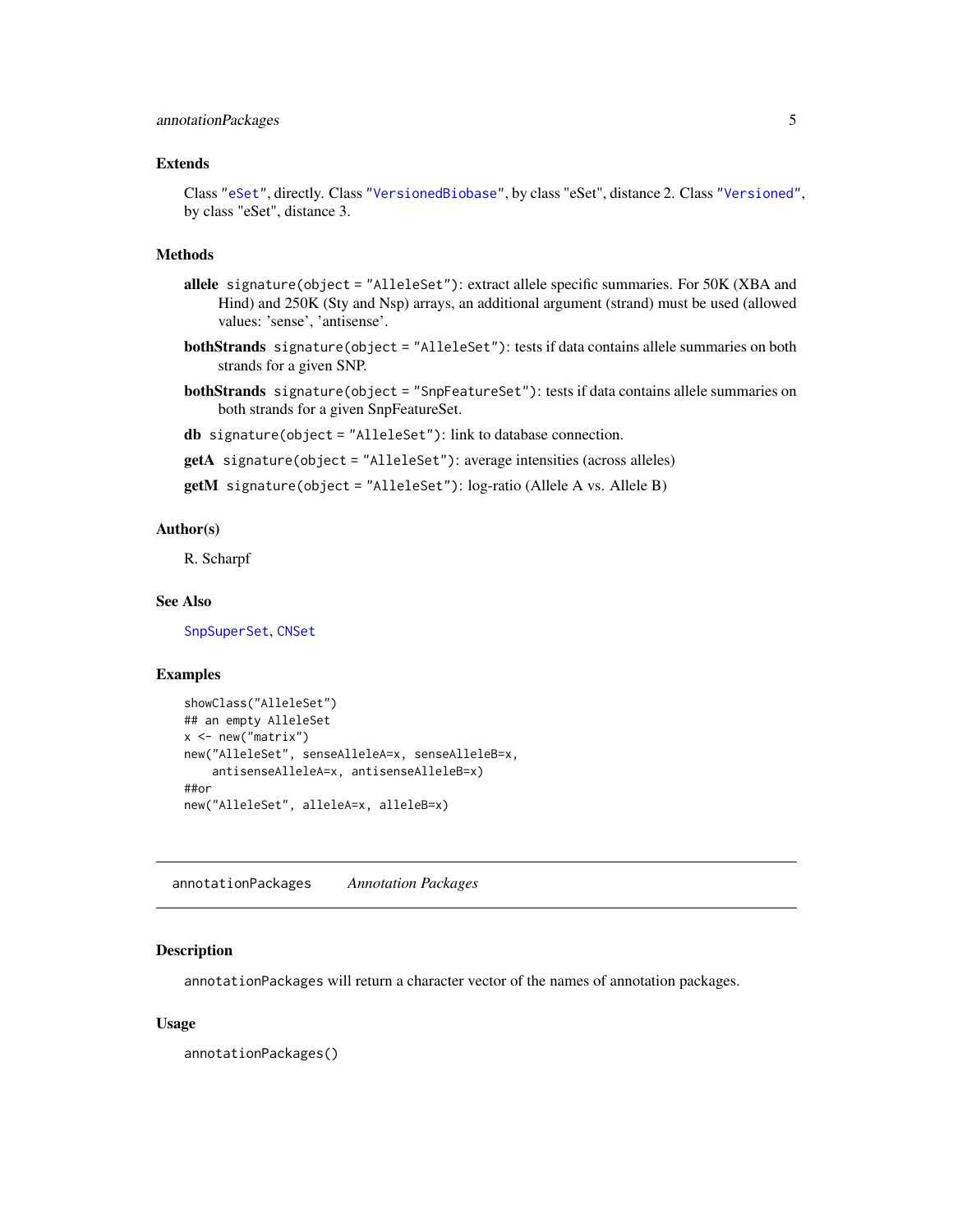#### <span id="page-5-0"></span>Value

a character vector of the names of annotation packages

AssayData-methods *Methods for class AssayData in the oligoClasses package*

#### **Description**

Batch statistics used for estimating copy number are stored as AssayData in the 'batchStatistics' slot of the CNSet class. Each element in the AssayData must have the same number of rows and columns. Rows correspond to features and columns correspond to batch.

### Objects from the Class

A virtual Class: No objects may be created from it.

### Methods

```
batchNames signature(object = "AssayData"): ...
batchNames<- signature(object = "AssayData"): ...
corr signature(object = "AssayData", allele = "character"): ...
nu signature(object = "AssayData", allele = "character"): ...
phi signature(object = "AssayData", allele = "character"): ...
```
### Details

lM: Extracts entire list of linear model parameters.

corr: The within-genotype correlation of log2(A) and log2(B) intensities.

nu: The intercept for the linear model. The linear model is fit to the A and B alleles independently.

phi: The slope for the linear model. The linear model is fit independently to the A and B alleles.

#### See Also

[CNSet-class](#page-17-1)

```
library(crlmm)
library(Biobase)
data(cnSetExample, package="crlmm")
cnSet <- cnSetExample
isCurrent(cnSet)
assayDataElementNames(batchStatistics(cnSet))
## Accessors for linear model parameters
## -- Included here primarily as a check that accessors are working
## -- Values are all NA until CN estimation is performed using the crlmm package
```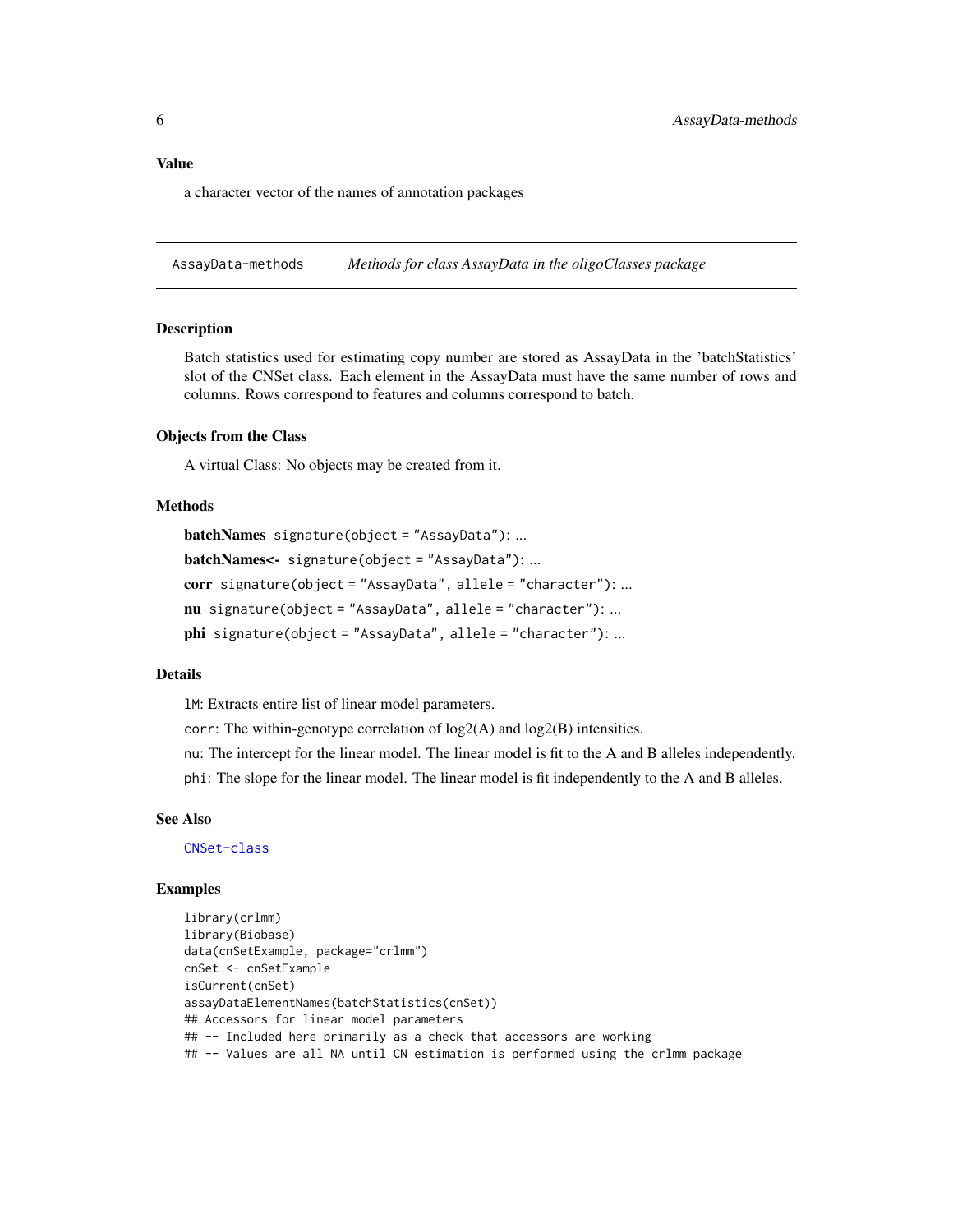### <span id="page-6-0"></span>AssayDataList 7

```
##
## subsetting
cnSet[1:10, ]
## names of elements in the object
## accessors for parameters
nu(cnSet, "A")[1:10, ]
nu(cnSet, "B")[1:10, ]
phi(cnSet, "A")[1:10, ]
phi(cnSet, "B")[1:10, ]
```
AssayDataList *Create a list of assay data elements*

#### Description

The eSetList-derived classes have an assayDataList slot instead of an assayData slot.

#### Usage

```
AssayDataList(storage.mode = c("lockedEnvironment", "environment", "list"), ...)
```
#### Arguments

| storage.mode         | See assayDataNew.       |
|----------------------|-------------------------|
| $\ddot{\phantom{0}}$ | Named lists of matrices |

### Value

environment

### Author(s)

R.Scharpf

### See Also

[assayDataNew](#page-0-0)

```
r <- replicate(5, matrix(rnorm(25),5,5), simplify=FALSE)
r <- lapply(r, function(x,dns) {dimnames(x) <- dns; return(x)}, dns=list(letters[1:5], LETTERS[1:5]))
ad <- AssayDataList(r=r)
ls(ad)
```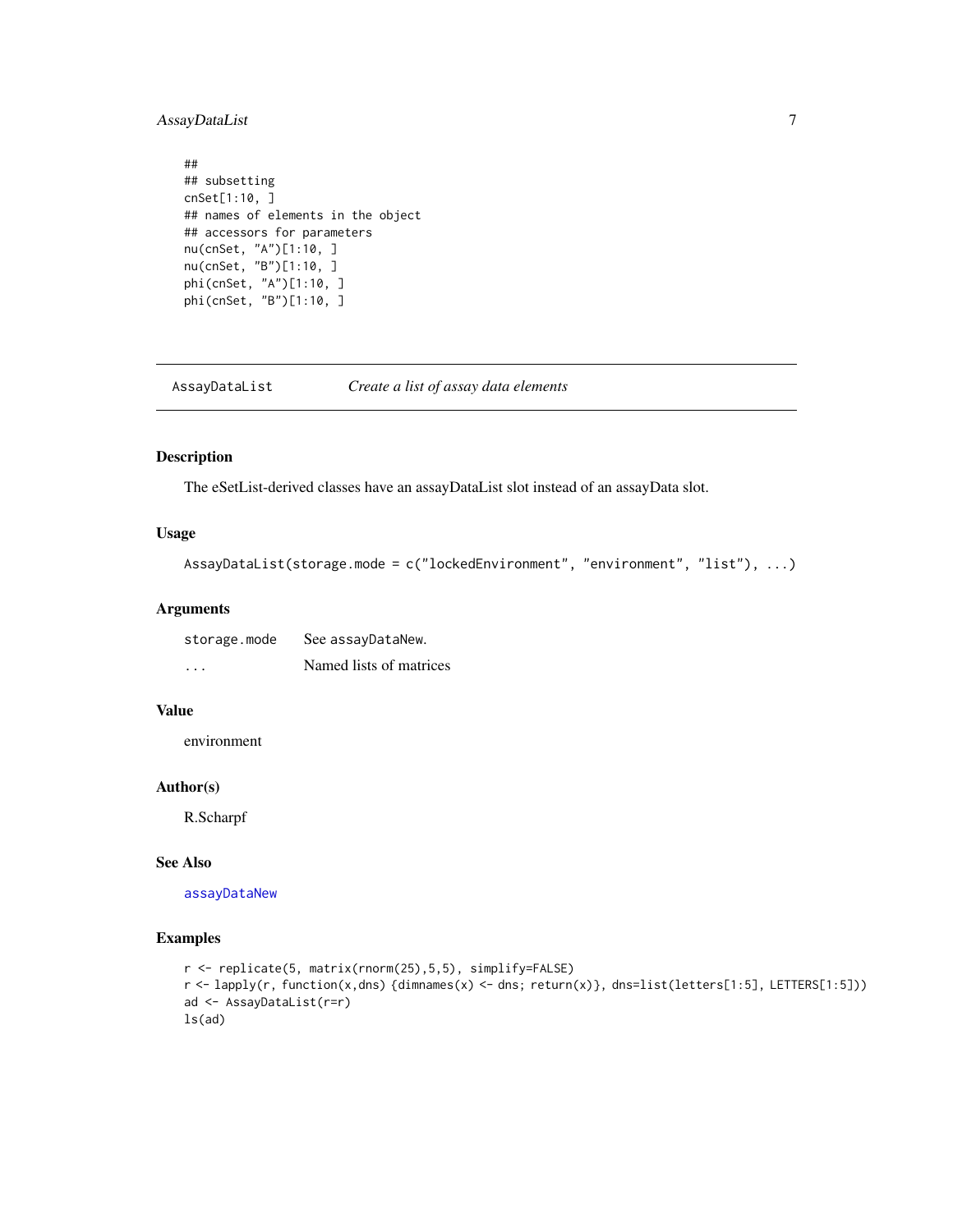<span id="page-7-0"></span>assayDataList-methods *Accessor for slot assayDataList in Package* oligoClasses

### Description

Accessor for slot assayDataList in Package oligoClasses

#### Methods

```
signature(object = "gSetList") An object inheriting from class gSetList.
signature(object = "oligoSetList") An object inheriting from class gSetList.
```
<span id="page-7-2"></span>batch *The batch variable for the samples.*

#### <span id="page-7-1"></span>Description

Copy number estimates are susceptible to systematic differences between groups of samples that were processed at different times or by different labs. While 'batch' is often unknown, a useful surrogates is often the scan date of the arrays (e.g., the month of the calendar year) or the 96 well chemistry plate on which the samples were arrayed during lab processing.

#### Usage

batch(object) batchNames(object) batchNames(object) <- value

### Arguments

| object | An object of class CNSet.                                                   |
|--------|-----------------------------------------------------------------------------|
| value  | For 'batchNames', the value must be a character string corresponding of the |
|        | unique batch names.                                                         |

### Value

The method 'batch' returns a character vector that has the same length as the number of samples in the CNSet object.

#### Author(s)

R. Scharpf

### See Also

[CNSet-class](#page-17-1)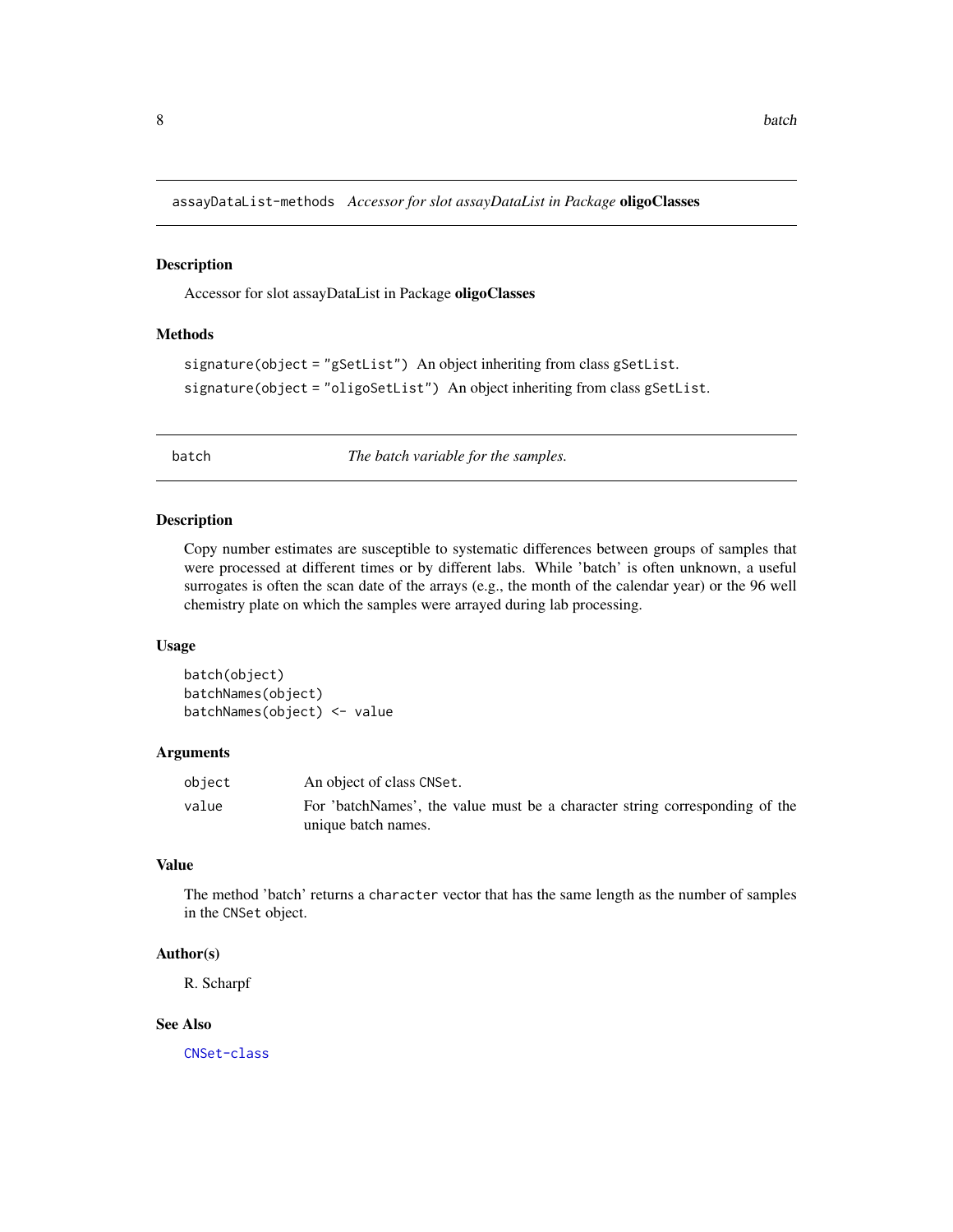### <span id="page-8-0"></span>batchStatistics 9

### Examples

```
a <- matrix(1:25, 5, 5)
colnames(a) <- letters[1:5]
object <- new("CNSet", alleleA=a, batch=rep("batch1", 5))
batch(object)
batchNames(object)
```
<span id="page-8-1"></span>

| batchStatistics | Accessor for batch statistics uses for copy number estimation and stor- |
|-----------------|-------------------------------------------------------------------------|
|                 | age of model parameters                                                 |

### Description

The batchStatistics slot contains statistics estimated from each batch that are used to derive copy number estimates.

#### Usage

```
batchStatistics(object)
batchStatistics(object) <- value
```
#### Arguments

| object | An object of class CNSet     |
|--------|------------------------------|
| value  | An object of class AssayData |

#### Details

An object of class AssayData for slot batchStatistics is initialized automatically when creating a new CNSet instance. Required in the call to new is a factor called batch whose unique values determine the number of columns for each assay data element.

#### Value

batchStatics is an accessor for the slot batchStatistics that returns an object of class AssayData.

### See Also

[CNSet-class](#page-17-1), [batchNames](#page-7-1), [batch](#page-7-2)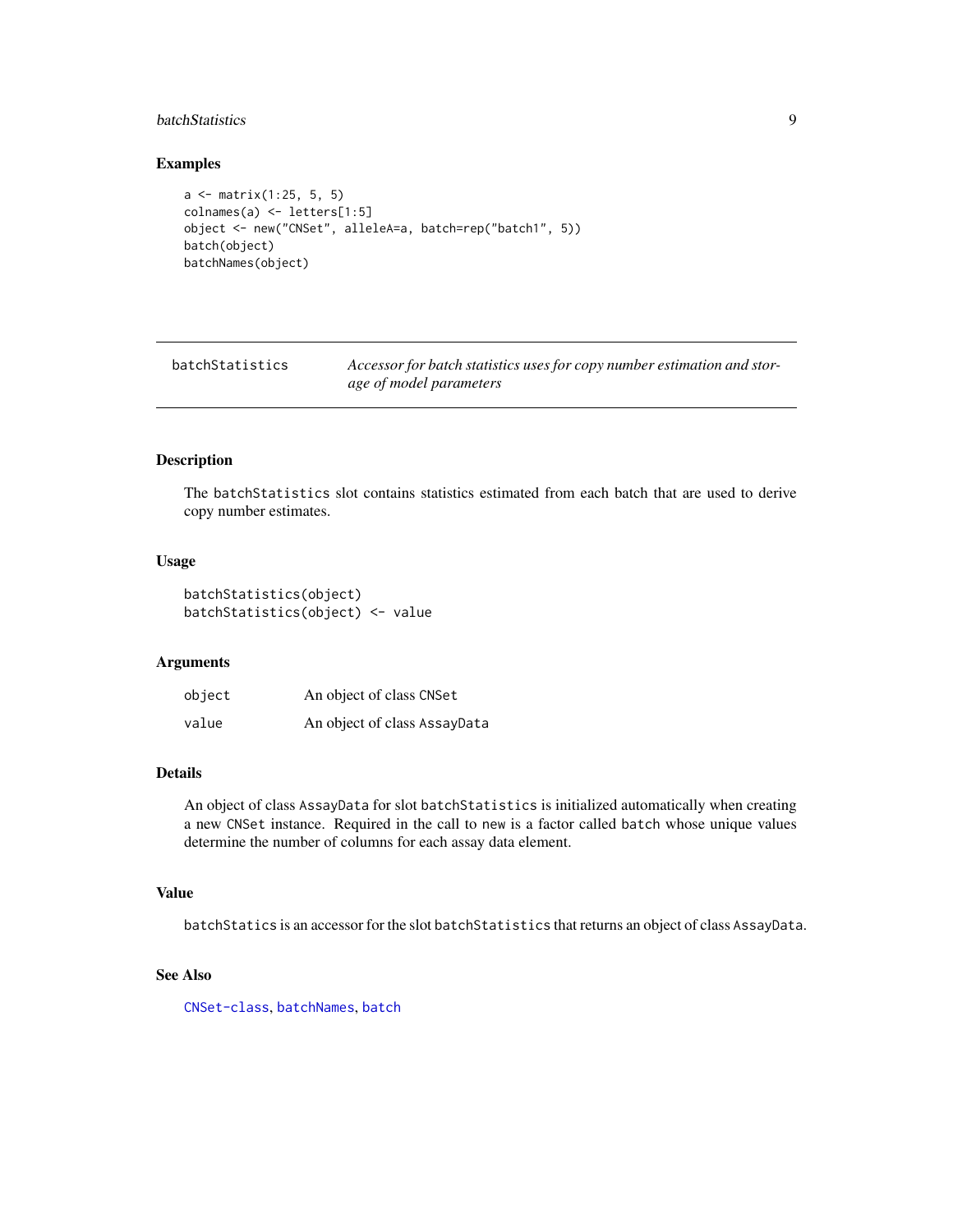<span id="page-9-0"></span>BeadStudioSet-class *Class* "BeadStudioSet"

### Description

A container for log R ratios and B allele frequencies from SNP arrays.

#### Objects from the Class

Objects can be created by calls of the form new("BeadStudioSet", assayData, phenoData, featureData, experimentData, annotation, protocolData, baf, lrr, ...).

#### **Slots**

featureData: Object of class "GenomeAnnotatedDataFrame" ~~ assayData: Object of class "AssayData" ~~ phenoData: Object of class "AnnotatedDataFrame" ~~ experimentData: Object of class "MIAxE" ~~ annotation: Object of class "character" ~~ protocolData: Object of class "AnnotatedDataFrame" ~~ genome: Object of class "character" ~~ .\_\_classVersion\_: Object of class "Versions" ~~

#### Extends

Class ["gSet"](#page-37-1), directly. Class ["eSet"](#page-0-0), by class "gSet", distance 2. Class ["VersionedBiobase"](#page-0-0), by class "gSet", distance 3. Class ["Versioned"](#page-0-0), by class "gSet", distance 4.

#### **Methods**

In the methods below, object has class BeadStudioSet.

- baf(object): accessor for the matrix of B allele frequencies.
- baf(object) <- value replacement method for B allele frequencies: value must be a matrix of integers.
- as(object, "data.frame"): coerce to data.frame with column headers 'lrr', 'baf', 'x' (physical position with unit Mb), 'id', and 'is.snp'. Used for plotting with lattice.

copyNumber(object): accessor for log R ratios.

copyNumber(object) <- value: replacement method for the log R ratios

initialize signature(.Object = "BeadStudioSet"): constructs an instance of the class

lrr(object): accessor for matrix of log R ratios

lrr(object) <- value replacement method for log R ratios: value should be a matrix or a ff\_matrix.

show(object): print a short summary of the BeadStudioSet object.

updateObject(object): update a BeadStudioSet object.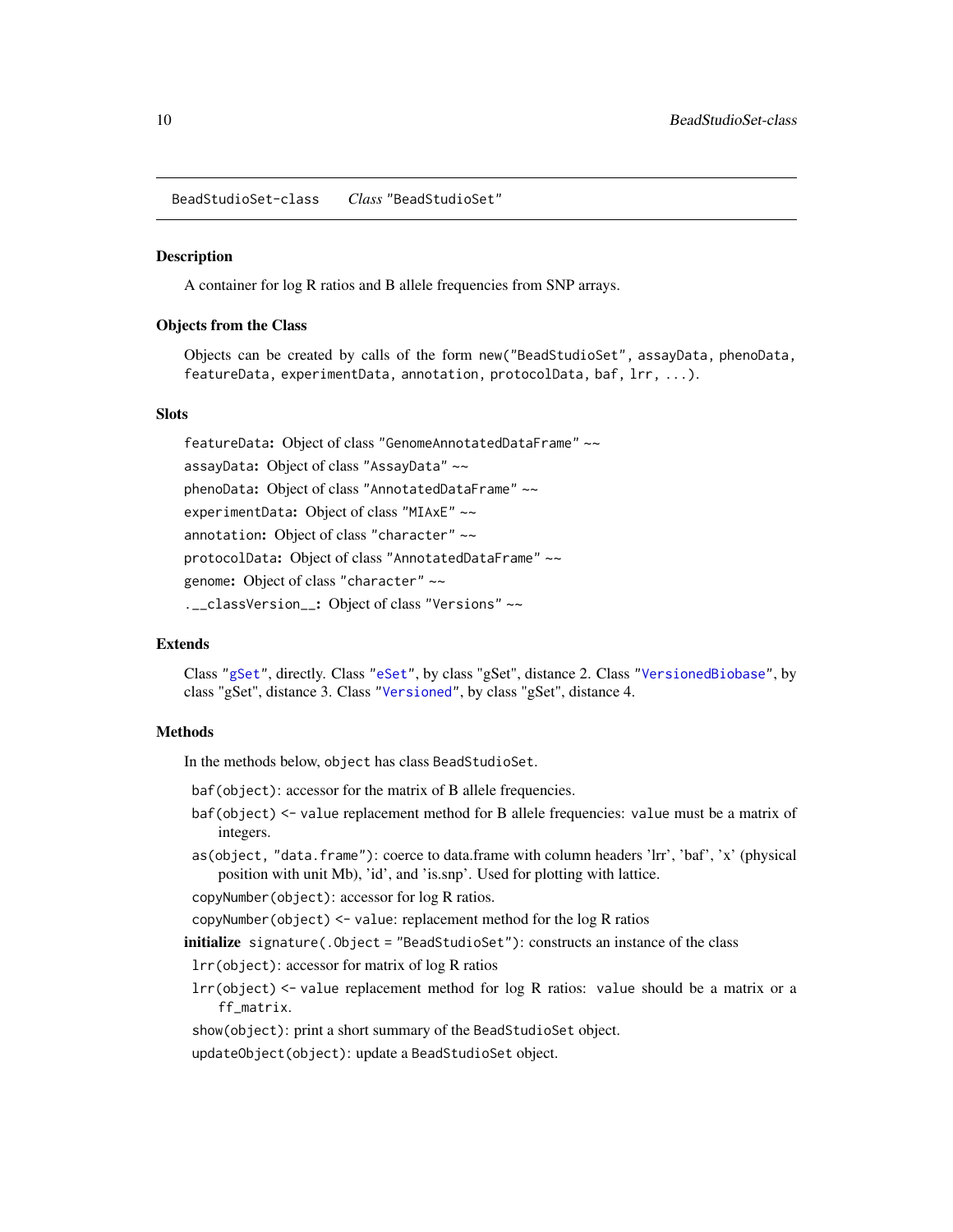### <span id="page-10-0"></span>BeadStudioSetList-class 11

#### Author(s)

R. Scharpf

### Examples

new("BeadStudioSet")

BeadStudioSetList-class

*List classes with assay data listed by chromosome*

#### **Description**

Container for log R ratios and B allele frequencies stored by chromosome.

### **Slots**

assayDataList: Object of class "AssayData" ~~

phenoData: Object of class "AnnotatedDataFrame" ~~

featureDataList: Object of class "list" ~~

chromosome: Object of class "integer" ~~

annotation: Object of class "character" ~~

genome: Object of class "character" indicating the genome build. Valid entries are "hg18" and "hg19".

### Methods defined for the class

clone2(object, id, prefix="",...)

Performs a deep copy of the ff objects in the assay data elements of object. A new object of the same class will be instantiated. The ff objects in the instantiated object will point to ff files on disk with prefix given by the argument prefix.

A use-case for such a function is that one may want to perform wave correction on the log R ratios in object, but keep a copy of the original unadjusted log R ratios. If object is not copied using clone2 prior to wave correction, the log R ratios will be updated on disk and the original, unadjusted log R ratios will no longer be available.

#### Accessors

baf(object)An accessor for the B allele frequencies (BAFs). The accessor returns a list where each element of the list is a matrix of the BAFs for the corresponding element in the SetList object. While the BAFs have a range [0, 1], they are often saved internally as integers by multiplying the original BAFs by 1000. Users can restore the original scale by dividing by 1000.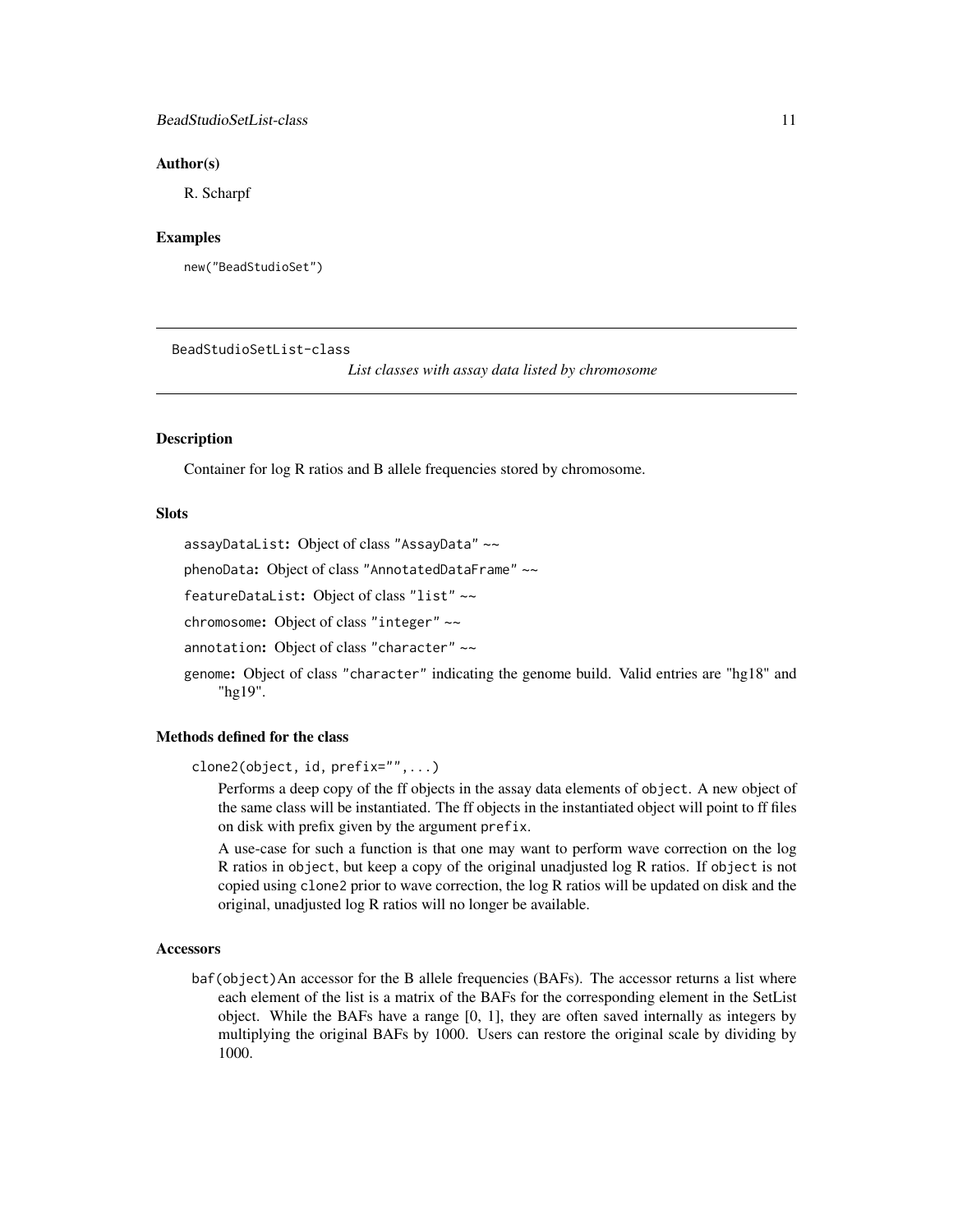lrr(object) An accessor for the log R ratios, an estimate of the copy number (presumably relative to diploid copy number) at each marker on a SNP array. The accessor returns a list where each element of the list is a matrix of the log R ratios for the corresponding element in the SetList object. The log R ratios are often saved internally as integers by multiplying the original LRRs by 100 in order to reduce the memory footprint of large studies. Users can restore the original scale by dividing by 100.

#### Author(s)

R. Scharpf

### See Also

See supporting packages for methods defined for the class.

celfileDate *Cel file dates*

### Description

Parses cel file dates from the header of .CEL files for the Affymetrix platform

#### Usage

celfileDate(filename)

#### Arguments

filename Name of cel file

#### Value

character string

### Author(s)

H. Jaffee

```
require(hapmapsnp6)
path <- system.file("celFiles", package="hapmapsnp6")
celfiles <- list.celfiles(path, full.names=TRUE)
dts <- sapply(celfiles, celfileDate)
```
<span id="page-11-0"></span>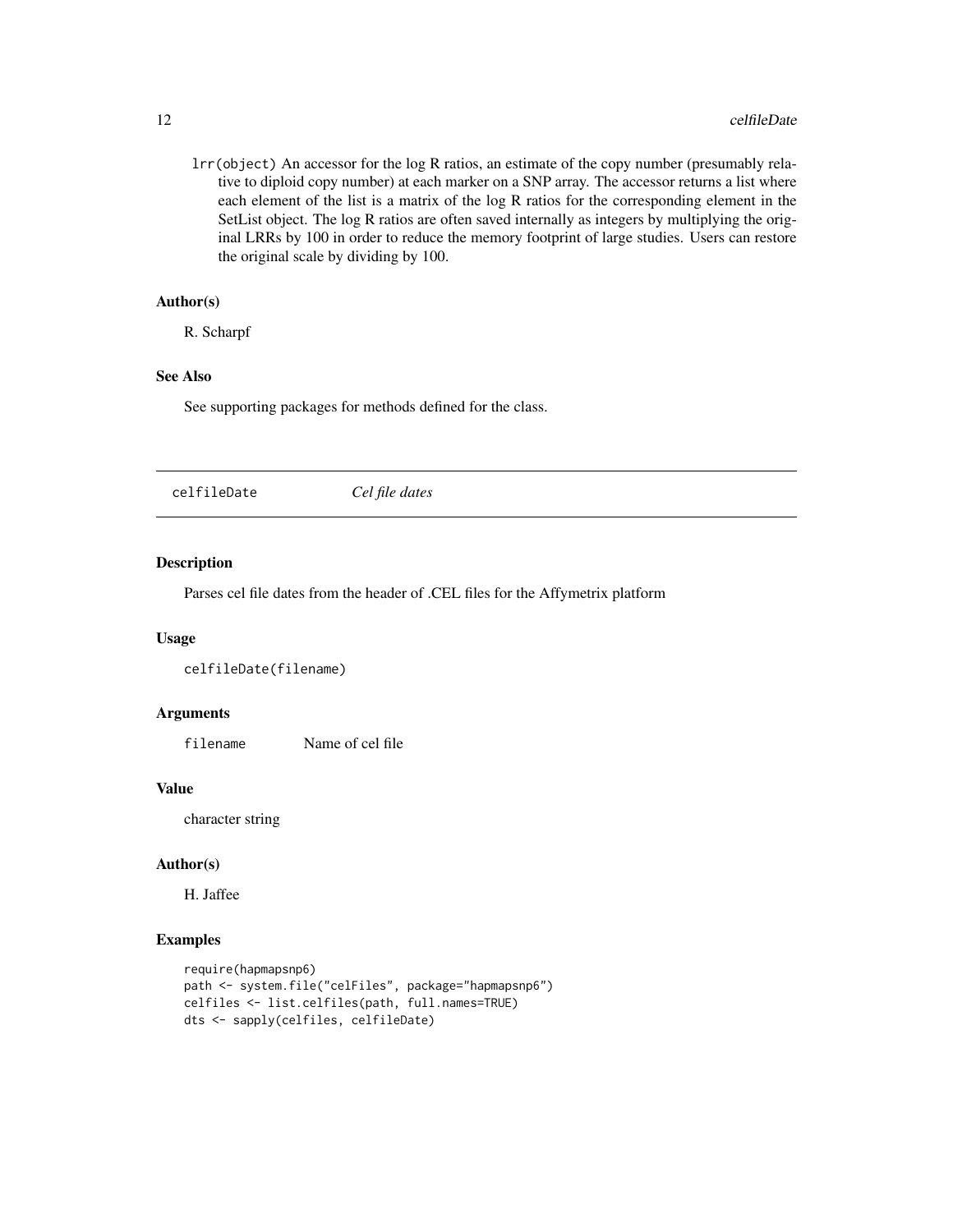<span id="page-12-0"></span>

### Description

Returns the complete cel file (including path) for a CNSet object

#### Usage

celfileName(object)

### Arguments

object An object of class CNSet

### Value

Character string vector.

### Note

If the CEL files for an experiment are relocated, the datadir should be updated accordingly. See examples.

#### Author(s)

R. Scharpf

```
## Not run:
   if(require(crlmm)){
         data(cnSetExample, package="crlmm")
celfileName(cnSetExample)
    }
## End(Not run)
```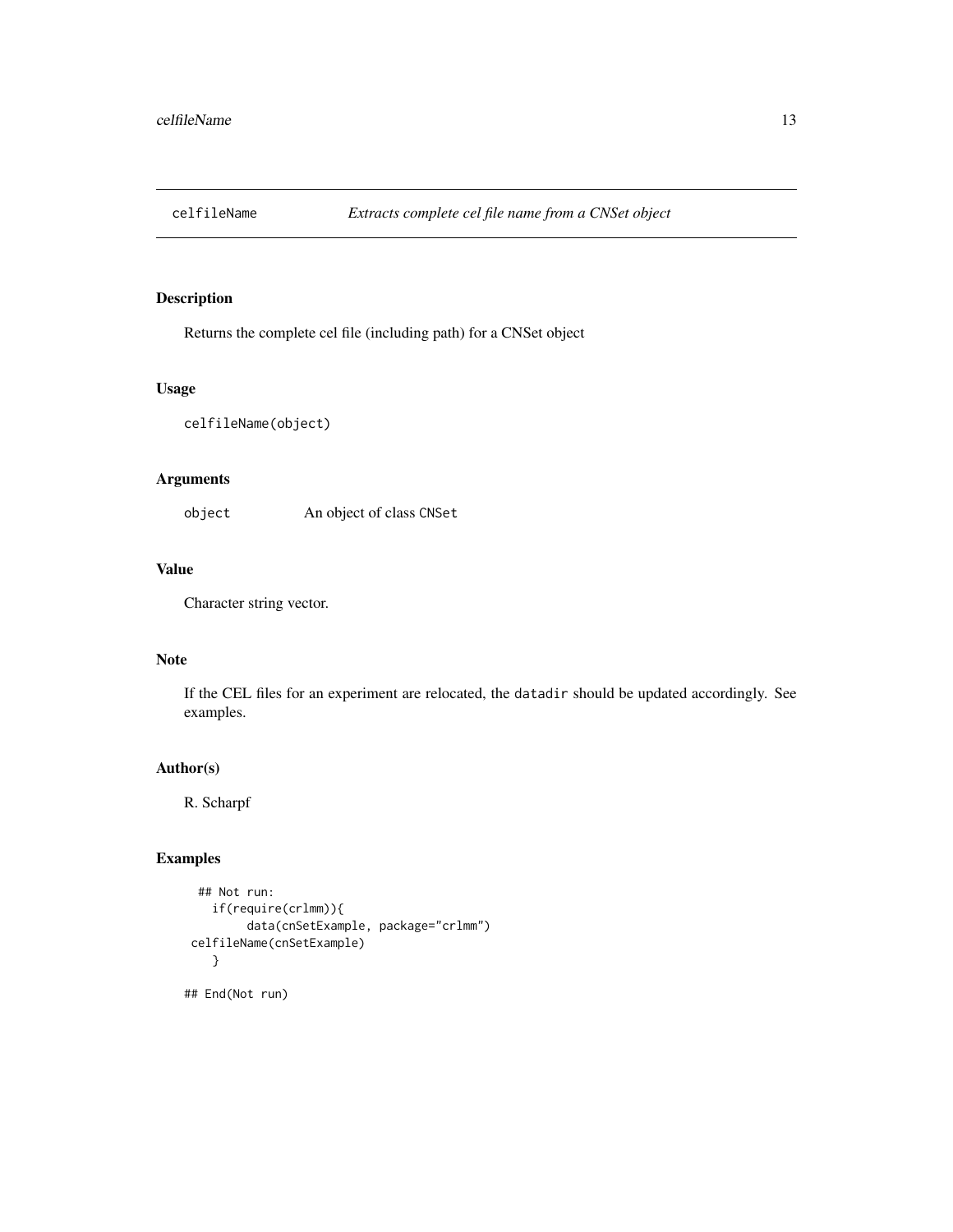<span id="page-13-0"></span>checkExists *Checks to see whether an object exists and, if not, executes the appropriate function.*

### Description

Only loads an object if the object name is not in the global environment. If not in the global environment and the file exists, the object is loaded (by default). If the file does not exist, the function FUN is run.

### Usage

```
checkExists(.name, .path = ".", .FUN, .FUN2, .save.it=TRUE, .load.it, ...)
```
#### Arguments

| .name      | Character string giving name of object in global environment                                                                                                                                                                               |
|------------|--------------------------------------------------------------------------------------------------------------------------------------------------------------------------------------------------------------------------------------------|
| .path      | Path to where the object is saved.                                                                                                                                                                                                         |
| . FUN      | Function to be executed if <name> is not in the global environment and the file<br/>does not exist.</name>                                                                                                                                 |
| .FUN2      | Not currently used.                                                                                                                                                                                                                        |
| .save.it   | Logical. Whether to save the object to the directory indicaged by path. This<br>argument is ignored if the object was loaded from file or already exists in the<br>.GlobalEnv.                                                             |
| .load.it   | Logical. If load it is TRUE, we try to load the object from the indicated path.<br>The returned object will replace the object in the .GlobalEnv unless the object is<br>bound to a different name (symbol) when the function is executed. |
| $\ddots$ . | Additional arguments passed to FUN.                                                                                                                                                                                                        |

#### Value

Could be anything – depends on what FUN, FUN2 perform.

Future versions could return a 0 or 1 indicating whether the function performed as expected.

#### Author(s)

R. Scharpf

```
path <- tempdir()
dir.create(path)
x < -3+6x <- checkExists("x", .path=path, .FUN=function(y, z) y+z, y=3, z=6)
rm(x)x <- checkExists("x", .path=path, .FUN=function(y, z) y+z, y=3, z=6)
```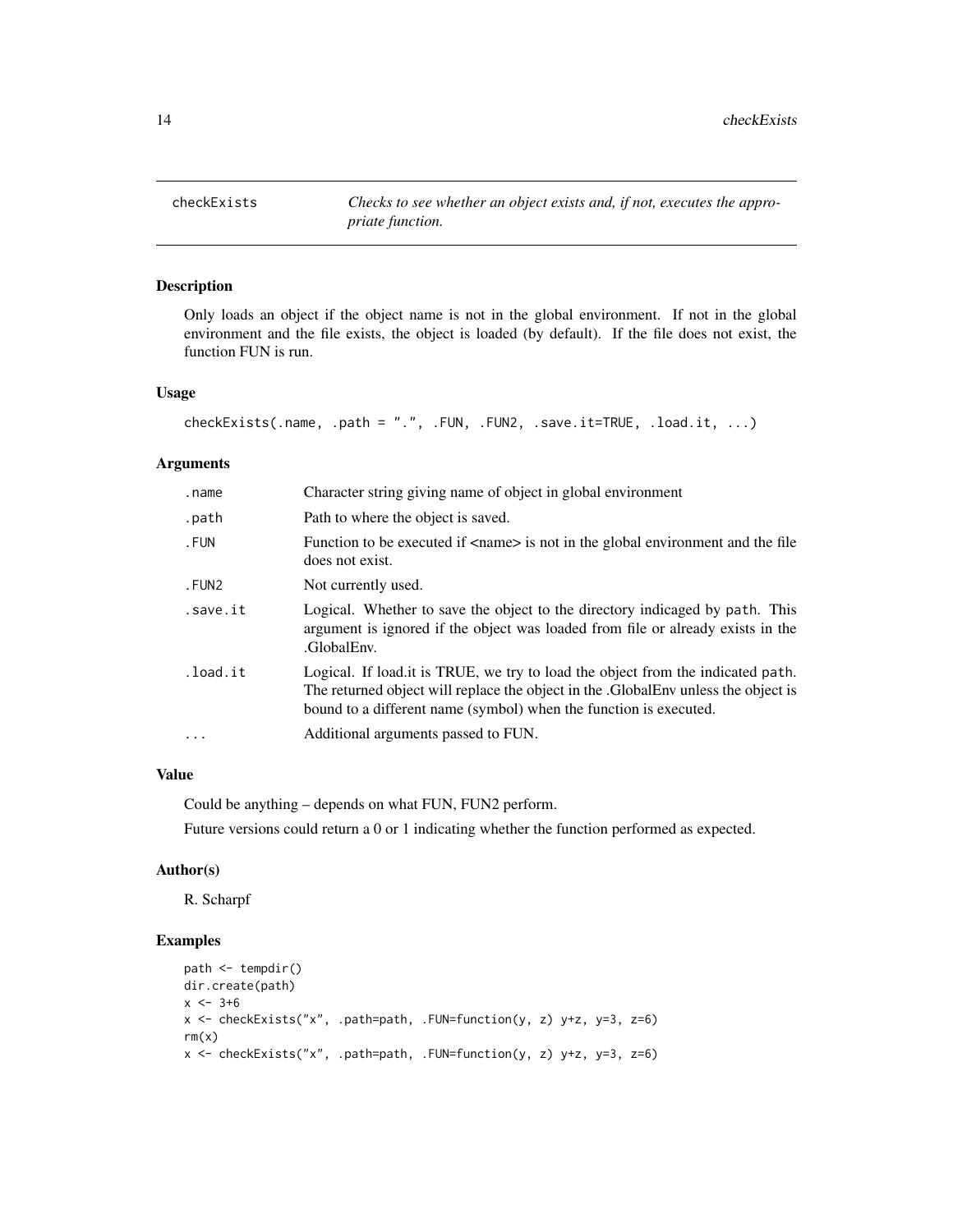#### <span id="page-14-0"></span>checkOrder 15

```
rm(x)x <- checkExists("x", .path=path, .FUN=function(y, z) y+z, y=3, z=6)
rm(x)
##now there is a file called x.rda in tempdir(). The file will be loaded
x <- checkExists("x", .path=path, .FUN=function(y, z) y+z, y=3, z=6)
rm(x)
unlink(path, recursive=TRUE)
```
checkOrder *Checks whether a eSet-derived class is ordered by chromosome and physical position*

### Description

Checks whether a eSet-derived class (e.g., a SnpSet or CNSet object) is ordered by chromosome and physical position

#### Usage

checkOrder(object, verbose = FALSE) chromosomePositionOrder(object, ...)

### Arguments

| object                  | A SnpSet or CopyNumberSet.    |
|-------------------------|-------------------------------|
| verbose                 | Logical.                      |
| $\cdot$ $\cdot$ $\cdot$ | additional arguments to order |

#### Details

Checks whether the object is ordered by chromosome and physical position.

### Value

Logical

### Author(s)

R. Scharpf

#### See Also

[order](#page-0-0)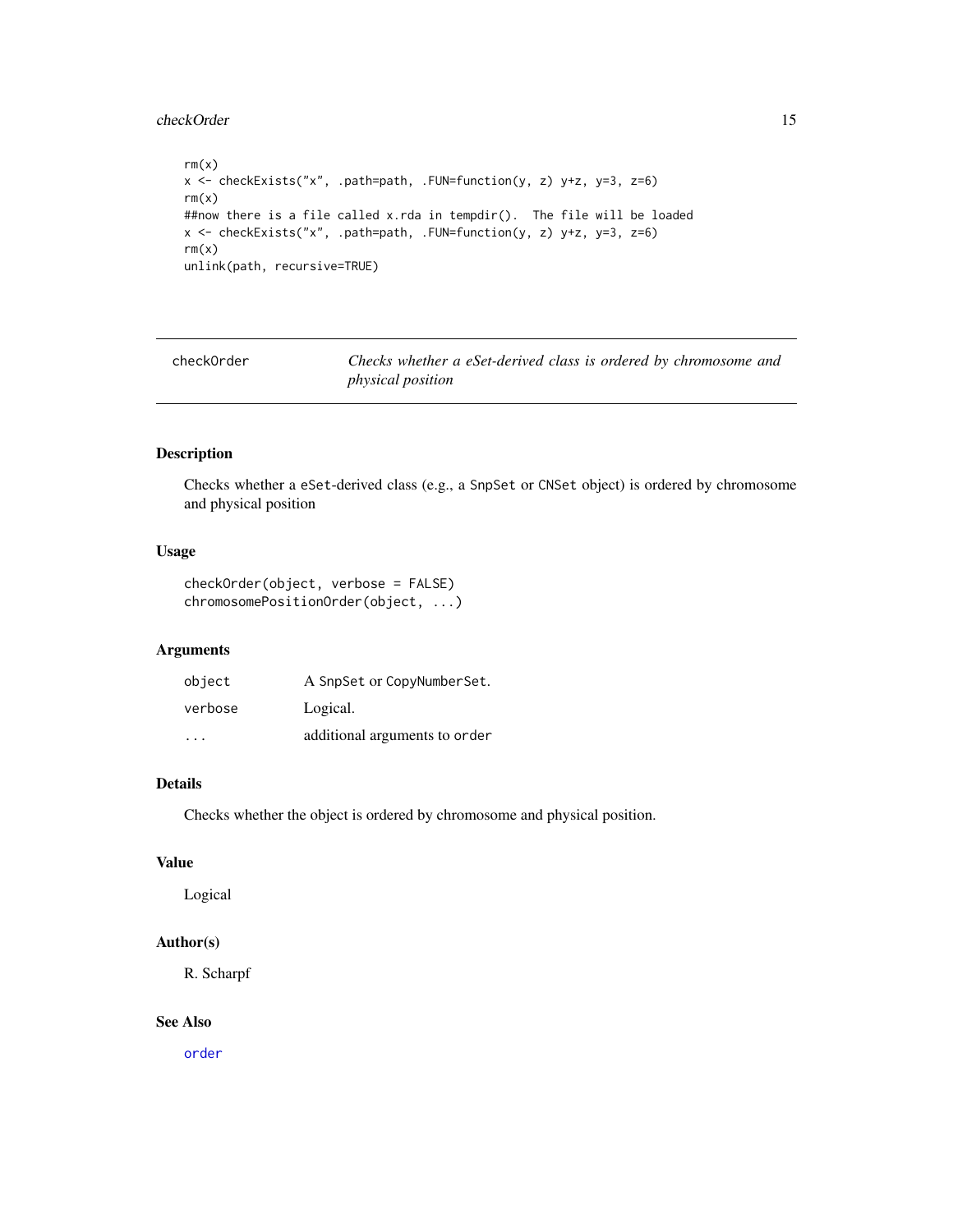### Examples

```
data(oligoSetExample)
if(!checkOrder(oligoSet)){
  oligoSet <- chromosomePositionOrder(oligoSet)
}
checkOrder(oligoSet)
```
chromosome-methods *Methods for function chromosome in package oligoClasses*

#### **Description**

Methods for function chromosome in package oligoClasses ~~

### Methods

The methods for chromosome extracts the chromosome (represented as an integer) for each marker in a eSet-derived class or a AnnotatedDataFrame-derived class.

signature(object = "AnnotatedDataFrame") Accessor for chromosome.

- signature(object = "eSet") If 'chromosome' is included in fvarLabels(object), the integer representation of the chromosome will be returned. Otherwise, an error is thrown.
- signature(object = "GenomeAnnotatedDataFrame") Accessor for chromosome. If annotation was not available due to a missing or non-existent annotation package, the value returned by the accessor will be a vector of zero's.
- (chromosome(object) <- value): Assign chromosome to the AnnotatedDataFrame slot of an eSet-derived object.

signature(object = "RangedDataCNV") Accessor for chromosome.

#### Note

Integer representation: chr  $X = 23$ , chr  $Y = 24$ , chr  $XY = 25$ . Symbols M, Mt, and MT are coded as 26.

#### See Also

[chromosome2integer](#page-16-1)

```
chromosome2integer(c(1:22, "X", "Y", "XY", "M"))
```
<span id="page-15-0"></span>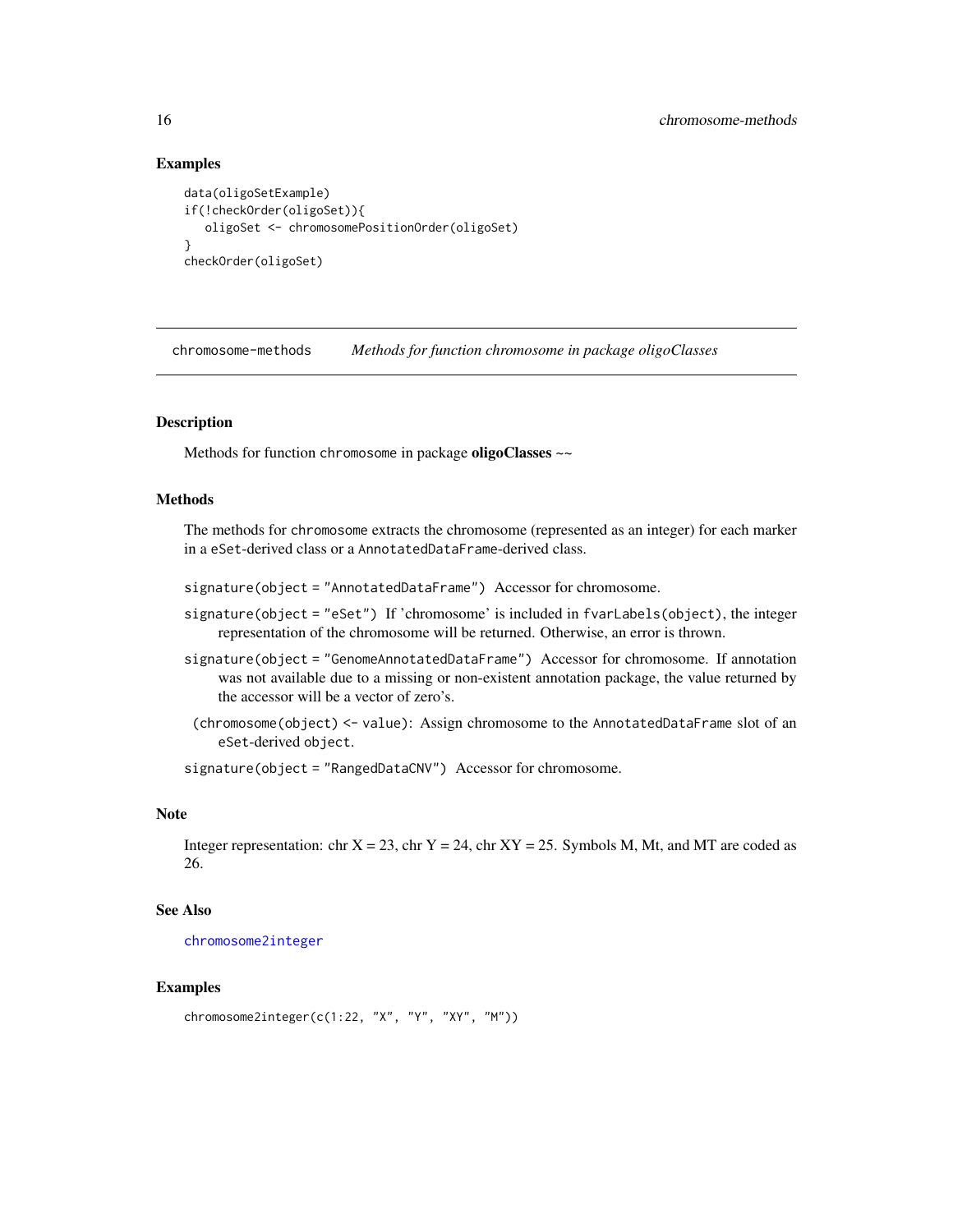### <span id="page-16-1"></span><span id="page-16-0"></span>Description

Coerces character string for chromosome in the pd. annotation packages to integers

#### Usage

```
chromosome2integer(chrom)
        integer2chromosome(intChrom)
```
### Arguments

| chrom    | A one or 2 letter character string (e.g, "1", "X", "Y", "MT", "XY") |
|----------|---------------------------------------------------------------------|
| intChrom | An integer vector with values 1-25 possible                         |

### Details

This is useful when sorting SNPs in an object by chromosome and physical position – ensures that the sorting is done in the same way for different objects.

#### Value

integer2chromosome returns a vector of character string indicating the chromosome the same length as intChrom. chromosome2integer returns a vector of integers the same length as the number of elements in the chrom vector.

#### Author(s)

R. Scharpf

```
chromosome2integer(c(1:22, "X", "Y", "XY", "M"))
integer2chromosome(chromosome2integer(c(1:22, "X", "Y", "XY", "M")))
```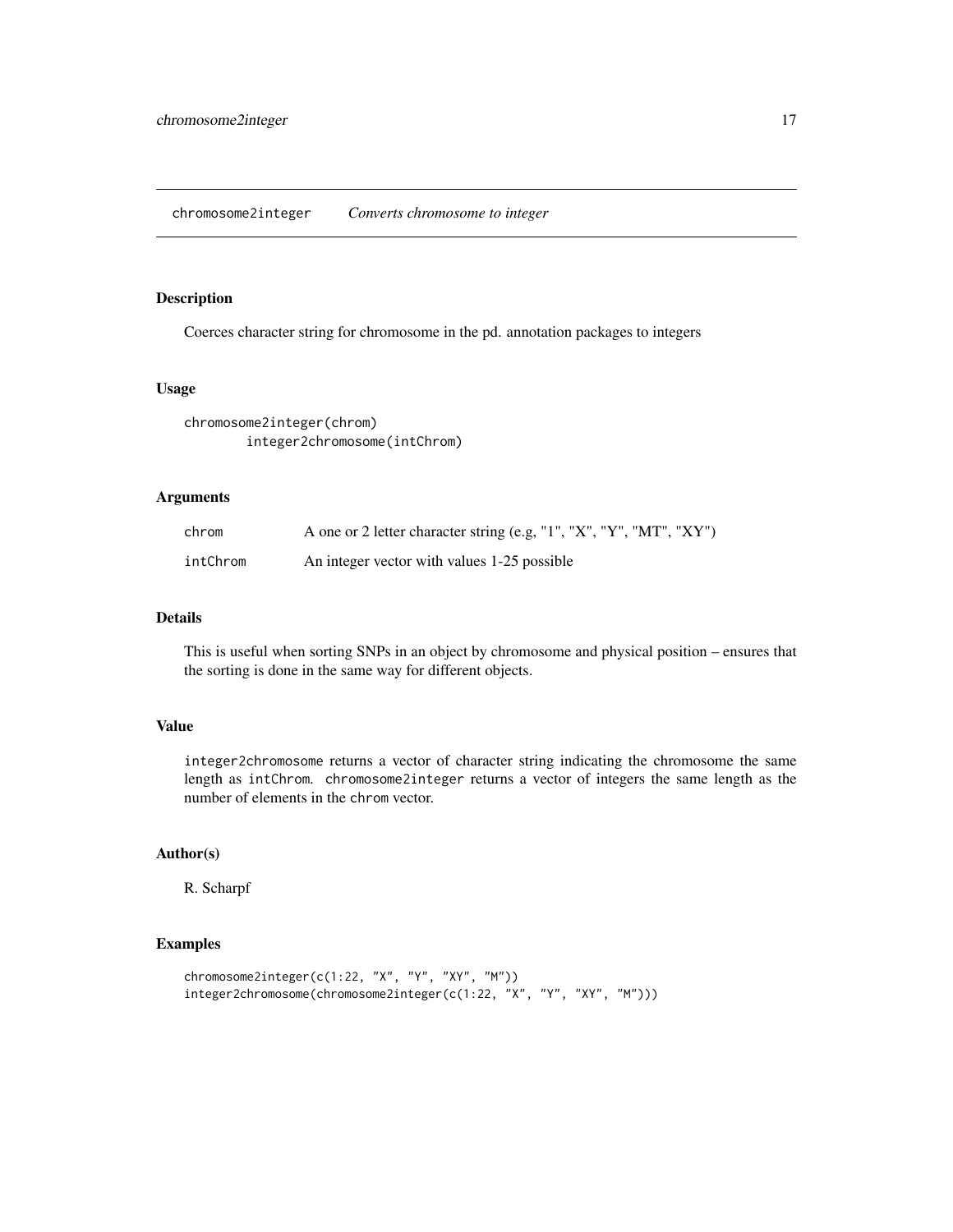<span id="page-17-1"></span><span id="page-17-0"></span>

#### Description

CNSet is a container for intermediate data and parameters pertaining to allele-specific copy number estimation. Methods for CNSet objects, including accessors for linear model parameters and allelespecific copy number are included here.

#### Objects from the Class

An object from the class is not generally intended to be initialized by the user, but returned by the genotype function in the crlmm package.

The following creates a very basic CNSet with assayData containing the required elements.

```
new(CNSet, alleleA=new("matrix"), alleleB=new("matrix"), call=new("matrix"), callProbability=new("matrix"),
batch=new("factor"))
```
### **Slots**

batch: Object of class "factor" ~~ batchStatistics: Object of class "AssayData" ~~ assayData: Object of class "AssayData" ~~ phenoData: Object of class "AnnotatedDataFrame" ~~ featureData: Object of class "AnnotatedDataFrame" ~~ experimentData: Object of class "MIAME" ~~ annotation: Object of class "character" ~~ protocolData: Object of class "AnnotatedDataFrame" ~~ datadir: Object of class "list"~~ mixtureParams: Object of class "matrix"~~ .\_\_classVersion\_\_: Object of class "Versions" ~~

#### Methods

The argument object for the following methods is a CNSet.

object[i, j]: subset the CNSet object by markers (i) and/or samples (j).

A(objet): accessor for the normalized intensities of allele A

- A(object) <- value: replace intensities for the A allele intensities by value. The object value must be a matrix, ff\_matrix, or ffdf.
- allele(object, allele): accessor for the normalized intensities for the A or B allele. The argument for allele must be either 'A' or 'B'

B(objet): accessor for the normalized intensities of allele B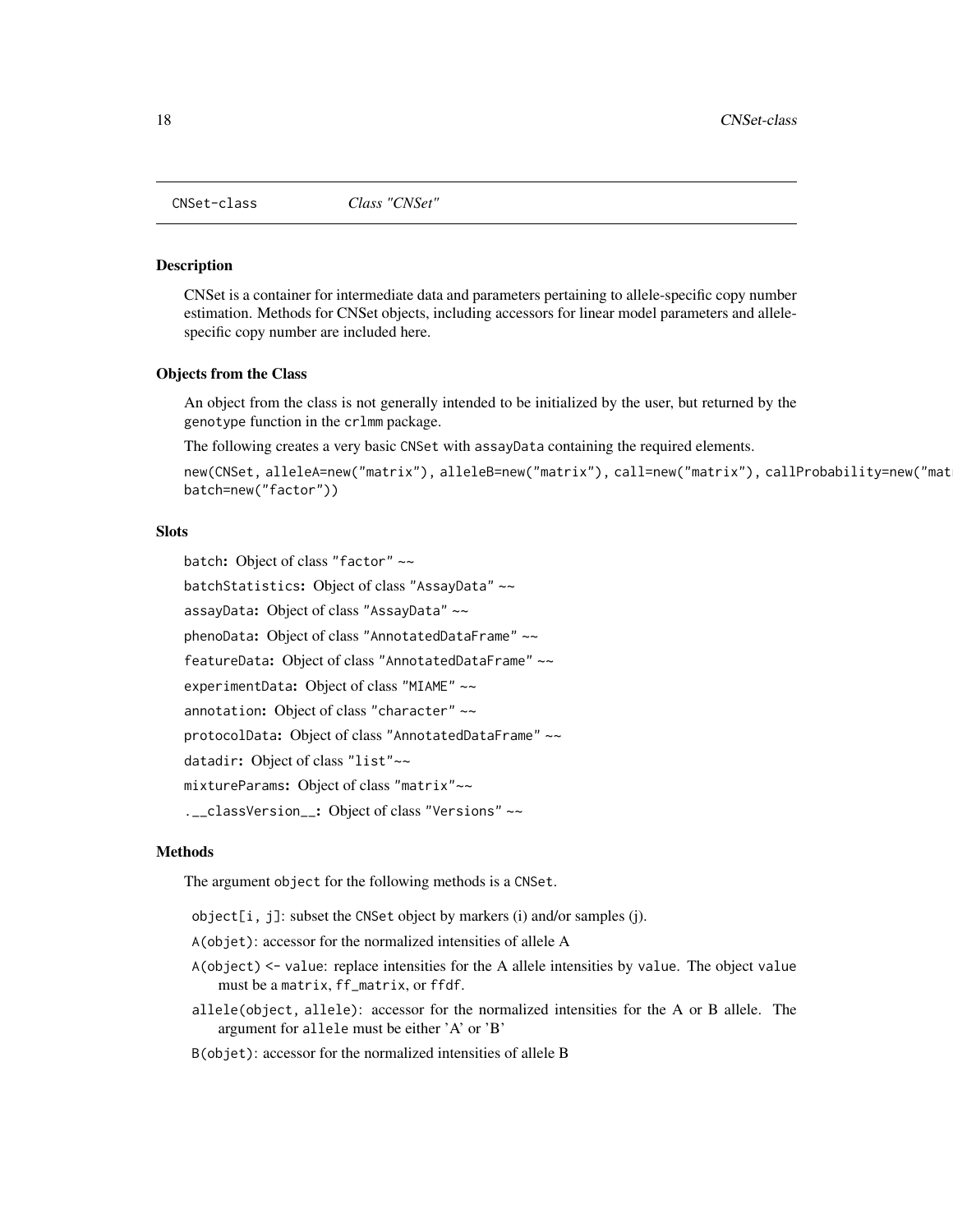- <span id="page-18-0"></span>B(object) <- value: replace intensities for the B allele intensities by value. The object value must be a matrix, ff\_matrix, or ffdf.
- batch(object): vector of batch labels for each sample.
- batchNames(object): the unique batch names
- batchNames(object) <- value: relabel the batches
- calls(object): accessor for genotype calls coded as 1 (AA), 2 (AB), or 3 (BB). Nonpolymorphic markers are NA.
- confs(object): accessor for the genotype confidence scores.
- close(object): close any open file connections to ff objects stored in the CNSet object.
- as(object, "oligoSnpSet"): coerce a CNSet object to an object of class oligoSnpSet a container for the total copy number and genotype calls.
- corr(object): the correlation of the A and B intensities within each genotype.
- flags(object): flags to indicate possible problems with the copy number estimation. Not fully implemented at this point.
- new("CNSet"): instantiating a CNSet object.
- nu(object, allele): accessor for the intercept (background) for the A and B alleles. The value of allele must be 'A' or 'B'.

open(object) open file connections for all ff objects stored in the CNSet object.

- nu(object, allele): accessor for the slope for the A and B alleles. The value of allele must be  $'A'$  or  $'B'$ .
- sigma2(object, allele): accessor for the within genotype variance

tau2(object, allele): accessor for background variance

### Author(s)

R. Scharpf

#### Examples

new("CNSet")

CopyNumberSet-class *Class* "CopyNumberSet"

#### Description

Container for storing total copy number estimates and confidence scores of the copy number estimates.

#### Objects from the Class

Objects can be created by calls of the form new("CopyNumberSet", assayData, phenoData, featureData, experimentData, annotation, protocolData, copyNumber, cnConfidence, ...).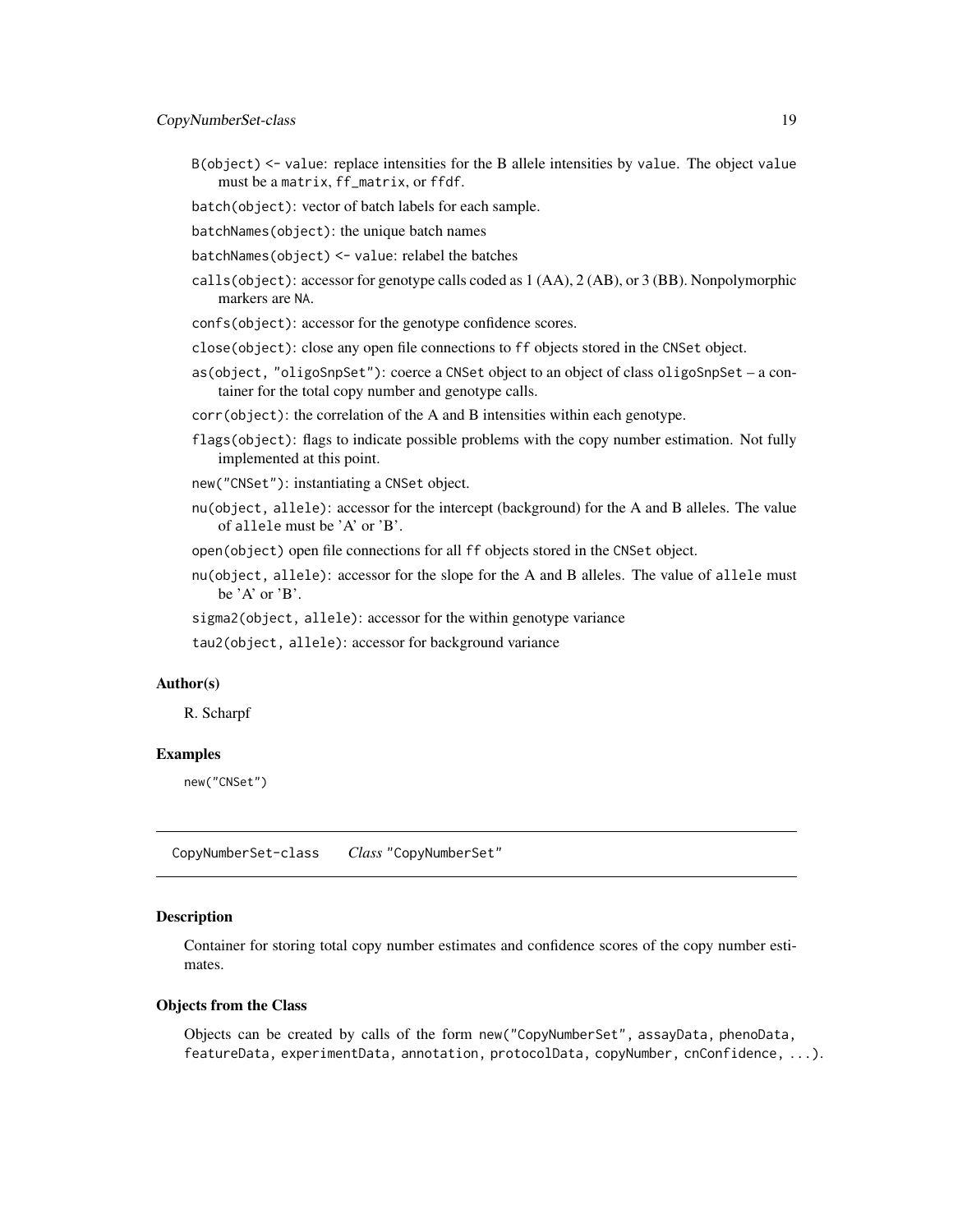### **Slots**

assayData: Object of class "AssayData" ~~ phenoData: Object of class "AnnotatedDataFrame" ~~ featureData: Object of class "AnnotatedDataFrame" ~~ experimentData: Object of class "MIAxE" ~~ annotation: Object of class "character" ~~ protocolData: Object of class "AnnotatedDataFrame" ~~ .\_\_classVersion\_\_: Object of class "Versions" ~~

#### Extends

Class ["eSet"](#page-0-0), directly. Class ["VersionedBiobase"](#page-0-0), by class "eSet", distance 2. Class ["Versioned"](#page-0-0), by class "eSet", distance 3.

#### Methods

cnConfidence signature(object = "CopyNumberSet"): ... cnConfidence<- signature(object = "CopyNumberSet", value = "matrix"): ... coerce signature(from = "CNSet", to = "CopyNumberSet"): ... copyNumber signature(object = "CopyNumberSet"): ... copyNumber<- signature(object = "CopyNumberSet", value = "matrix"): ... initialize signature(.Object = "CopyNumberSet"): ...

### Note

This container is primarily for platforms for which genotypes are unavailable. As oligoSnpSet extends this class, methods related to total copy number that do not depend on genotypes can be defined at this level.

#### Author(s)

R. Scharpf

### See Also

For genotyping platforms, total copy number estimates and genotype calls can be stored in the [oligoSnpSet](#page-53-1) class.

```
showClass("CopyNumberSet")
cnset <- new("CopyNumberSet")
ls(Biobase::assayData(cnset))
```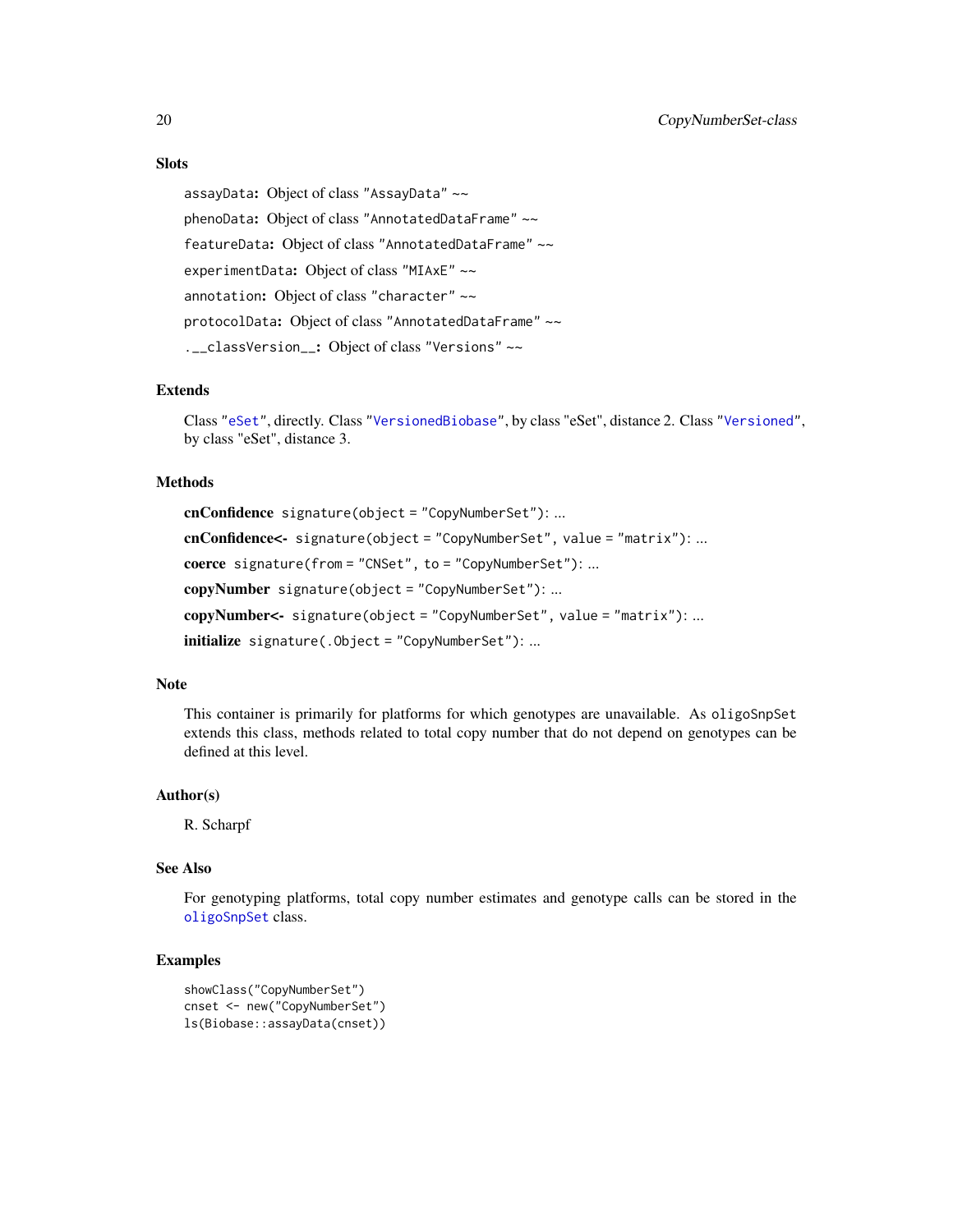<span id="page-20-0"></span>CopyNumberSet-methods *Methods for class CopyNumberSet.*

#### **Description**

Accessors and CopyNumberSet

#### Usage

```
copyNumber(object, ...)
cnConfidence(object)
copyNumber(object) <- value
cnConfidence(object) <- value
```
#### Arguments

| object   | CopyNumberSet object or derived class      |
|----------|--------------------------------------------|
| $\cdots$ | Ignored for CopyNumberSet and oligoSnpSet. |
| value    | matrix                                     |

### Value

copyNumber returns a matrix of copy number estimates or relative copy number estimates. Since the copy number estimates are stored as integers (copy number \* 100), the matrix returned by the copyNumber accessor will need to be divided by a factor of 100 to transform the measurements back to the original copy number scale.

cnConfidence returns a matrix of confidence scores for the copy number estimates. These are also represented as integers and will require a back-transformation to the original scale.

```
library(Biobase)
data(locusLevelData)
path <- system.file("extdata", package="oligoClasses")
fd <- readRDS(file.path(path, "genomeAnnotatedDataFrameExample.rds"))
## the following command creates an 'oligoSnpSet' object, storing
## an integer representation of the log2 copy number in the 'copyNumber' element
## of the assayData. Genotype calls and genotype confidence scores are also stored
## in the assayData.
oligoSet <- new("oligoSnpSet",
copyNumber=integerMatrix(log2(locusLevelData[["copynumber"]]/100), 100),
call=locusLevelData[["genotypes"]],
callProbability=integerMatrix(locusLevelData[["crlmmConfidence"]], 1),
annotation=locusLevelData[["platform"]],
featureData=fd,
genome="hg19")
```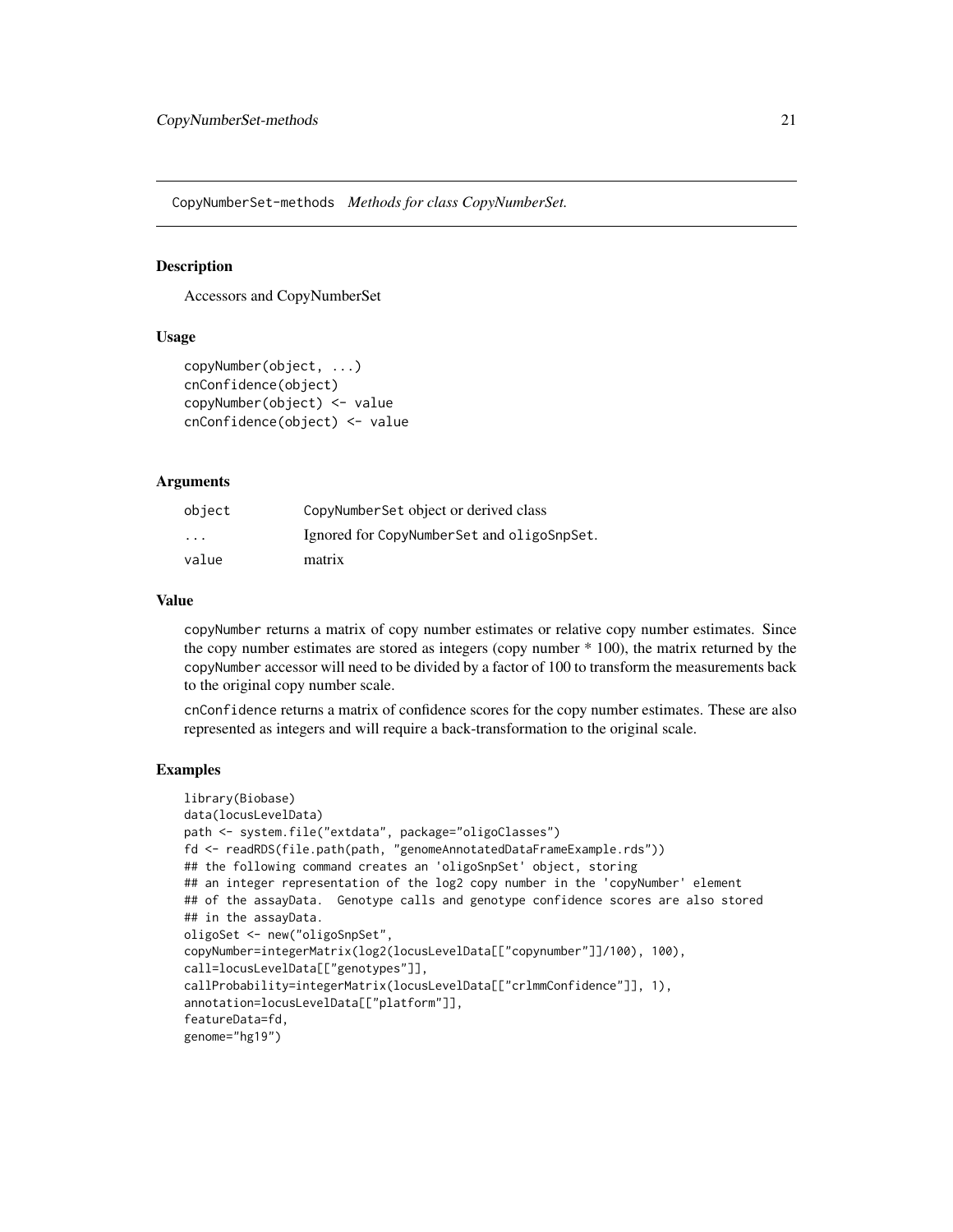```
## There are several accessors for the oligoSnpSet class.
icn <- copyNumber(oligoSet)
range(icn) ## integer scale
lcn <- icn/100
range(lcn) ## log2 copy number
## confidence scores for the genotypes are also represented on an integer scale
ipr <- snpCallProbability(oligoSet)
range(ipr) ## integer scale
## for genotype confidence scores, the helper function i2p
## converts back to a probability scale
pr < -i2p(ipr)range(pr)
## The helper function confs is a shortcut, extracting the
## integer-based confidence scores and transforming to the
## probability scale
pr2 <- confs(oligoSet)
all.equal(pr, pr2)
## To extract information on the annotation of the SNPs, one can use
position(oligoSet)
chromosome(oligoSet)
## the position and chromosome coordinates were extracted from build hg19
genomeBuild(oligoSet)
```

| createFF |  |  |
|----------|--|--|
|          |  |  |

F *Create ff objects.* 

### Description

Creates ff objects (array-like) using settings (path) defined by oligoClasses.

#### Usage

```
createFF(name, dim, vmode = "double", initdata = NULL)
```
#### Arguments

| name     | Prefix for filename. |
|----------|----------------------|
| dim      | Dimensions.          |
| vmode    | Mode.                |
| initdata | NULL.                |

### Value

ff object.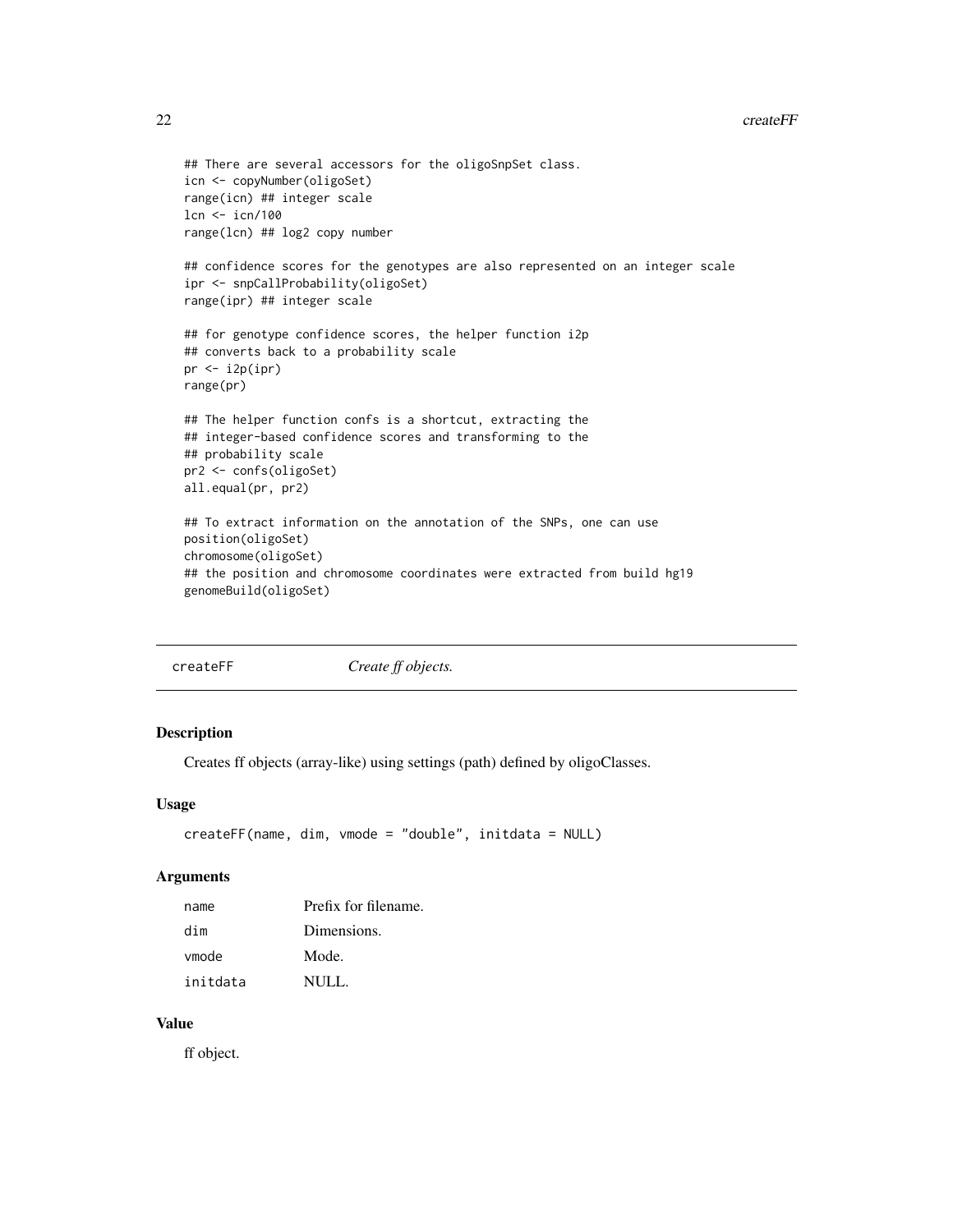## <span id="page-22-0"></span>Note

This function is meant to be used by developers.

### See Also

ff

### db *Get the connection to the SQLite Database*

### Description

This function will return the SQLite connection to the database associated to objects used in oligo.

### Usage

db(object)

### Arguments

object Object of valid class. See methods.

### Value

SQLite connection.

### Methods

object = "FeatureSet" object of class FeatureSet object = "SnpCallSet" object of class SnpCallSet object = "DBPDInfo" object of class DBPDInfo object = "SnpLevelSet" object of class SnpLevelSet

### Author(s)

Benilton Carvalho

### Examples

## db(object)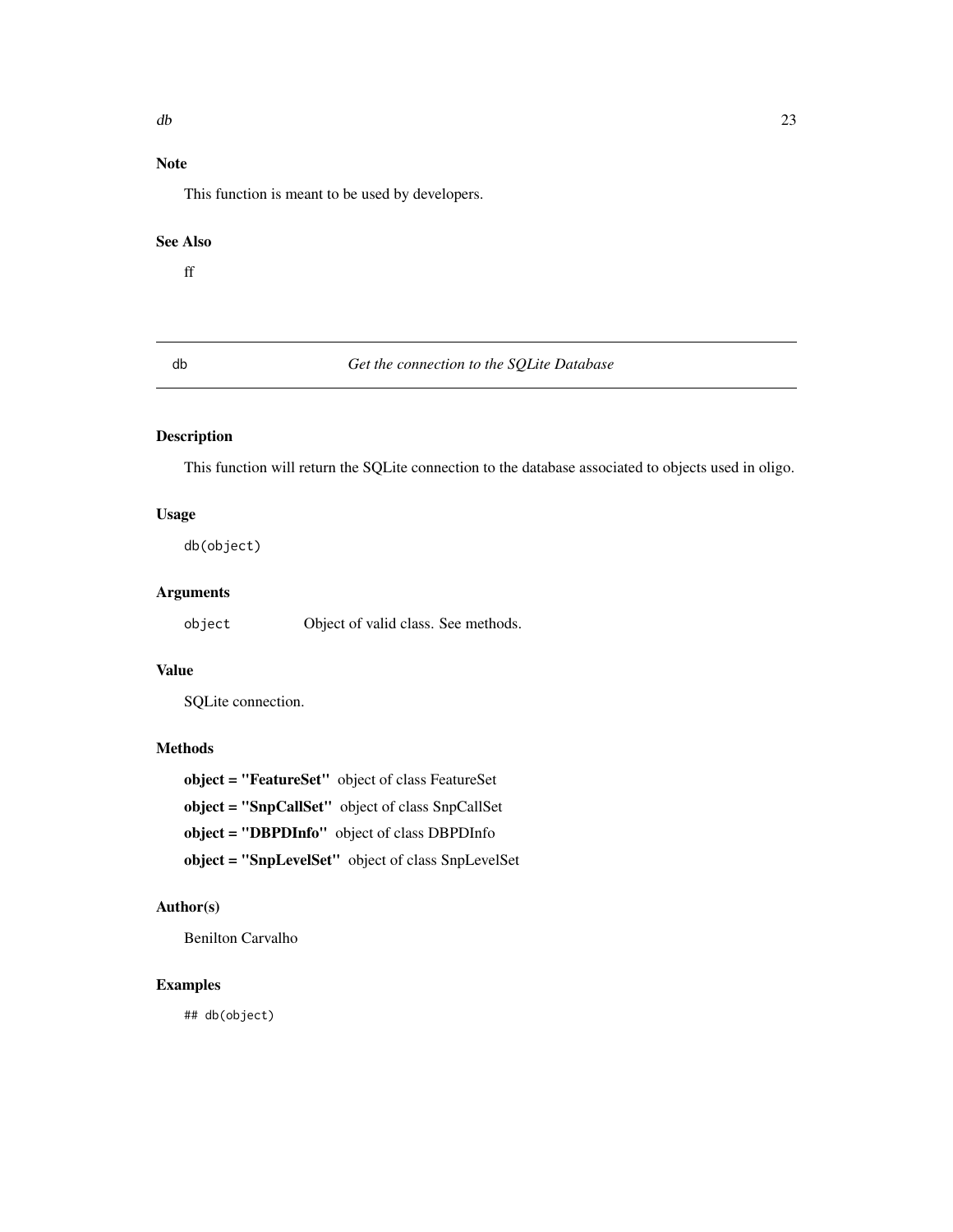<span id="page-23-0"></span>DBPDInfo-class *Class "DBPDInfo"*

#### Description

A class for Platform Design Information objects, stored using a database approach

### Objects from the Class

Objects can be created by calls of the form new("DBPDInfo", ...).

#### Slots

getdb: Object of class "function"

tableInfo: Object of class "data.frame"

manufacturer: Object of class "character"

genomebuild: Object of class "character"

geometry: Object of class "integer" with length 2 (rows x columns)

### Methods

annotation string describing annotation package associated to object

efsExample *ExpressionFeatureSet Object*

### Description

Example of ExpressionFeatureSet Object.

### Usage

data(efsExample)

### Format

Object belongs to ExpressionFeatureSet class.

```
data(efsExample)
class(efsExample)
```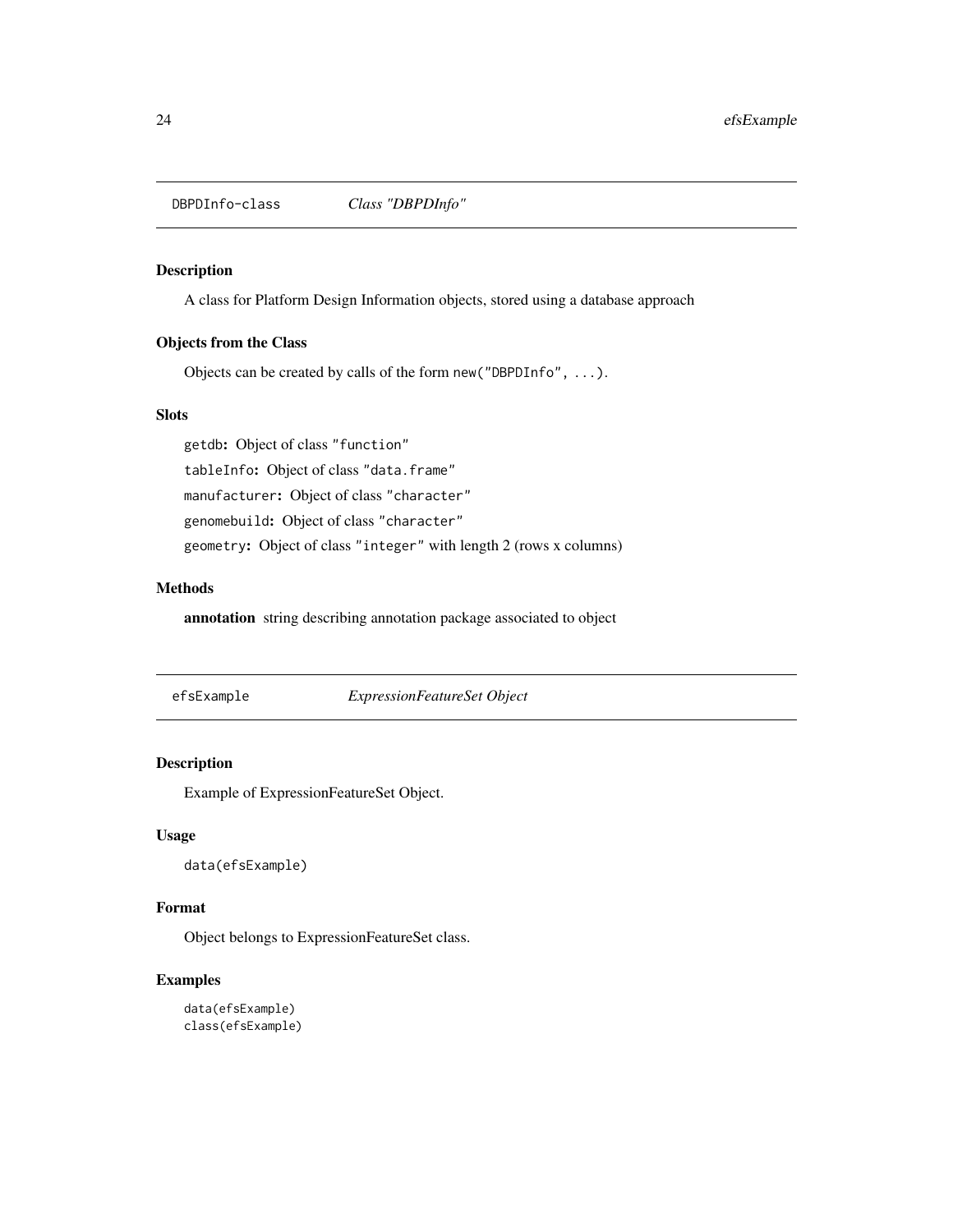<span id="page-24-0"></span>

#### Description

Accessor for the 'exprs'/'se.exprs' slot of FeatureSet-like objects

### Methods

object = "ExpressionSet" Expression matrix for objects of this class. Usually results of preprocessing algorithms, like RMA.

object = "FeatureSet" General container 'exprs' inherited from eSet

object = "SnpSet" General container 'exprs' inherited from eSet, not yet used.

featureDataList-methods

*Accessor for slot* featureDataList *in Package* oligoClasses *~~*

#### Description

Accessor for slot featureDataList in Package oligoClasses ~~

### Methods

signature(object = "gSetList") An object inheriting from class gSetList.

FeatureSet-class *"FeatureSet" and "FeatureSet" Extensions*

#### Description

Classes to store data from Expression/Exon/SNP/Tiling arrays at the feature level.

#### Objects from the Class

The FeatureSet class is VIRTUAL. Therefore users are not able to create instances of such class.

Objects for FeatureSet-like classes can be created by calls of the form: new(CLASSNAME, assayData, manufacturer, platform, exprs, phenoData, featureData, experimentData, annotation, ...). But the preferred way is using parsers like [read.celfiles](#page-0-0) and [read.xysfiles](#page-0-0).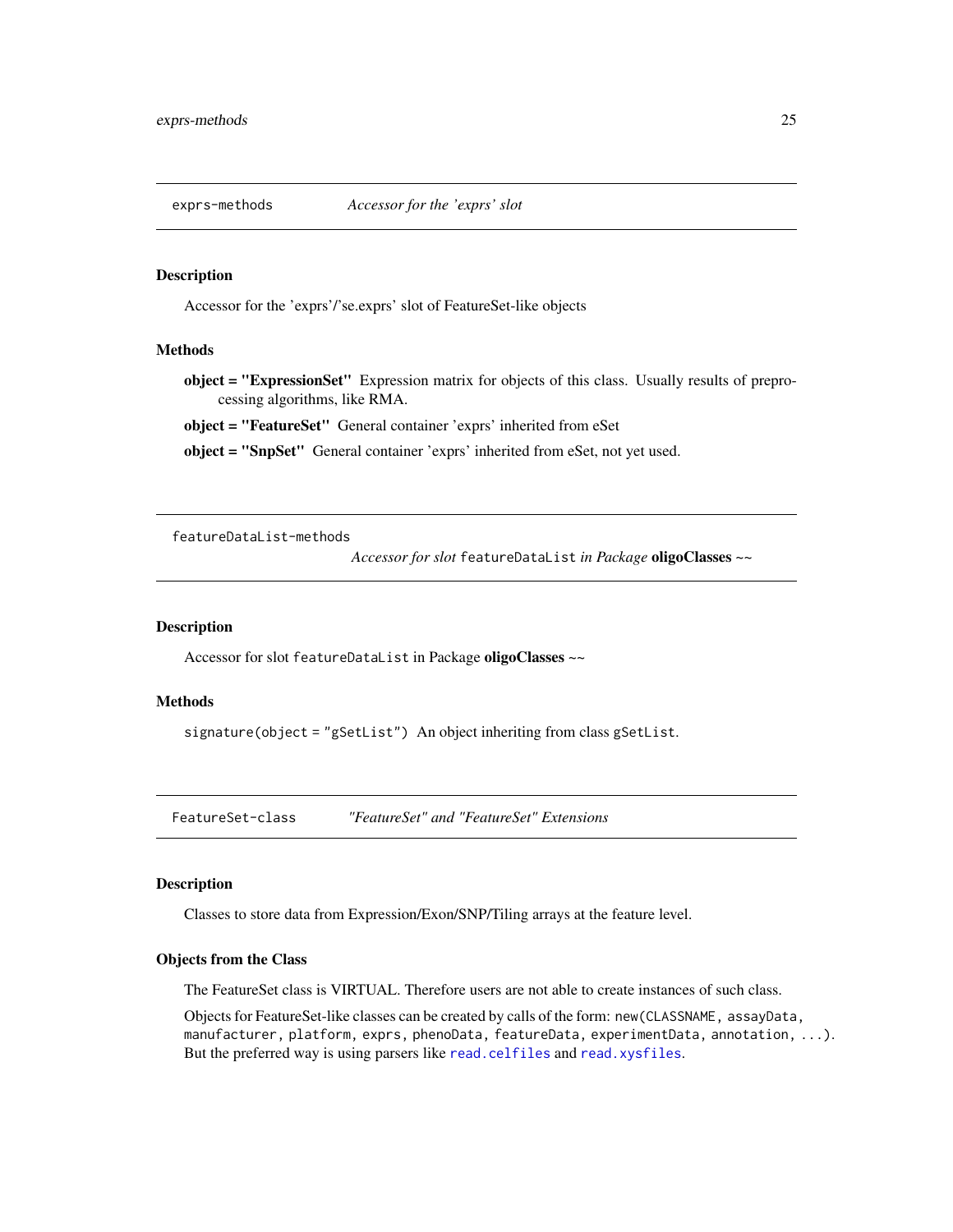#### <span id="page-25-0"></span>Slots

manufacturer: Object of class "character" assayData: Object of class "AssayData" phenoData: Object of class "AnnotatedDataFrame" featureData: Object of class "AnnotatedDataFrame" experimentData: Object of class "MIAME" annotation: Object of class "character" .\_\_classVersion\_\_: Object of class "Versions"

#### Methods

show signature(.Object = "FeatureSet"): show object contents

bothStrands signature(.Object = "SnpFeatureSet"): checks if object contains data for both strands simultaneously (50K/250K Affymetrix SNP chips - in this case it returns TRUE); if object contains data for one strand at a time (SNP 5.0 and SNP 6.0 - in this case it returns FALSE)

#### Author(s)

Benilton Carvalho

### See Also

[eSet](#page-0-0), [VersionedBiobase](#page-0-0), [Versioned](#page-0-0)

#### Examples

```
set.seed(1)
tmp <- 2^matrix(rnorm(100), ncol=4)
rownames(tmp) <- 1:25
colnames(tmp) <- paste("sample", 1:4, sep="")
efs <- new("ExpressionFeatureSet", exprs=tmp)
```
ffdf-class *Class "ffdf"*

#### <span id="page-25-1"></span>Description

Extended package ff's class definitions for ff to S4.

#### Objects from the Class

A virtual Class: No objects may be created from it.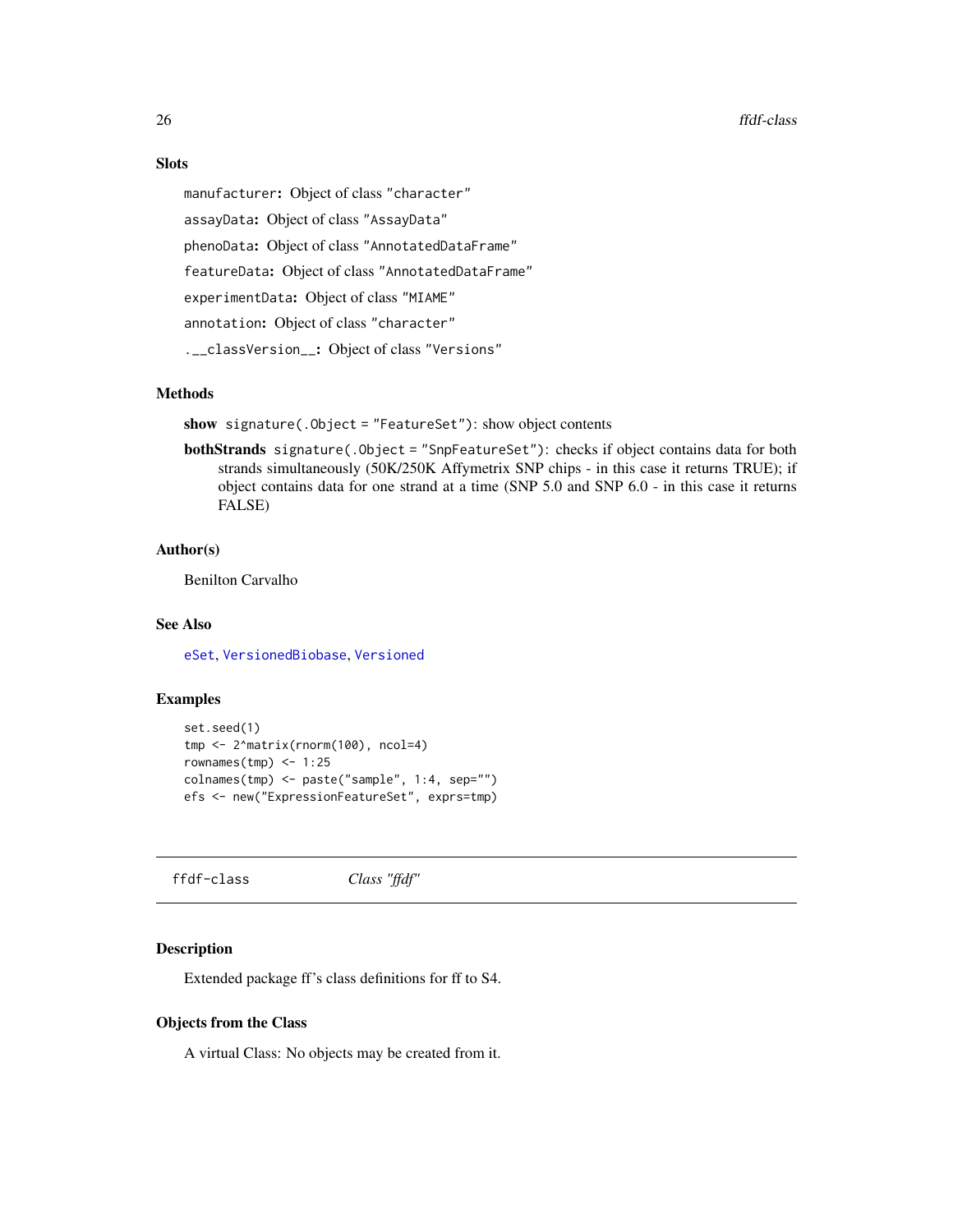### <span id="page-26-0"></span>ff\_matrix-class 27

### Slots

.S3Class: Object of class ffdf ~~

### Extends

Class ["oldClass"](#page-0-0), directly. Class ["list\\_or\\_ffdf"](#page-25-1), directly.

#### Methods

No methods defined with class "ffdf" in the signature.

ff\_matrix-class *Class "ff\_matrix"*

### Description

 $\sim$  A concise (1-5 lines) description of what the class is.  $\sim$ 

### Objects from the Class

A virtual Class: No objects may be created from it.

### Slots

.S3Class: Object of class "character" ~~

### Extends

Class ["oldClass"](#page-0-0), directly.

### Methods

annotatedDataFrameFrom signature(object = "ff\_matrix"): ...

#### Examples

showClass("ff\_matrix")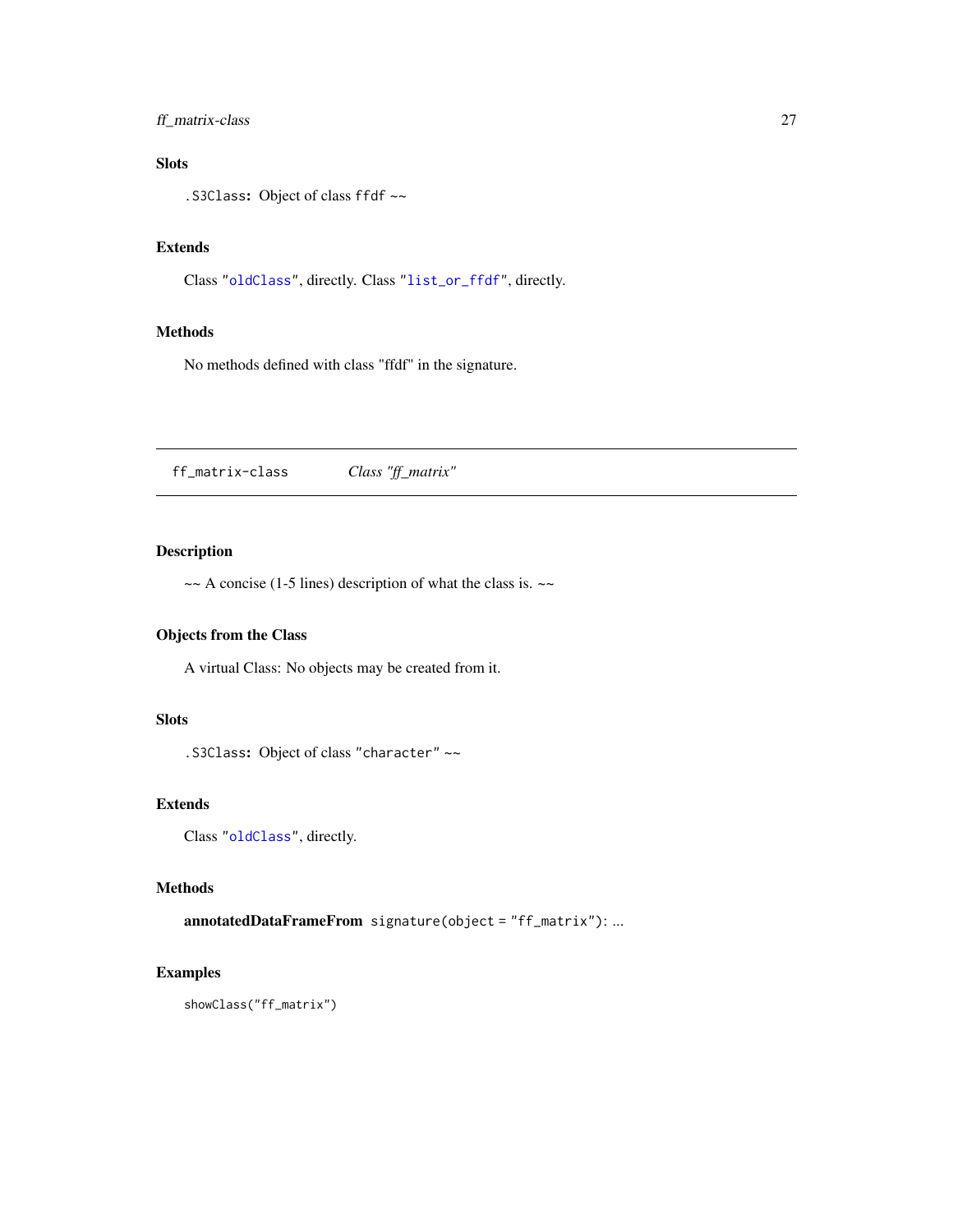<span id="page-27-0"></span>ff\_or\_matrix-class *Class* "ff\_or\_matrix"

#### Description

A class union of 'ffdf', 'ff\_matrix', and 'matrix'

#### Objects from the Class

A virtual Class: No objects may be created from it.

#### Methods

GenomeAnnotatedDataFrameFrom signature(object = "ff\_or\_matrix"): ...

#### Author(s)

R. Scharpf

### See Also

[ff](#page-0-0), [ffdf](#page-0-0)

### Examples

```
showClass("ff_or_matrix")
```
fileConnections *Open and close methods for matrices and numeric vectors*

### Description

CNSet objects can contain ff-derived objects that contain pointers to files on disk, or ordinary matrices. Here we define open and close methods for ordinary matrices and vectors that that simply pass back the original matrix/vector.

#### Usage

```
open(con, ...)
openff(object)
closeff(object)
```
#### Arguments

| con     | matrix or vector |
|---------|------------------|
| object  | A CNSet object.  |
| $\cdot$ | Ignored          |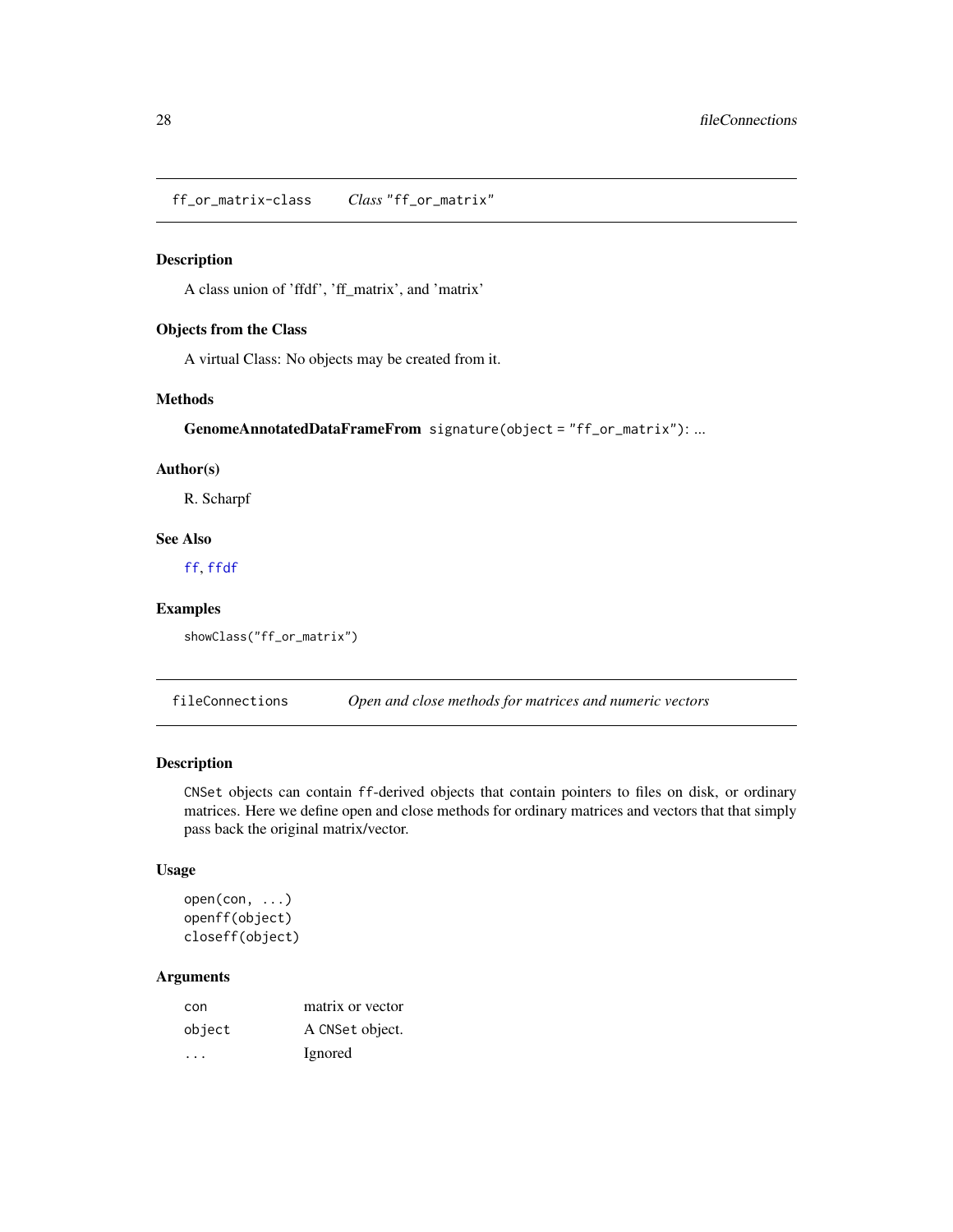#### <span id="page-28-0"></span>flags 29

### Value

not applicable

### Author(s)

R. Scharpf

### Examples

```
open(rnorm(15))
open(matrix(rnorm(15), 5,3))
```
flags *Batch-level summary of SNP flags.*

### Description

Used to flag SNPs with low minor allele frequencies, or for possible problems during the CN estimation step. Currently, this is primarily more for internal use.

### Usage

flags(object)

### Arguments

object An object of class CNSet

### Value

A matrix or ff\_matrix object with rows corresponding to markers and columns corresponding to batch.

### See Also

[batchStatistics](#page-8-1)

```
x <- matrix(runif(250*96*2, 0, 2), 250, 96*2)
test1 <- new("CNSet", alleleA=x, alleleB=x, call=x, callProbability=x,
     batch=as.character(rep(letters[1:2], each=96)))
dim(flags(test1))
```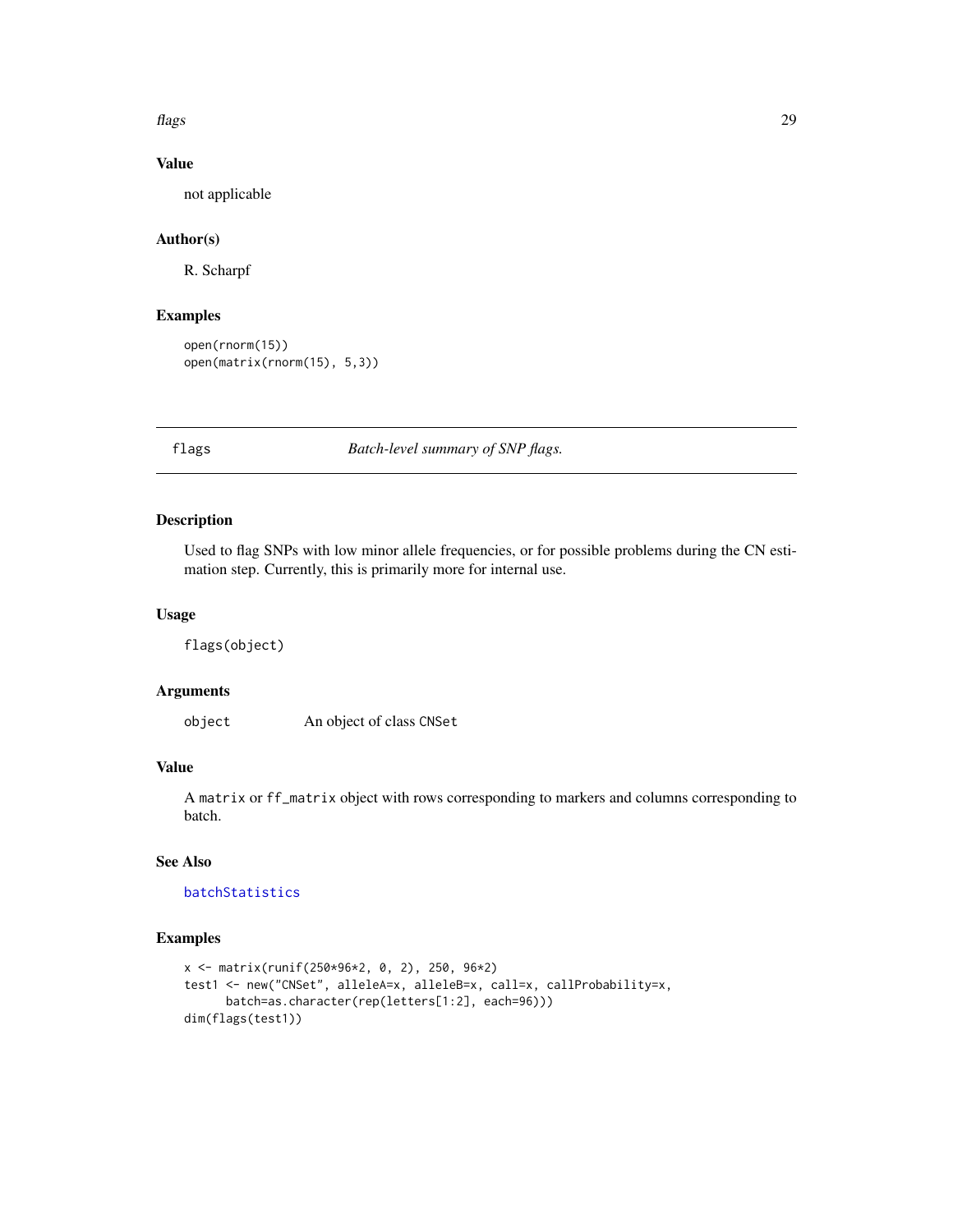<span id="page-29-0"></span>

### Description

Miscellaneous generics. Methods defined in packages that depend on oligoClasses

### Usage

baf(object) lrr(object)

### Arguments

object A eSet-derived class.

### Author(s)

R. Scharpf

<span id="page-29-1"></span>GenomeAnnotatedDataFrame-class *Class* "GenomeAnnotatedDataFrame"

### Description

AnnotatedDataFrame with genomic coordinates (chromosome, position)

### Slots

varMetadata: Object of class "data.frame" ~~

data: Object of class "data.frame" ~~

dimLabels: Object of class "character" ~~

.\_\_classVersion\_\_: Object of class "Versions" ~~

#### Extends

Class ["AnnotatedDataFrame"](#page-0-0), directly. Class ["Versioned"](#page-0-0), by class "AnnotatedDataFrame", distance 2.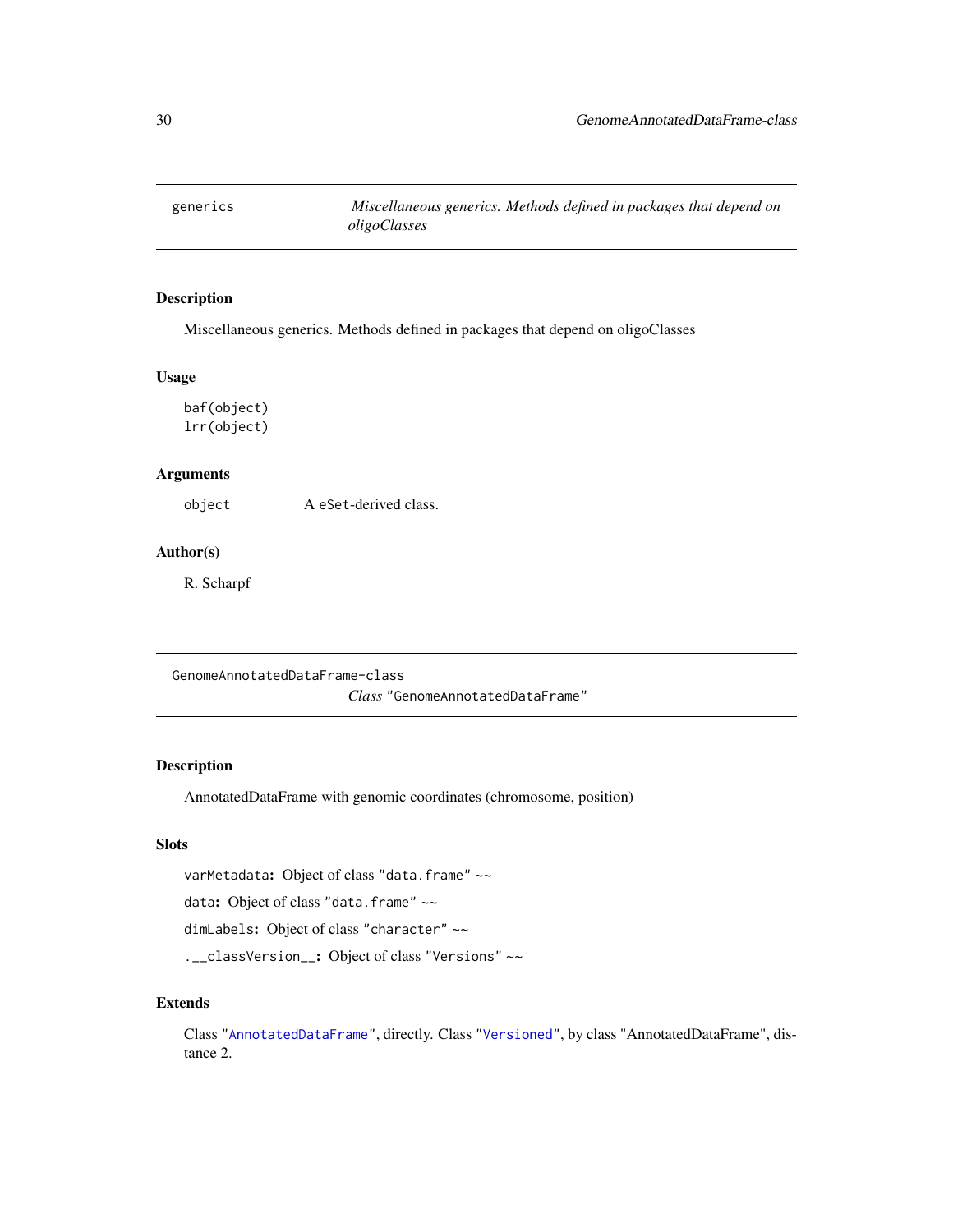#### <span id="page-30-0"></span>Coercion to or from other classes

as(from, "GenomeAnnotatedDataFrame"):

Coerce an object of class AnnotatedDataFrame to a GenomeAnnotatedDataFrame.

makeFeatureGRanges(object, genome, ...):

Construct a GRanges instance from a GenomeAnnotatedDataFrame object. genome is a character string indicating the UCSC build. Supported builds are "hg18" and "hg19", but are platform specific. In particular, some platforms only support build hg19 at this time.

```
updateObject(object):
```
For updating a GenomeAnnotatedDataFrame

#### **Accessors**

chromosome(object), chromosome(object) <- value

Get or set chromosome.

isSnp(object):

Many platforms include polymorphic and nonpolymorphic markers. isSnp evalutes to TRUE if the marker is polymorphic.

position(ojbect):

Physical position in the genome

getArm(object, genome):

Retrieve character vector indicating the chromosome arm of each marker in object. genome should indicate which genome build was used to define the chromosomal locations (currently, only UCSC genome builds 'hg18' and 'hg19' supported for this function).

### Author(s)

R. Scharpf

GenomeAnnotatedDataFrameFrom-methods

*Methods for Function GenomeAnnotatedDataFrameFrom in Package oligoClasses*

#### Description

GenomeAnnotatedDataFrameFrom is a convenience for creating [GenomeAnnotatedDataFrame](#page-29-1) objects.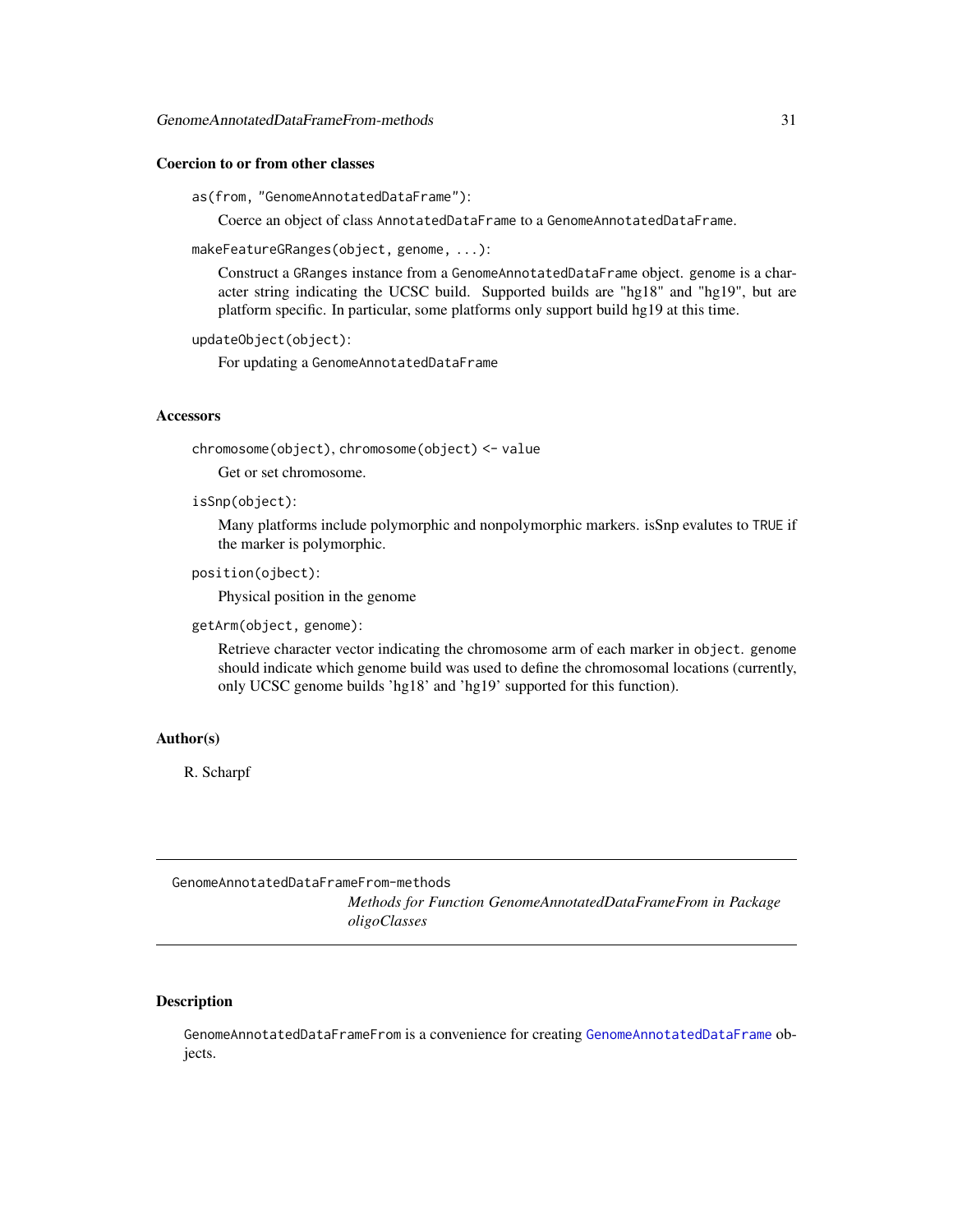#### <span id="page-31-0"></span>Methods

Use the method with GenomeAnnotatedDataFrameFrom(object, annotationPkg, genome, ...); the argument annotationPkg *must* be specified for matrix and AssayData classes.

- signature(object="assayData") This method creates an GenomeAnnotatedDataFrame using feature names and dimensions of an [AssayData](#page-0-0) object as a template.
- signature(object="matrix") This method creates an GenomeAnnotatedDataFrame using row names and dimensions of a [matrix](#page-0-0) object as a template.
- signature(object="NULL") This method (called with 'NULL' as the object) creates an empty GenomeAnnotatedDataFrame.
- signature(object="array") This method (called with 'array' as the object) creates a GenomeAnnotatedDataFrame using the first dimension of the array (rows are the number of features).

#### Author(s)

R Scharpf

#### Examples

```
require(Biobase)
minReqVersion <- "1.0.2"
require(human370v1cCrlmm)
if (packageDescription("human370v1cCrlmm", fields='Version') >= minReqVersion){
x \le - matrix(1:25, 5, 5,
  dimnames=list(c("rs10000092","rs1000055", "rs100016", "rs10003241", "rs10004197"), NULL))
gd <- GenomeAnnotatedDataFrameFrom(x, annotationPkg="human370v1cCrlmm",
   genome="hg18")
pData(gd)
chromosome(gd)
position(gd)
}
```
genomeBuild *Genome Build Information*

#### **Description**

Returns the genome build. This information comes from the annotation package and is given as an argument during the package creation process.

#### Usage

```
genomeBuild(object)
```
#### Arguments

object Supported objects include PDInfo, FeatureSet, and any gSet-derived or eSetListderived object.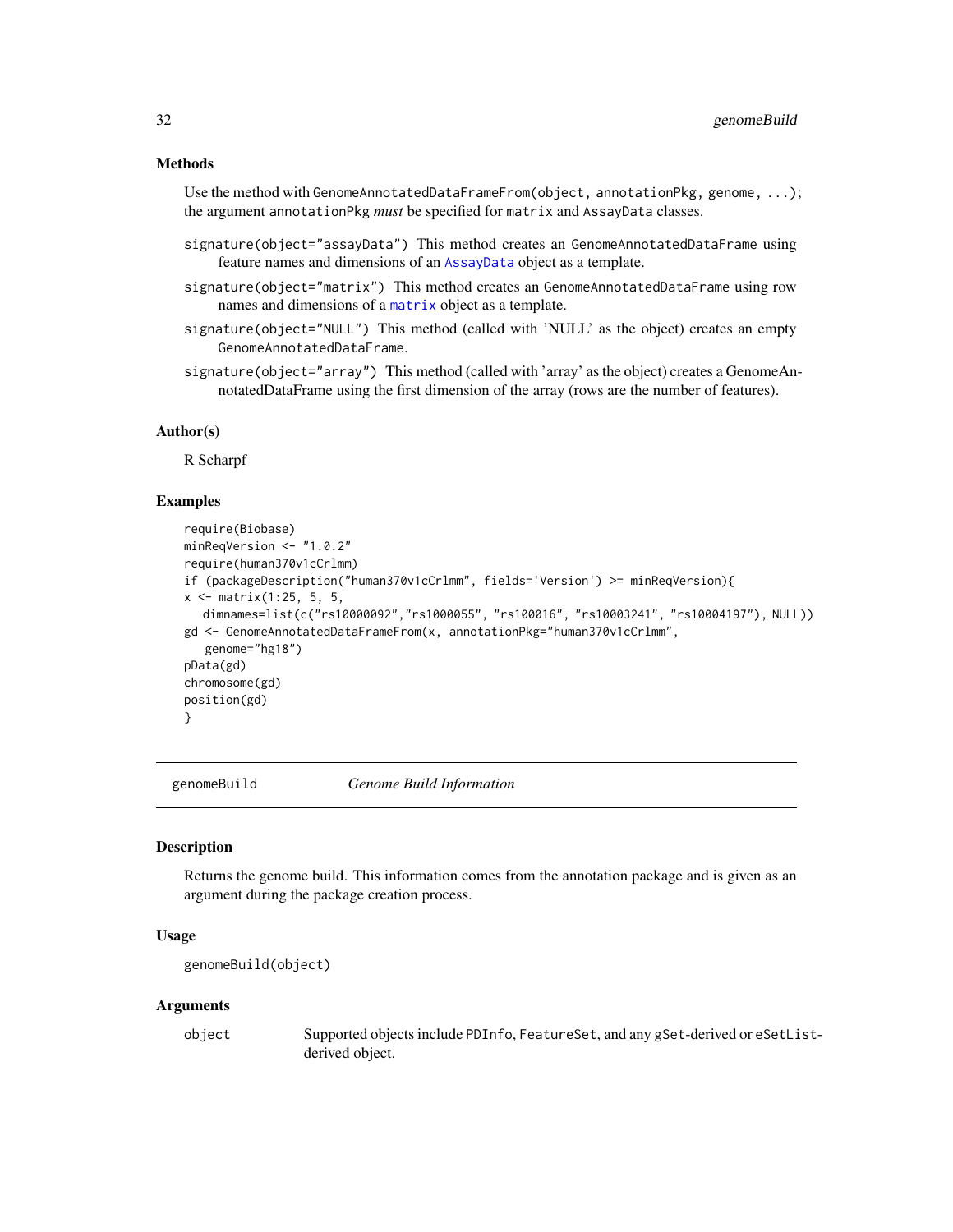#### <span id="page-32-0"></span>geometry 33

### Value

character string

### Note

Supported builds are UCSC genome builds are 'hg18' and 'hg19'.

### Examples

showMethods("genomeBuild", where="package:oligoClasses")

geometry *Array Geometry Information*

### Description

For a given array, geometry returns the physical geometry of it.

### Usage

geometry(object)

### Arguments

object PDInfo or FeatureSet object

### Examples

if (require(pd.mapping50k.xba240)) geometry(pd.mapping50k.xba240)

getA *Compute average log-intensities / log-ratios*

### Description

Methods to compute average log-intensities and log-ratios across alleles, within strand.

#### Usage

```
getA(object)
getM(object)
A(object, ...)
B(object, ...)
```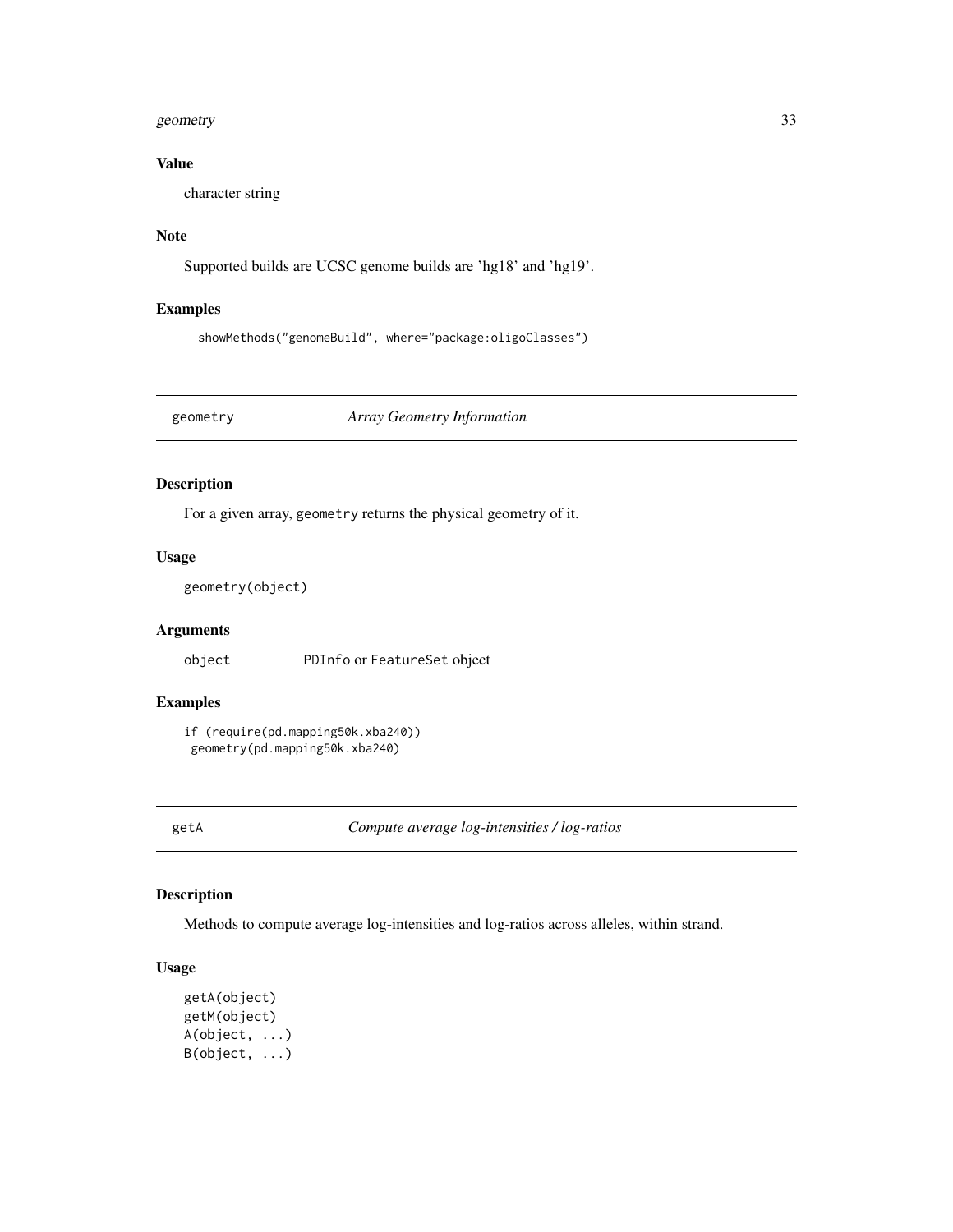#### Arguments

| object   | SnpQSet, SnpCnvQSet or TilingFeatureSet2 object.                                                               |
|----------|----------------------------------------------------------------------------------------------------------------|
| $\cdots$ | arguments to be passed to allele - 'sense' and 'antisense' are valid values if<br>the array is pre-SNP $\_5.0$ |

#### Details

For SNP data, SNPRMA summarizes the SNP information into 4 quantities (log2-scale):

- antisenseThetaAantisense allele A. (Not applicable for Affymetrix 5.0 and 6.0 platforms.)
- antisenseThetaBantisense allele B. (Not applicable for Affymetrix 5.0 and 6.0 platforms.)
- senseThetaAsense allele A. (Not applicable for Affymetrix 5.0 and 6.0 platforms.)
- senseThataBsense allele B. (Not applicable for Affymetrix 5.0 and 6.0 platforms.)
- alleleAAffymetrix 5.0 and 6.0 platforms
- alleleBAffymetrix 5.0 and 6.0 platforms

The average log-intensities are given by: (antisenseThetaA+antisenseThetaB)/2 and (senseThetaA+senseThetaB)/2.

The average log-ratios are given by: antisenseThetaA-antisenseThetaB and senseThetaA-senseThetaB.

For Tiling data, getM and getA return the log-ratio and average log-intensities computed across channels: M = log2(channel1)-log2(channel2) A = (log2(channel1)+log2(channel2))/2

When large data support is enabled with the ff package, the AssayData elements of an AlleleSet object can be ff\_matrix or ffdf, in which case pointers to the ff object are stored in the assay data. The functions open and close can be used to open or close the connection, respectively.

#### Value

A 3-dimensional array (SNP's x Samples x Strand) with the requested measure, when the input SNP data (50K, 250K).

A 2-dimensional array (SNP's x Samples), when the input is from SNP 5.0 and SNP 6.0 arrays.

A 2-dimensional array if the input is from Tiling arrays.

#### See Also

[snprma](#page-0-0)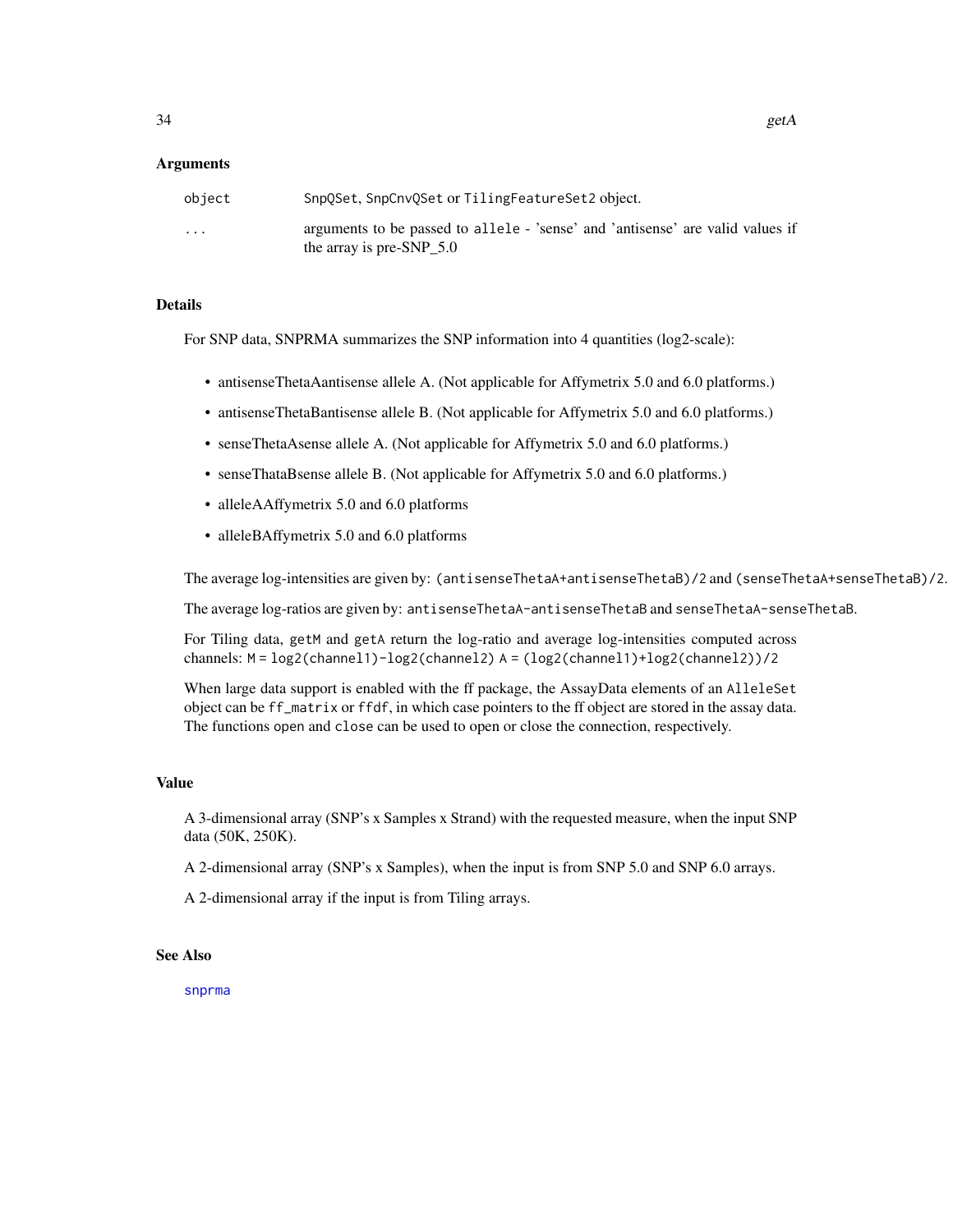<span id="page-34-0"></span>

### Description

Gets a bar of a given length.

### Usage

getBar(width = getOption("width"))

### Arguments

width desired length of the bar.

### Value

character string.

### Author(s)

Benilton S Carvalho

### Examples

message(getBar())

getSequenceLengths *Load chromosome sequence lengths for UCSC genome build hg18 or hg19*

#### Description

Load chromosome sequence lengths for UCSC genome build hg18 or hg19

### Usage

```
getSequenceLengths(build)
```
### Arguments

build character string: "hg18" or "hg19"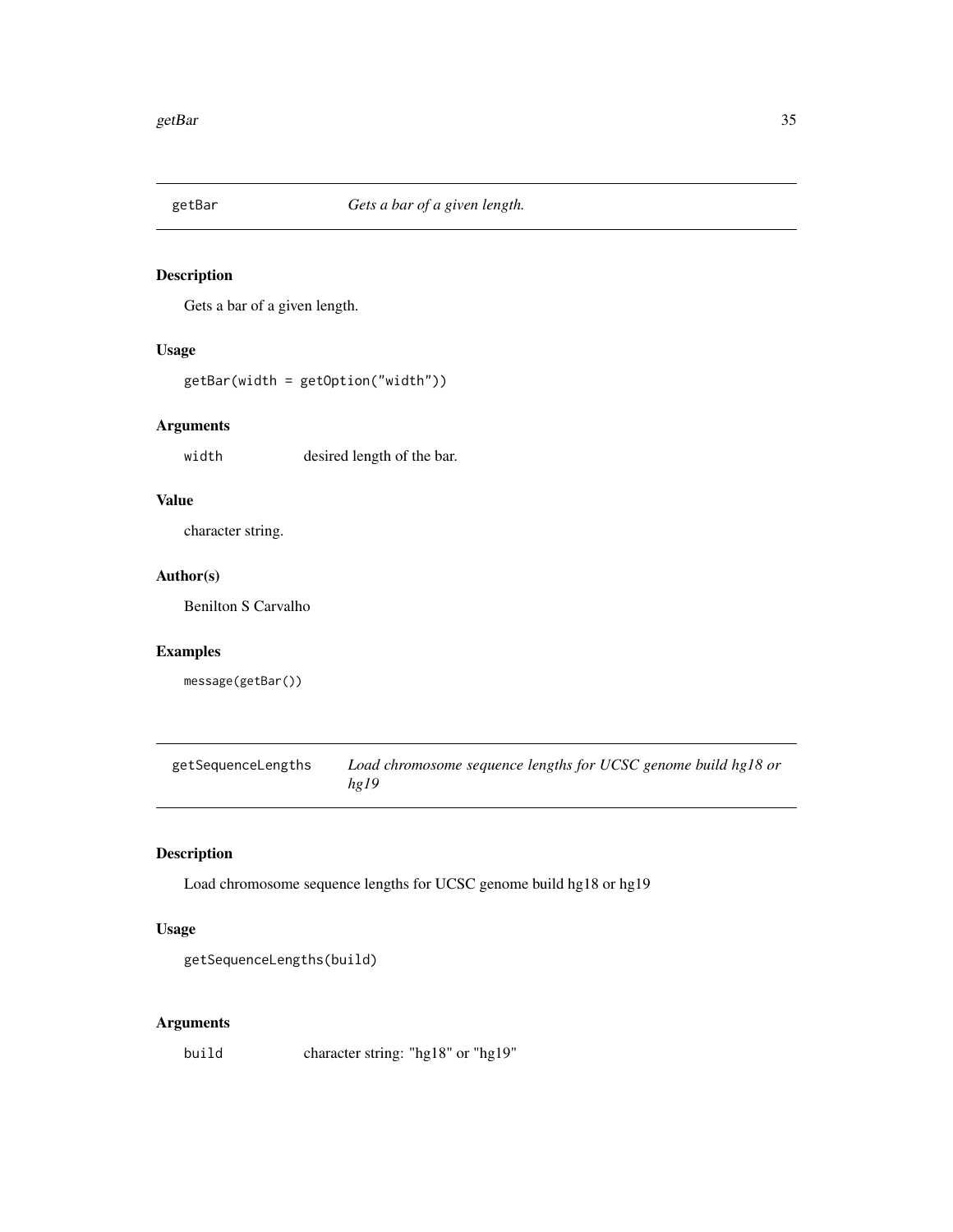### <span id="page-35-0"></span>Details

The chromosome sequence lengths for UCSC builds hg18 and hg19 were extracted from the packages BSgenome.Hsapiens.UCSC.hg18 and BSgenome.Hsapiens.UCSC.hg19, respectively.

### Value

Names integer vector of chromosome lengths.

#### Author(s)

R. Scharpf

#### Examples

```
getSequenceLengths("hg18")
getSequenceLengths("hg19")
if(require("GenomicRanges")){
## from GenomicRanges
sl <- getSequenceLengths("hg18")[c("chr1", "chr2", "chr3")]
gr <-
GRanges(seqnames =
Rle(c("chr1", "chr2", "chr1", "chr3"), c(1, 3, 2, 4)),
ranges =
IRanges(1:10, width = 10:1, names = head(letters,10)),
strand =
Rle(strand(c("-", "+", "*", "+", "-")),
   c(1, 2, 2, 3, 2)),
score = 1:10,GC = seq(1, 0, length=10),seqlengths=sl)
metadata(gr) <- list(genome="hg18")
gr
metadata(gr)
}
```
GRanges-methods *Methods for GRanges objects*

### Description

Methods for GRanges objects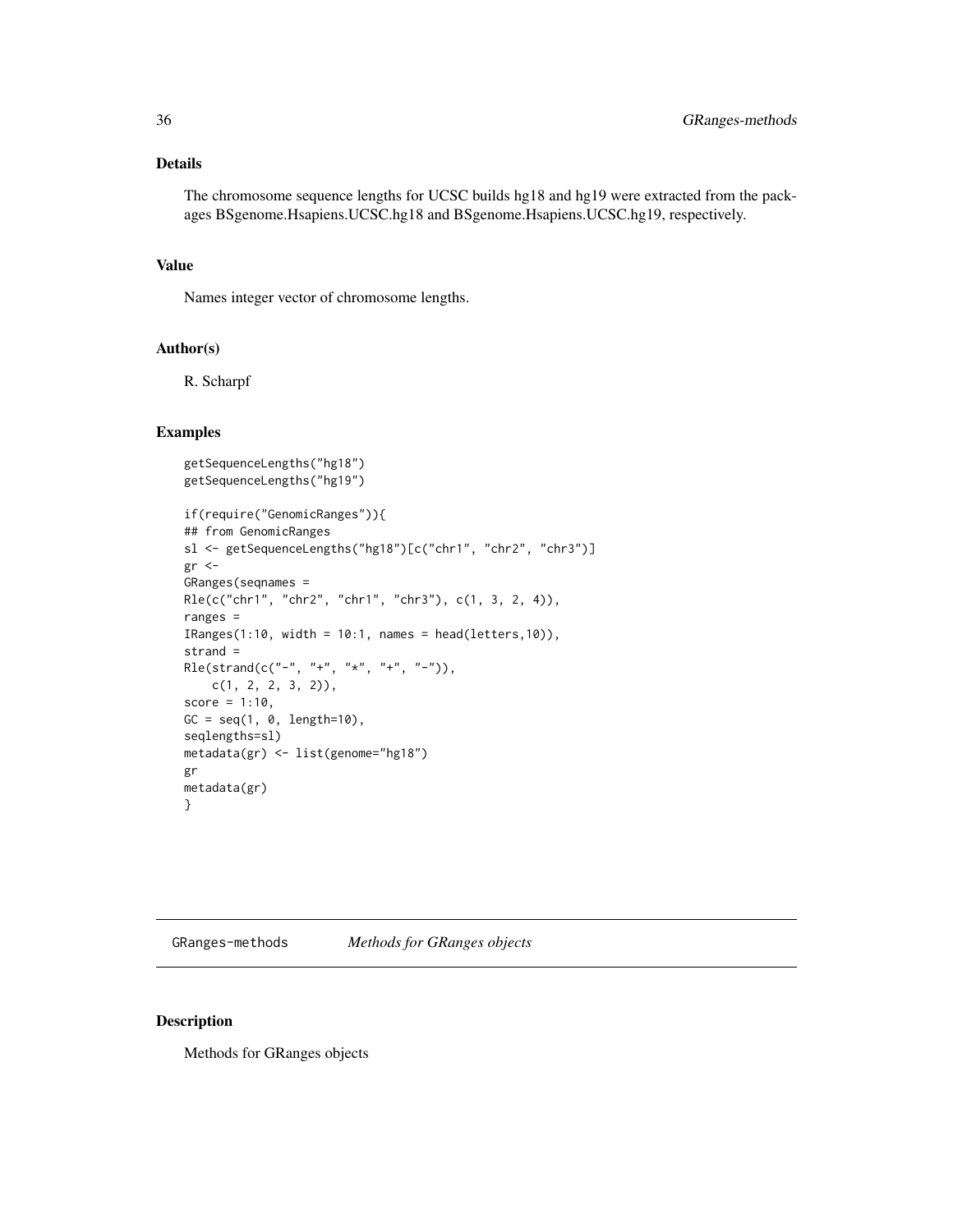#### <span id="page-36-0"></span>findOverlaps methods

findOverlaps(query, subject, ...):

Find the feature indices in subject that overlap the genomic intervals in query, where query is a GRanges object and subject is a gSet-derived object. Additional arguments to the findOverlaps method in the package IRanges can be passed through the ... operator.

#### **Accessors**

object is an instance of the GRanges class.

```
coverage2(object):
```
For the GRanges and GRangesList objects returned by the hidden Markov model implemented in the "VanillaICE" package and the segmentation algorithm in the "MinimumDistance" package, the intervals are annotated by the number of probes (markers) for SNPs and nonpolymorphic regions. coverage2 and numberProbes are convenient accessors for these annotations.

```
genomeBuild(object):
```
Accessor for the UCSC genome build.

```
numberProbes(object):
```
Integer vector indicating the number of probes (markers) for each range in object. Equivalent to coverage2.

```
state(object):
```
Accessor for the elementMetadata column 'state', when applicable. State is used to contain the index of the inferred copy number state for various hmm methods defined in the VanillaICE.

#### See Also

[GRanges](#page-0-0)

```
library(IRanges)
library(GenomicRanges)
gr1 \leq - GRanges(seqnames = "chr2", ranges = IRanges(3, 6),
state=3L, numberProbes=100L)
## convenience functions
state(gr1)
numberProbes(gr1)
gr2 \leq GRanges(seqnames = c("chr1", "chr1"),
ranges = IRanges(c(7,13), width = 3),
state=c(2L, 2L), numberProbes=c(200L, 250L))
gr3 \leq GRanges(seqnames = c("chr1", "chr2"),ranges = IRanges(c(1, 4), c(3, 9)),state=c(1L, 4L), numberProbes=c(300L, 350L))
## Ranges organized by sample
grl < - GRangesList("sample1" = gr1, "sample2" = gr2, "sample3" = gr3)
sampleNames(grl) ## same as names(grl)
numberProbes(grl)
chromosome(grl)
```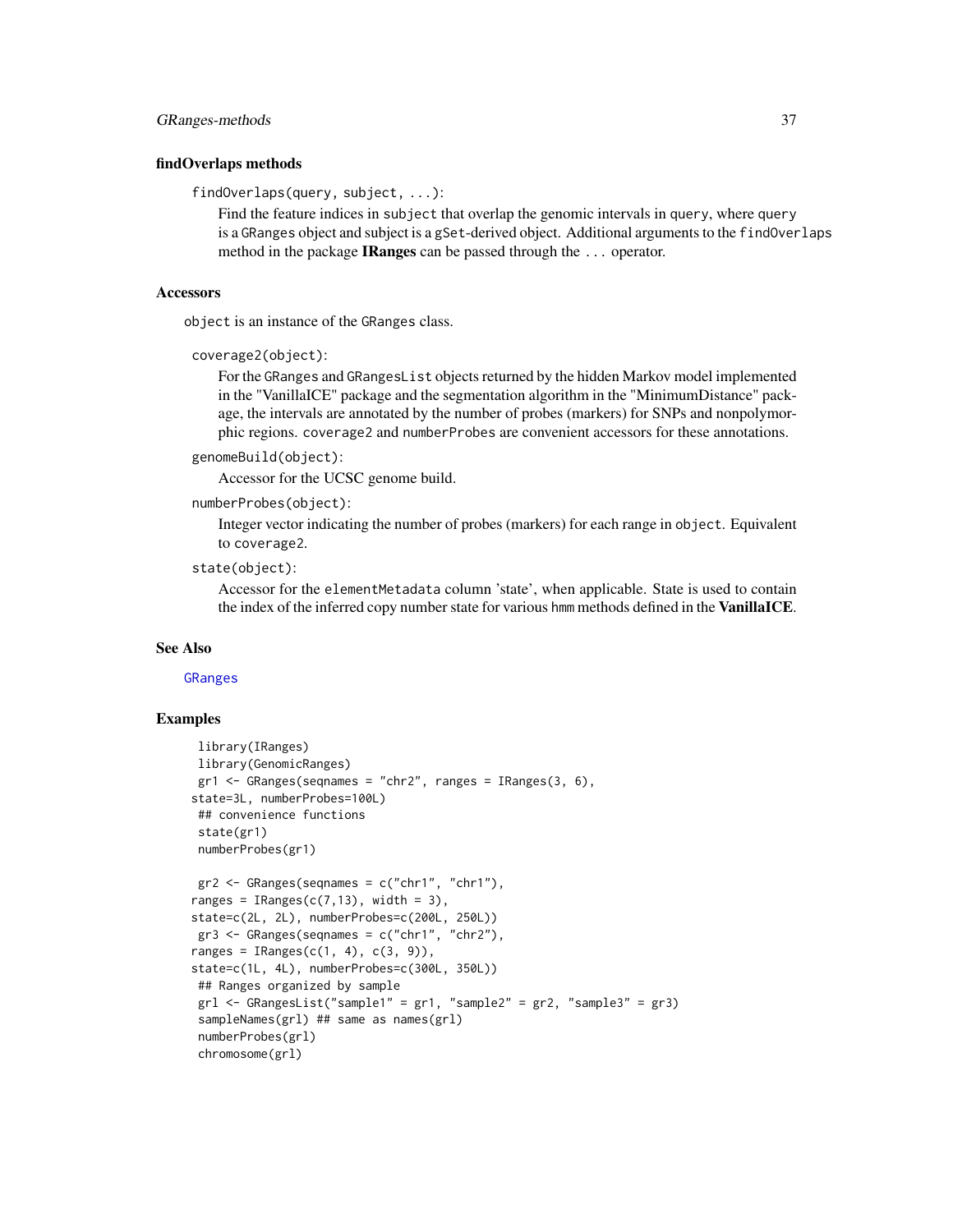```
state(grl)
gr <- stack(grl)
sampleNames(gr)
chromosome(gr)
state(gr)
```
gSet-class *Container for objects with genomic annotation on SNPs*

#### Description

Container for objects with genomic annotation on SNPs

#### Objects from the Class

A virtual Class: No objects may be created from it.

# Slots

featureData: Object of class "GenomeAnnotatedDataFrame" ~~ assayData: Object of class "AssayData" ~~ phenoData: Object of class "AnnotatedDataFrame" ~~ experimentData: Object of class "MIAxE" ~~ annotation: Object of class "character" ~~ protocolData: Object of class "AnnotatedDataFrame" ~~ genome: Object of class "character" ~~ .\_\_classVersion\_\_: Object of class "Versions" ~~

#### Extends

Class ["eSet"](#page-0-0), directly. Class ["VersionedBiobase"](#page-0-0), by class "eSet", distance 2. Class ["Versioned"](#page-0-0), by class "eSet", distance 3.

#### Methods

The object for the below methods is a class that extends the virtual class gSet.

- checkOrder(object): checks that the object is ordered by chromosome and physical position. Returns logical.
- chromosome(object): accessor for chromosome in the GenomeAnnotatedDataFrame slot.
- chromosome(object) <- value: replacement method for chromosome in the GenomeAnnotatedDataFrame slot. value must be an integer vector.

db(object): database connection

<span id="page-37-1"></span>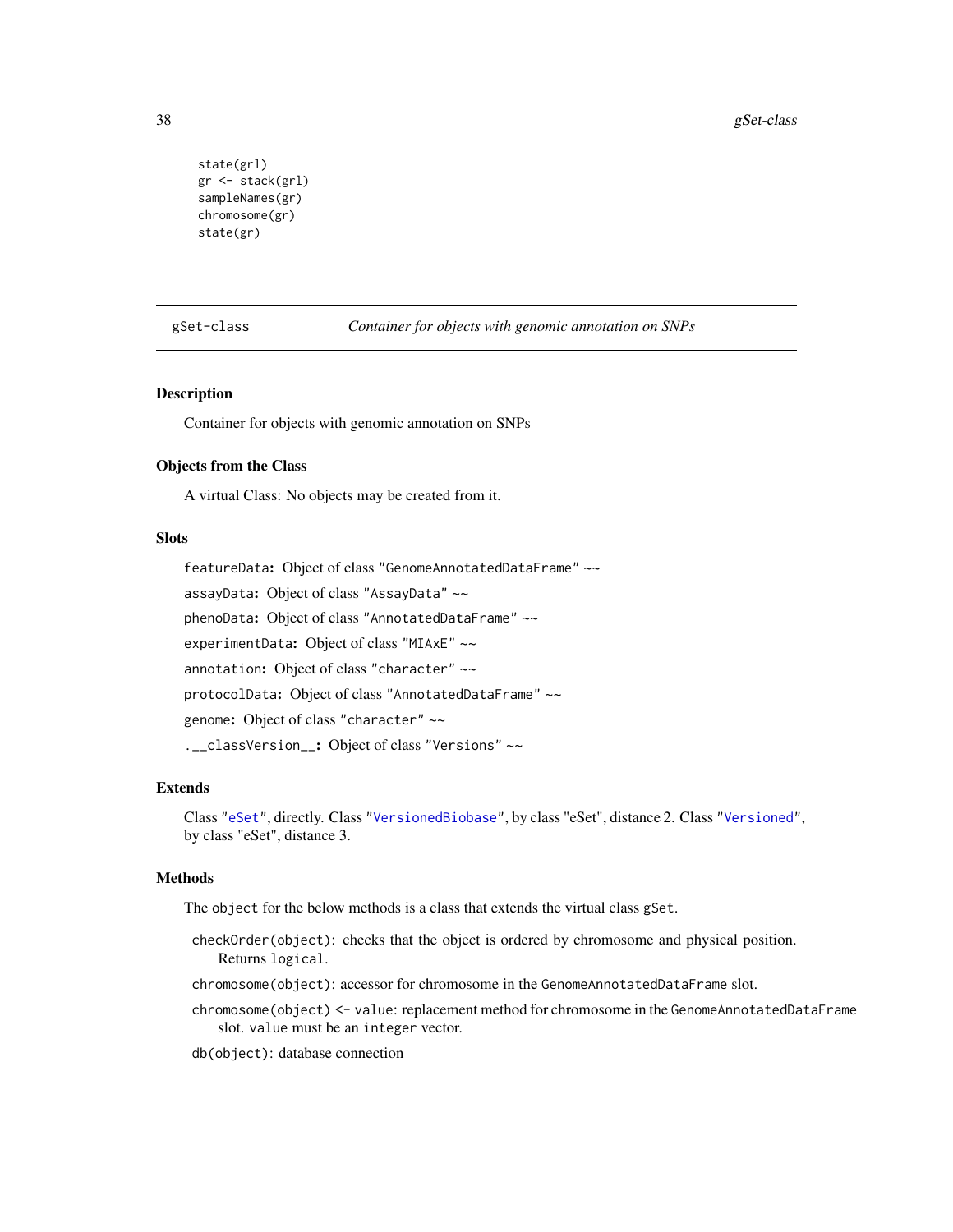# <span id="page-38-0"></span>gSetList-class 39

genomeBuild(object), genomeBuild(object) <- value:

Get or set the UCSC genome build. Supported builds are hg18 and hg19.

getArm(object): Character vector indicating the chromosomal arm for each marker in object.

isSnp(object): whether the marker is polymorphic. Returns a logical vector.

makeFeatureGRanges(object): Construct an instance of the GRanges class from a GenomeAnnotatedDataFrame.

position(object): integer vector of the genomic position

show(object):

Print a concise summary of object.

# Author(s)

R. Scharpf

# See Also

[chromosome](#page-15-0), [position](#page-55-0), [isSnp](#page-44-0)

#### Examples

showClass("gSet")

gSetList-class *Virtual Class for Lists of eSets*

#### Description

Virtual Class for Lists of eSets.

#### Objects from the Class

A virtual Class: No objects may be created from it.

# Slots

assayDataList: Object of class "AssayData" ~~ phenoData: Object of class "AnnotatedDataFrame" ~~ protocolData: Object of class "AnnotatedDataFrame" ~~ experimentData: Object of class "MIAME" ~~ featureDataList: Object of class "list" ~~ chromosome: Object of class "vector" ~~ annotation: Object of class "character" ~~ genome: Object of class "character" ~~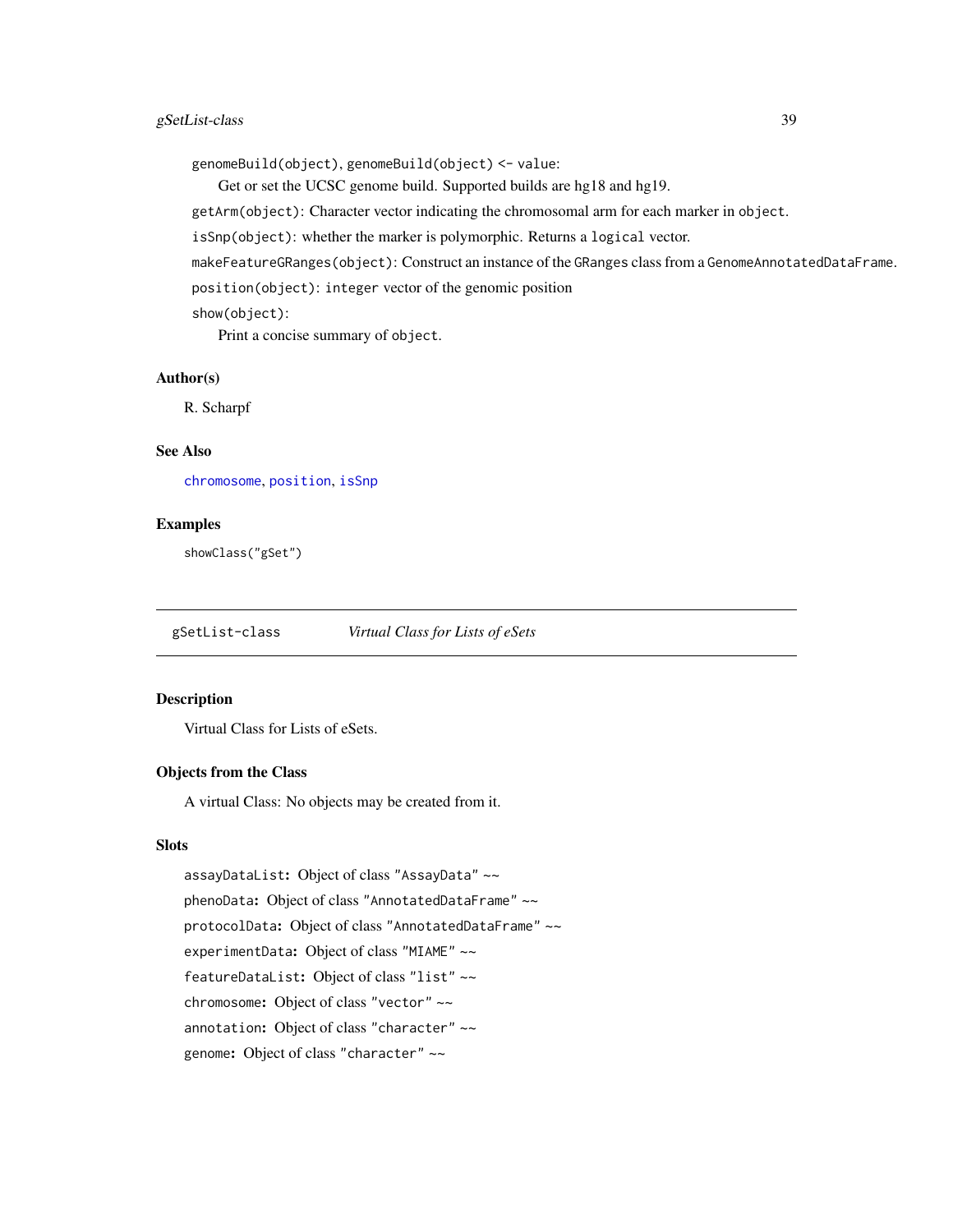#### <span id="page-39-2"></span>**Accessors**

object is an instance of a gSetList-derived class.

annotation(object):

character string indicating the package used to provide annotation for the features on the array.

chromosome(object):

Returns the chromosome corresponding to each element in the gSetList object

elementNROWS(object): Returns the number of rows for each list of assays. In most gSetListderived classes, the assays are organized by chromosome and elementNROWS returns the number of markers for each chromosome.

```
genomeBuild(object), genomeBuild(object) <- value:
```
Get or set the UCSC genome build. Supported builds are hg18 and hg19.

# Coercion

object is an instance of a gSetList-derived class.

```
makeFeatureGRanges(object, ...):
```
Create a GRanges object for the featureData. The featureData is stored as a list. This method stacks the featureData from each list element. Metadata columns in the GRanges object include physical position ('position'), a SNP indicator ('isSnp'), and the chromosome. The genome build is extracted from object using the method genomeBuild.

#### Author(s)

R. Scharpf

# See Also

[oligoSetList](#page-10-0), [BeadStudioSetList](#page-10-1)

#### Examples

showClass("gSetList")

<span id="page-39-1"></span>

| i2p | Functions to convert probabilities to integers, or integers to probabil- |
|-----|--------------------------------------------------------------------------|
|     | ities.                                                                   |

# <span id="page-39-0"></span>**Description**

Probabilities estimated in the crlmm package are often stored as integers to save memory. We provide a few utility functions to go back and forth between the probability and integer representations.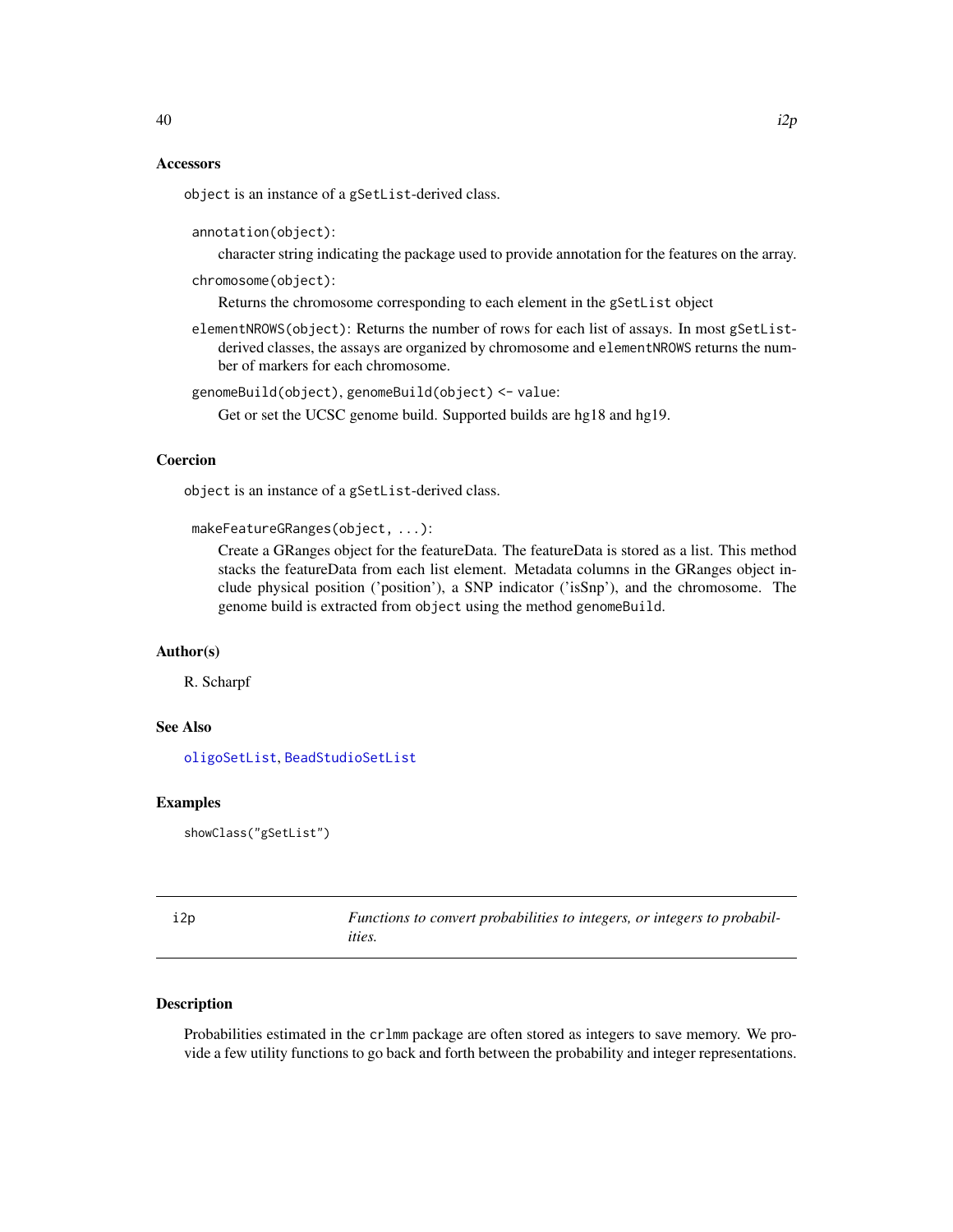# <span id="page-40-0"></span>initializeBigMatrix 41

# Usage

i2p(i) p2i(p)

#### Arguments

|   | A matrix or vector of integers.      |
|---|--------------------------------------|
| p | A matrix or vector of probabilities. |

# Value

The value returned by i2p is

1 - exp(-i/1000)

The value returned by 2pi is

as.integer(-1000\*log(1-p))

# See Also

[confs](#page-60-0)

#### Examples

i2p(693) p2i(0.5) i2p(p2i(0.5))

initializeBigMatrix *Initialize big matrices/vectors.*

# Description

Initialize big matrices or vectors appropriately (conditioned on the status of support for large datasets - see Details).

#### Usage

```
initializeBigMatrix(name=basename(tempfile()), nr=0L, nc=0L, vmode = "integer", initdata = NA)
initializeBigVector(name=basename(tempfile()), n=0L, vmode = "integer",
  initdata = NA)
initializeBigArray(name=basename(tempfile()), dim=c(0L,0L,0L),
 vmode="integer", initdata=NA)
```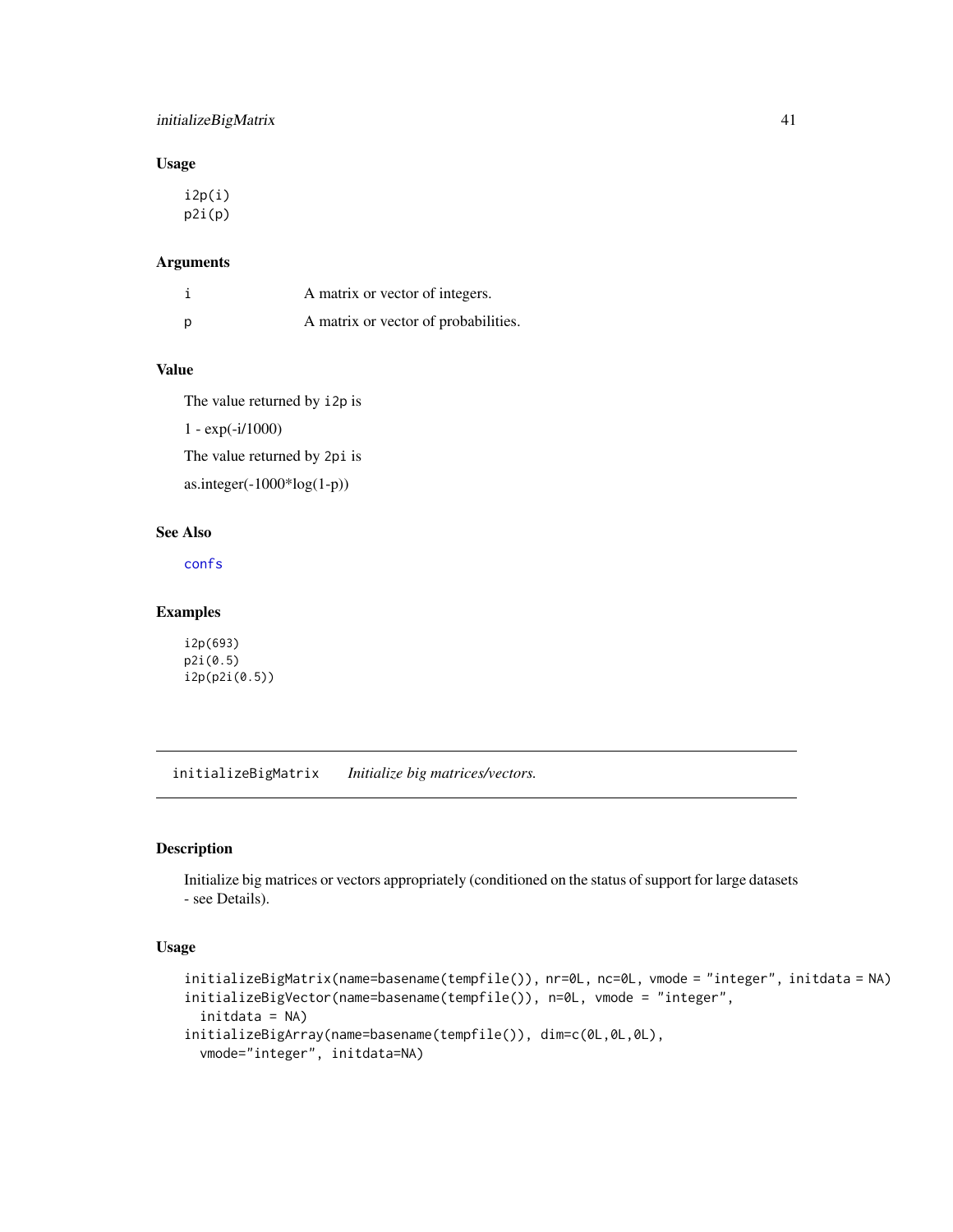# <span id="page-41-0"></span>Arguments

| name     | prefix to be used for file stored on disk                           |
|----------|---------------------------------------------------------------------|
| nr       | number of rows                                                      |
| nc       | number of columns                                                   |
| n        | length of the vector                                                |
| vmode    | mode - "integer", "double"                                          |
| initdata | Default is NA                                                       |
| dim      | Integer vector indicating the dimensions of the array to initialize |

# Details

These functions are meant to be used by developers. They provide means to appropriately create big vectors or matrices for packages like oligo and crlmm (and friends). These objects are created conditioned on the status of support for large datasets.

#### Value

If the 'ff' package is loaded (in the search path), then an 'ff' object is returned. A regular R vector or array is returned otherwise.

#### Examples

```
x <- initializeBigVector("test", 10)
class(x)
x
if (isPackageLoaded("ff"))
  finalizer(x) <- "delete"
rm(x)initializeBigMatrix(nr=5L, nc=5L)
initializeBigArray(dim=c(10, 5, 3))
```

| integerMatrix |  |
|---------------|--|
|---------------|--|

Coerce numeric matrix (or array) to a matrix (array) of integers, re*taining dimnames.*

#### Description

Coerce numeric matrix to matrix of integers, retaining dimnames.

# Usage

```
integerMatrix(x, scale = 100)integerArray(x, scale=100)
```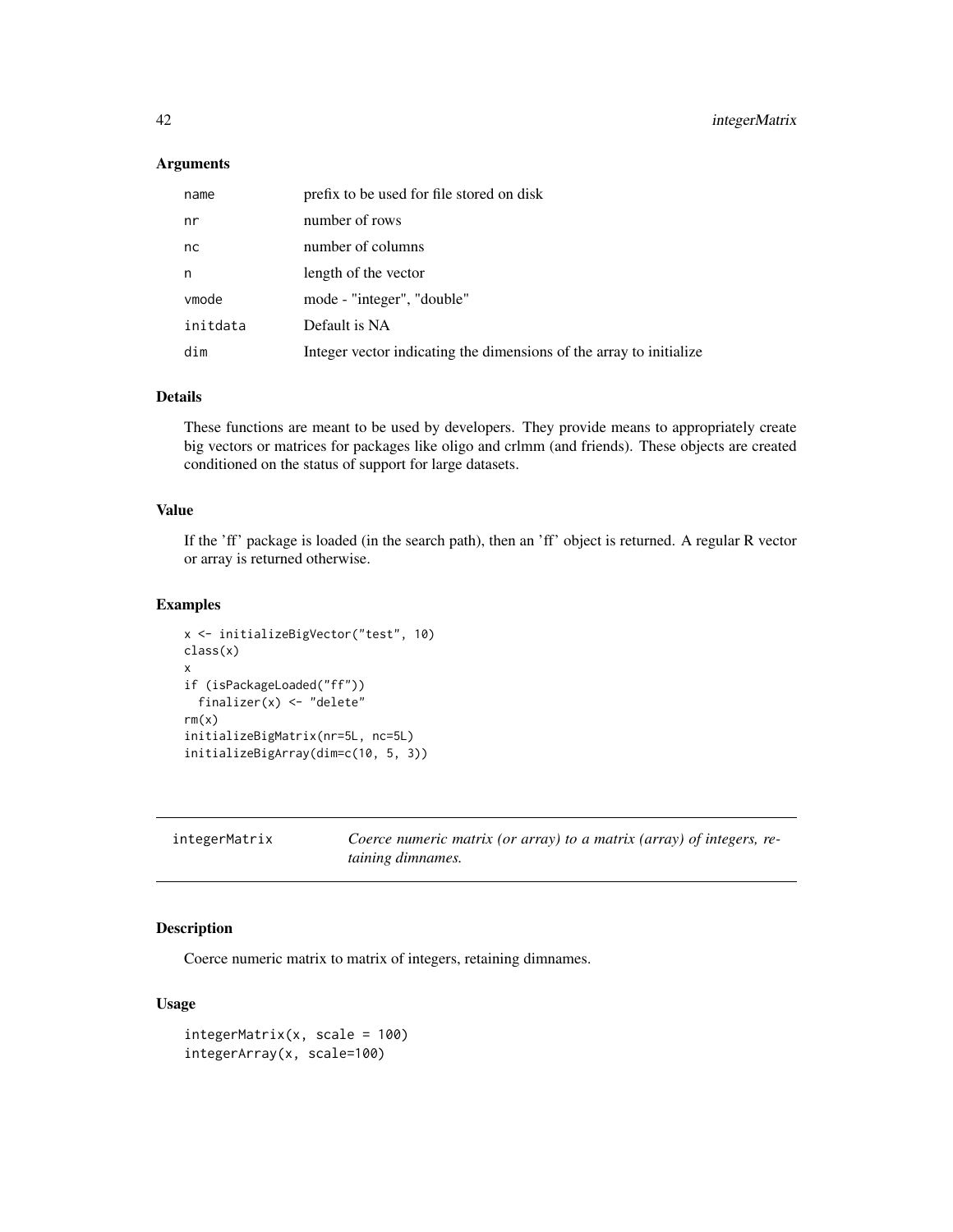#### <span id="page-42-0"></span>is.ffmatrix 43

# Arguments

| $\mathsf{x}$ | a matrix or array                                                                                  |
|--------------|----------------------------------------------------------------------------------------------------|
| scale        | scalar (numeric). If not 1, x is multiplied by scale prior to coercing to a matrix<br>of integers. |

# Value

A matrix or array of integers.

# Author(s)

R. Scharpf

# Examples

```
x \leftarrow \text{matrix}(rnorm(10), 5, 2)rownames(x) = letters[1:5]i <- integerMatrix(x, scale=100)
```
is.ffmatrix *Check if object is an ff-matrix object.*

# Description

Check if object is an ff-matrix object.

#### Usage

```
is.ffmatrix(object)
```
# Arguments

object object to be checked

#### Value

Logical.

# Note

This function is meant to be used by developers.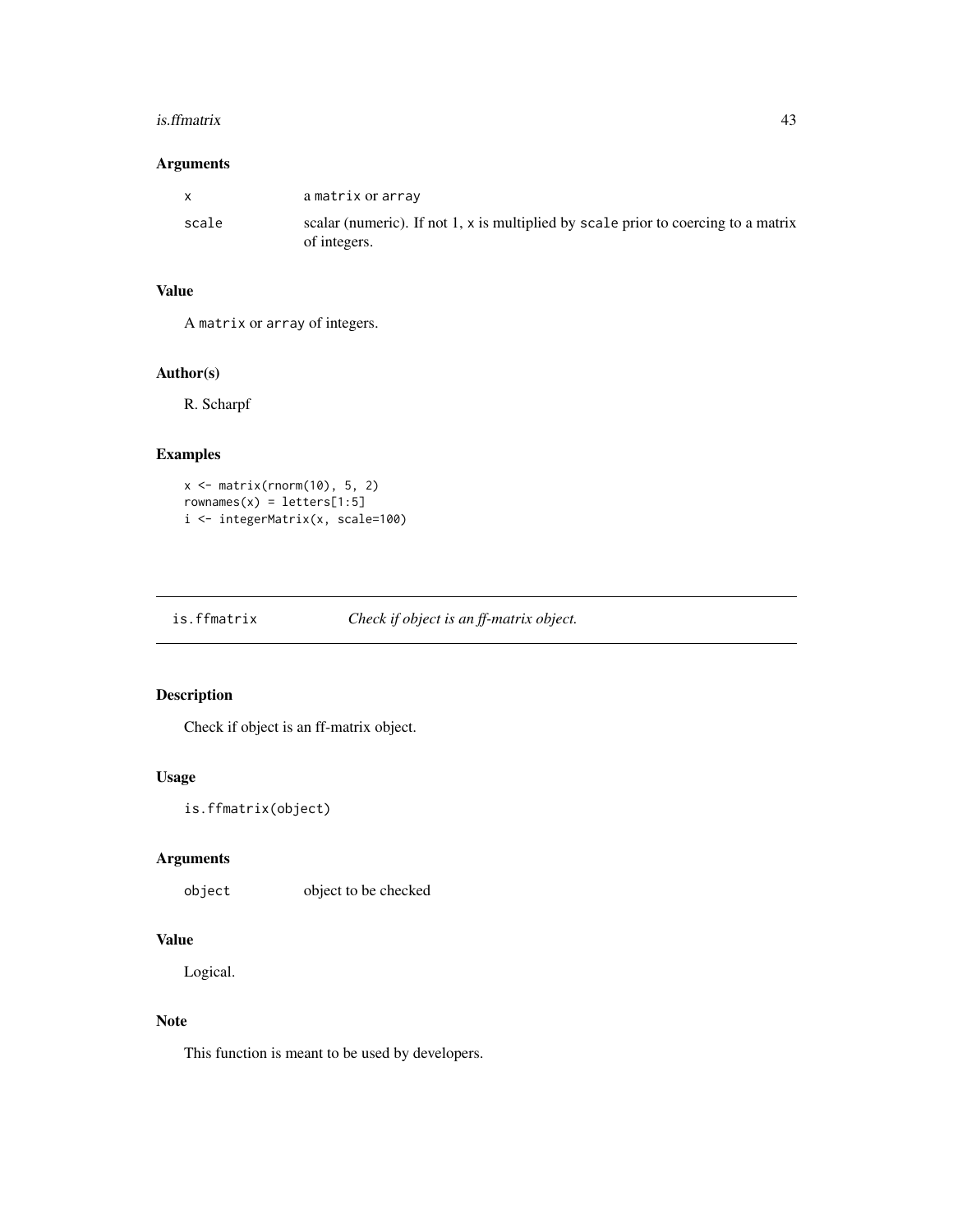# Examples

```
if (isPackageLoaded("ff")){
  x1 \leftarrow ff(\text{vmode}="double", \text{dim}=c(10, 2))is.ffmatrix(x1)
}
x1 <- matrix(0, nr=10, nc=2)
is.ffmatrix(x1)
```
isPackageLoaded *Check if package is loaded.*

# Description

Checks if package is loaded.

# Usage

isPackageLoaded(pkg)

# Arguments

pkg Package to be checked.

# Details

Checks if package name is in the search path.

# Value

Logical.

# See Also

search

```
isPackageLoaded("oligoClasses")
isPackageLoaded("ff")
isPackageLoaded("snow")
```
<span id="page-43-0"></span>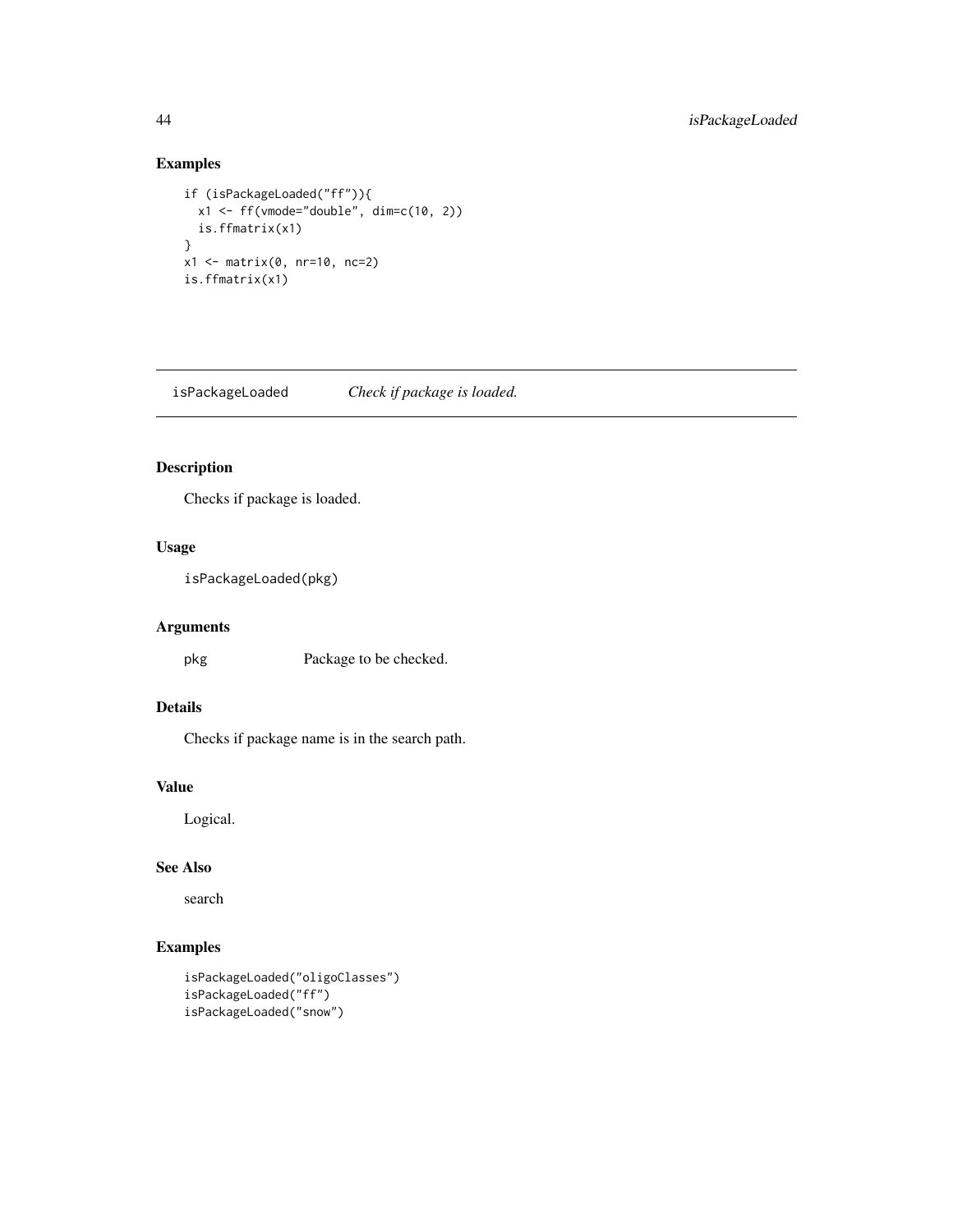<span id="page-44-1"></span><span id="page-44-0"></span>

~~ Methods for function isSnp in package oligoClasses ~~

#### Methods

Return an indicator for whether the marker is polymorphic (value 1) or nonpolymorphic (value 0).

Return an indicator for whether the vector of marker identifiers in object is polymorphic. pkgname must be one of the supported annotation packages specific to the platform.

- signature(object = "character", pkgname = "charactexignature(object = "eSet", pkgname = "ANY") If 'isSnp' is included in fvarLabels(object), an indicator for polymorphic markers is returned. Otherwise, an error is thrown.
- signature(object = "GenomeAnnotatedDataFrame", pkgname = "ANY") Accessor for indicator of whether the marker is polymorphic. If annotation was not available due to a missing or nonexistent annotation package, the value returned by the accessor will be a vector of zero's.

kind *Array type*

#### Description

Retrieves the array type.

#### Usage

kind(object)

#### **Arguments**

object FeatureSet or DBPDInfo object

#### Value

String: "Expression", "Exon", "SNP" or "Tiling"

```
if (require(pd.mapping50k.xba240)){
data(sfsExample)
Biobase::annotation(sfsExample) <- "pd.mapping50k.xba240"
kind(sfsExample)
}
```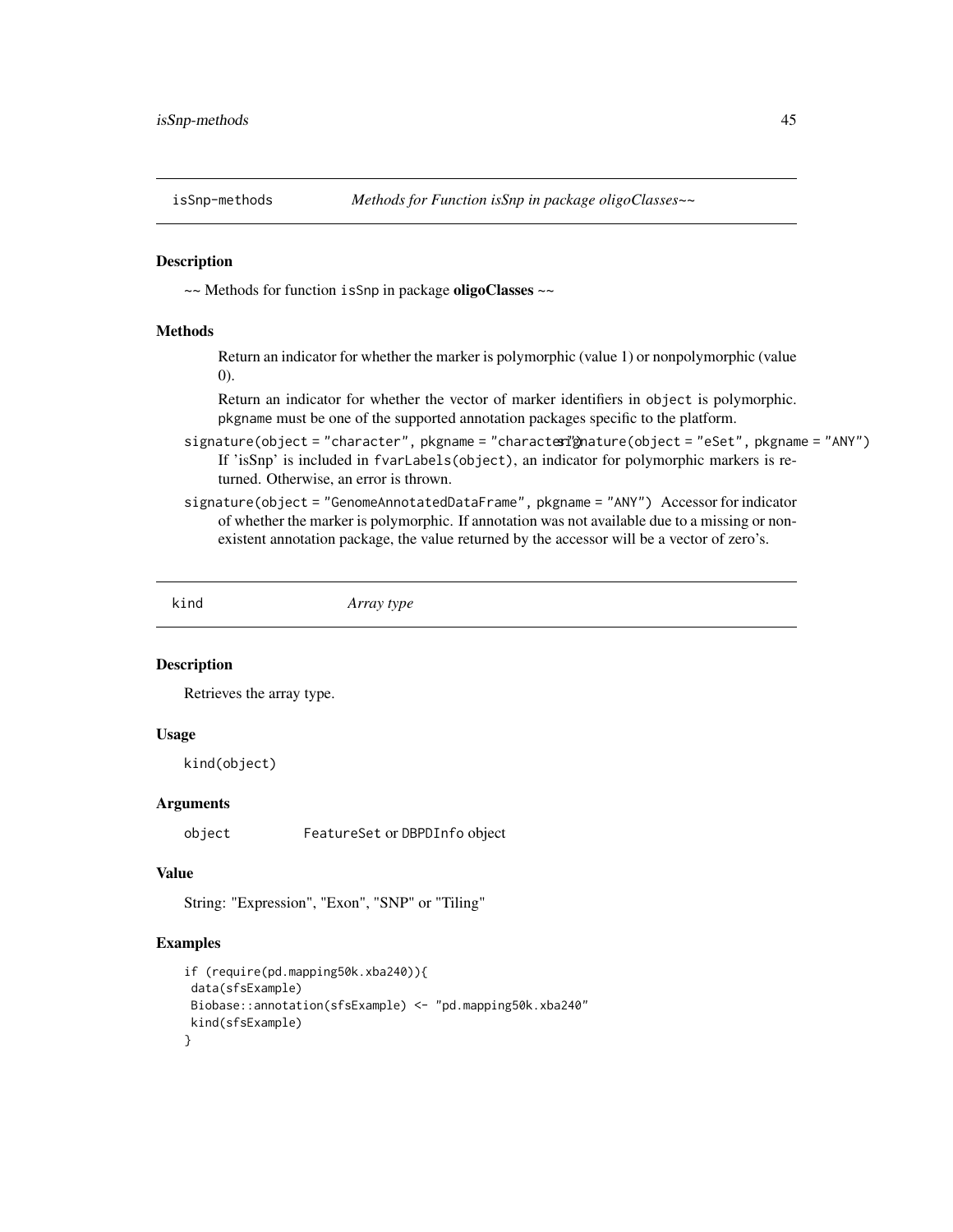<span id="page-45-0"></span>

Set/check large dataset options.

# Usage

```
ldSetOptions(nsamples=100, nprobesets=20000, path=getwd(), verbose=FALSE)
ldStatus(verbose=FALSE)
ldPath(path)
```
# Arguments

| nsamples   | number of samples to be processed at once.   |
|------------|----------------------------------------------|
| nprobesets | number of probesets to be processed at once. |
| path       | path where to store large dataset objects.   |
| verbose    | verbosity (logical).                         |

#### Details

Some functions in oligo/crlmm can process data in batches to minimize memory footprint. When using this feature, the 'ff' package resources are used (and possibly combined with cluster resources set in options() via 'snow' package).

Methods that are executed on a sample-by-sample manner can use ocSamples() to automatically define how many samples are processed at once (on a compute node). Similarly, methods applied to probesets can use ocProbesets(). Users should set these options appropriately.

ldStatus checks the support for large datasets.

ldPath checks where ff files are stored.

#### Author(s)

Benilton S Carvalho

# See Also

ocSamples, ocProbesets

# Examples

ldStatus(TRUE)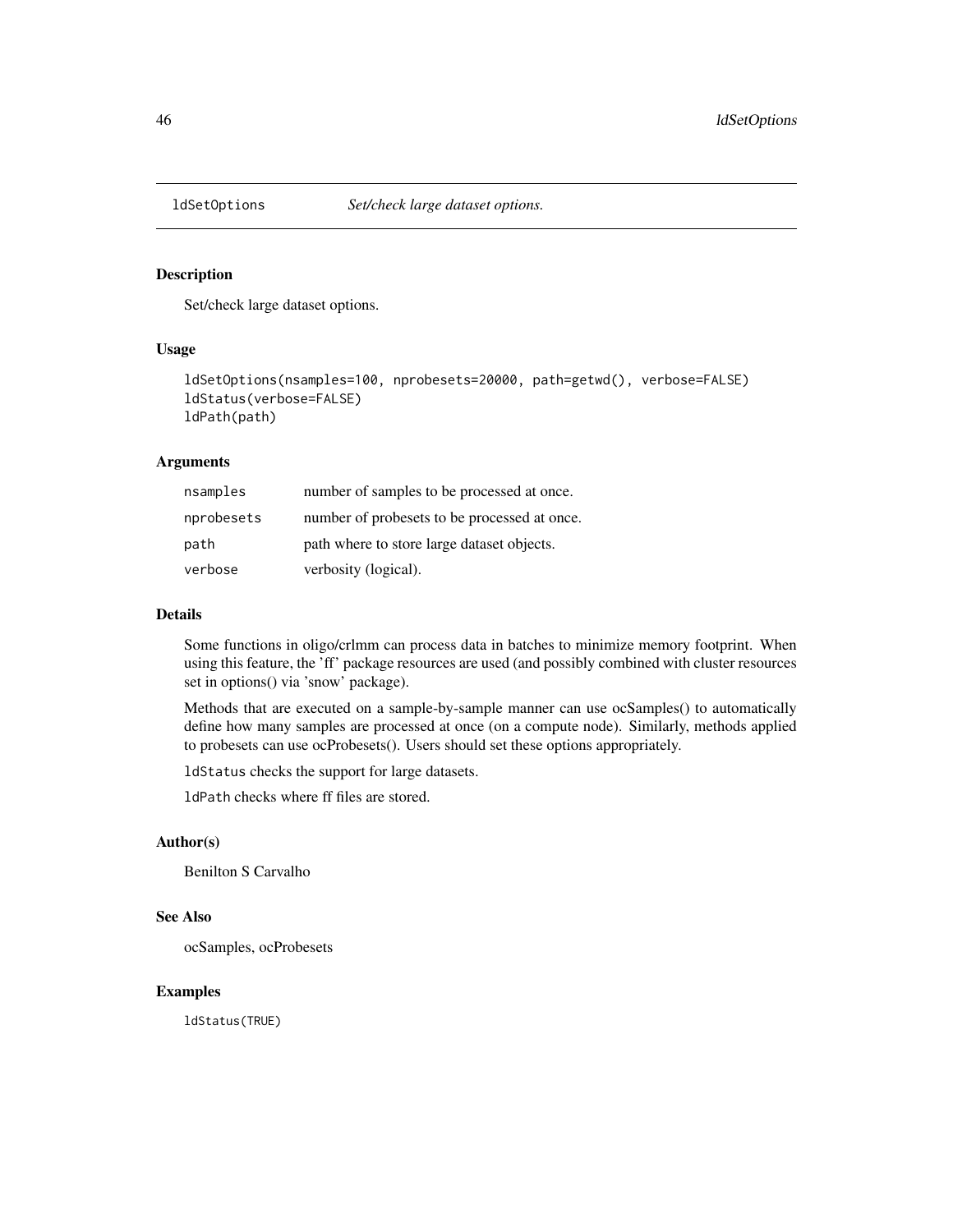<span id="page-46-0"></span>

Number of samples for FeatureSet-like objects.

#### Methods

x = "FeatureSet" Number of samples

library2 *Supress package startup messages when loading a library*

# Description

Supress package startup messages when loading a library

# Usage

library2(...)

# Arguments

... arguments to library

# Author(s)

R. Scharpf

# See Also

[library](#page-0-0)

# Examples

library2("Biobase")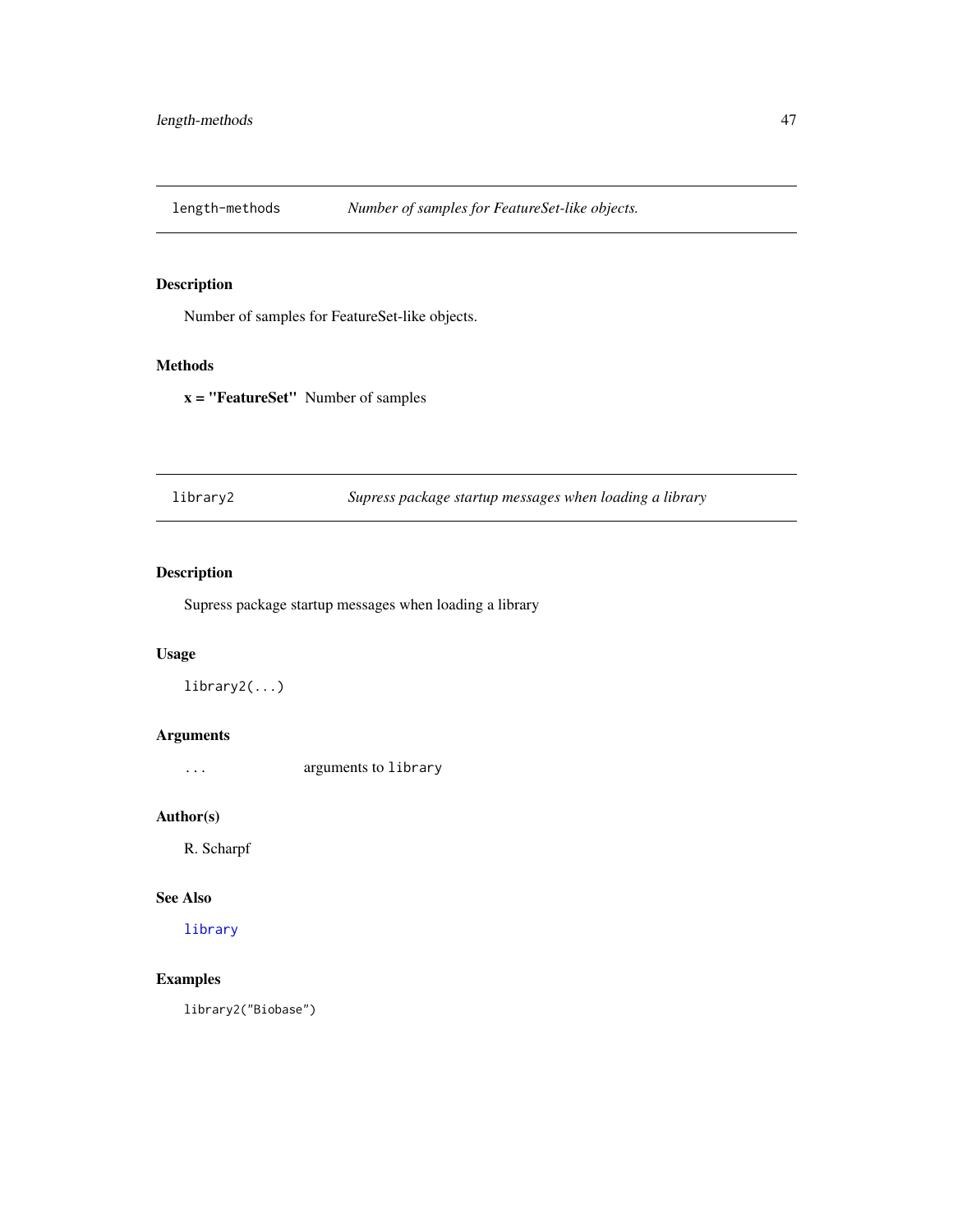<span id="page-47-0"></span>list.celfiles *List CEL files.*

# Description

Function used to get a list of CEL files.

# Usage

list.celfiles(..., listGzipped=FALSE)

#### Arguments

| $\cdots$    | Passed to list. files        |
|-------------|------------------------------|
| listGzipped | Logical. List .CEL.gz files? |

#### Value

Character vector with filenames.

# Note

Quite often users want to use this function to pass filenames to other methods. In this situations, it is safer to use the argument 'full.names=TRUE'.

#### See Also

# [list.files](#page-0-0)

```
if (require(hapmapsnp5)){
 path <- system.file("celFiles", package="hapmapsnp5")
 ## only the filenames
 list.celfiles(path)
 ## the filenames with full path...
 ## very useful when genotyping samples not in the working directory
 list.celfiles(path, full.names=TRUE)
}else{
 ## this won't return anything
 ## if in the working directory there isn't any CEL
 list.celfiles(getwd())
}
```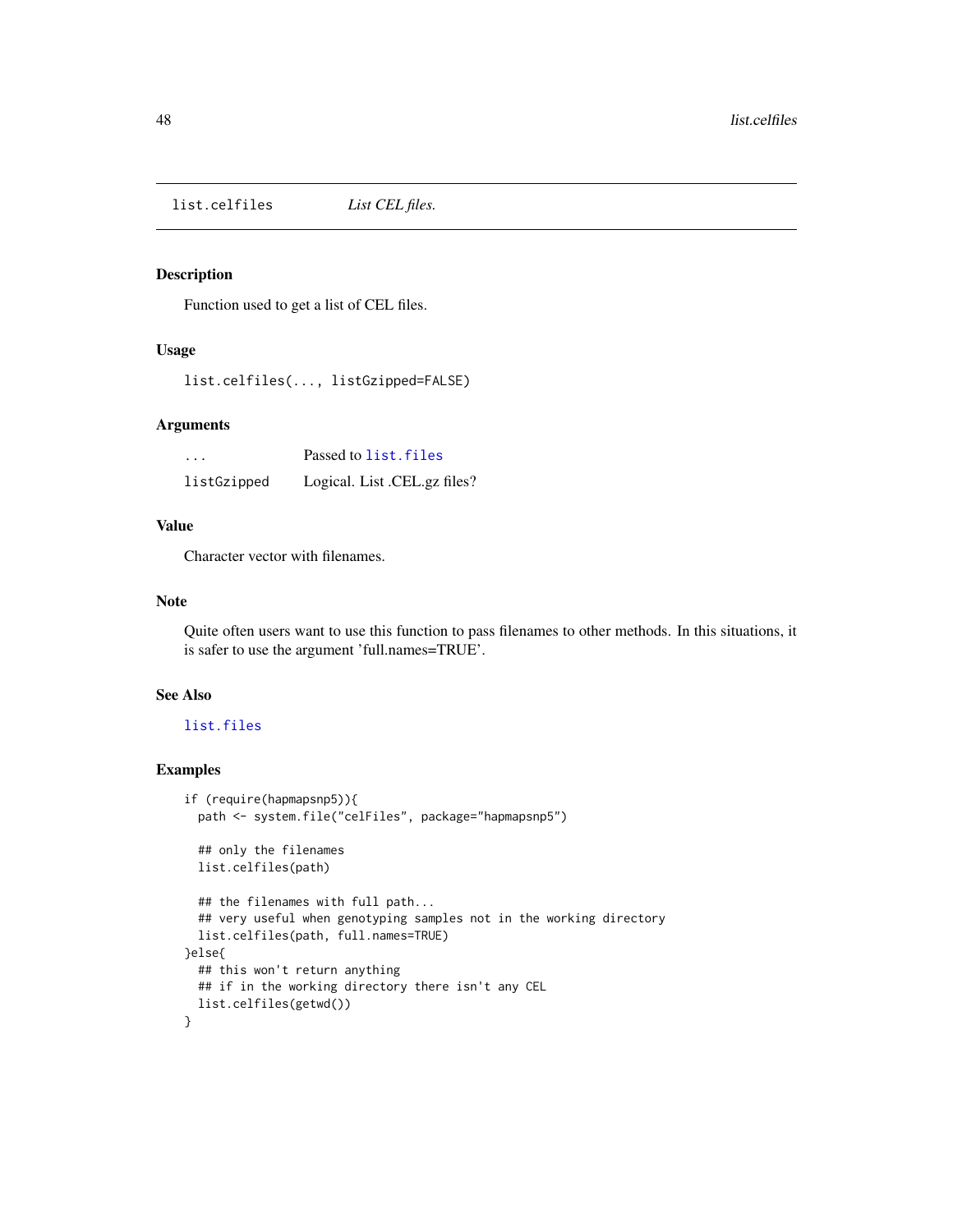<span id="page-48-1"></span>ListClasses *eSetList class*

#### Description

Initialization method for eSetList virtual class.

<span id="page-48-0"></span>locusLevelData *Basic data elements required for the HMM*

# Description

This object is a list containing the basic data elements required for the HMM

#### Usage

data(locusLevelData)

#### Format

A list

#### Details

The basic assay data elements that can be used for fitting the HMM are:

1. a mapping of platform identifiers to chromosome and physical position

2. (optional) a matrix of copy number estimates

3. (optional) a matrix of confidence scores for the copy number estimates (e.g., inverse standard deviations)

4. (optional) a matrix of genotype calls

5. (optional) CRLMM confidence scores for the genotype calls

At least  $(2)$  or  $(4)$  is required. The locusLevelData is a list that contains  $(1)$ ,  $(2)$ ,  $(4)$ , and  $(5)$ .

#### Source

A HapMap sample on the Affymetrix 50k platform. Chromosomal alterations were simulated. The last 100 SNPs on chromosome 2 are, in fact, a repeat of the first 100 SNPs on chromosome 1 – this was added for internal use.

```
data(locusLevelData)
str(locusLevelData)
```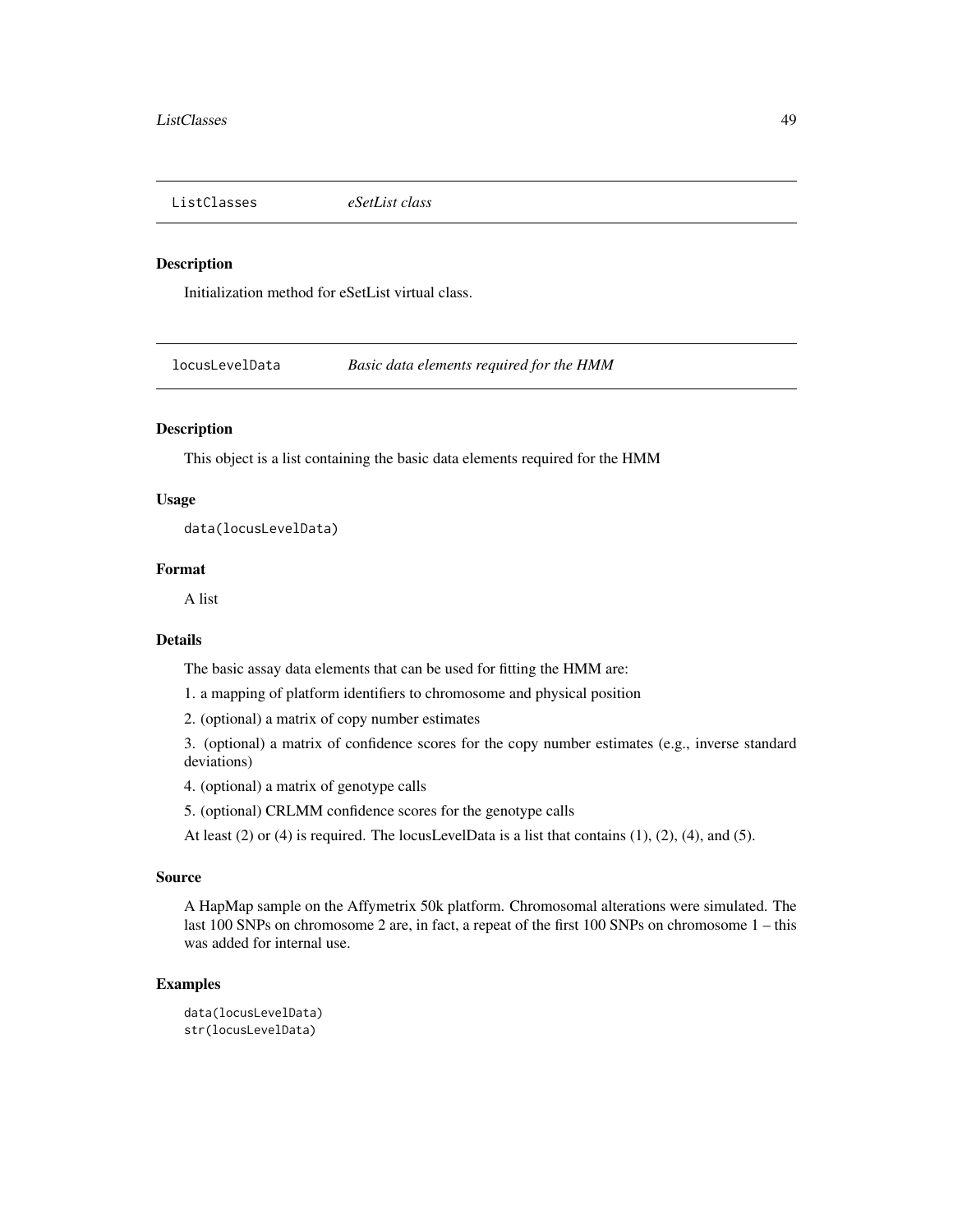<span id="page-49-0"></span>makeFeatureGRanges *Construct a GRanges object from several possible feature-level classes*

# Description

Construct a GRanges object from several possible feature-level classes. The conversion is useful for subsequent ranged-data queries, such as findOverlaps, countOverlaps, etc.

#### Usage

```
makeFeatureGRanges(object, ...)
```
# Arguments

| object   | A gSet-derived object containing chromosome and physical position for the<br>markers on the array. |
|----------|----------------------------------------------------------------------------------------------------|
| $\cdots$ | See the make Feature GRanges method for Genome Annotated Data Frame.                               |

# Value

A GRanges object.

# Author(s)

R. Scharpf

# See Also

[findOverlaps](#page-0-0), [GRanges](#page-0-0), [GenomeAnnotatedDataFrame](#page-29-0)

```
library(oligoClasses)
library(GenomicRanges)
library(Biobase)
library(foreach)
registerDoSEQ()
data(oligoSetExample, package="oligoClasses")
oligoSet <- oligoSet[chromosome(oligoSet) == 1, ]
  makeFeatureGRanges(oligoSet)
```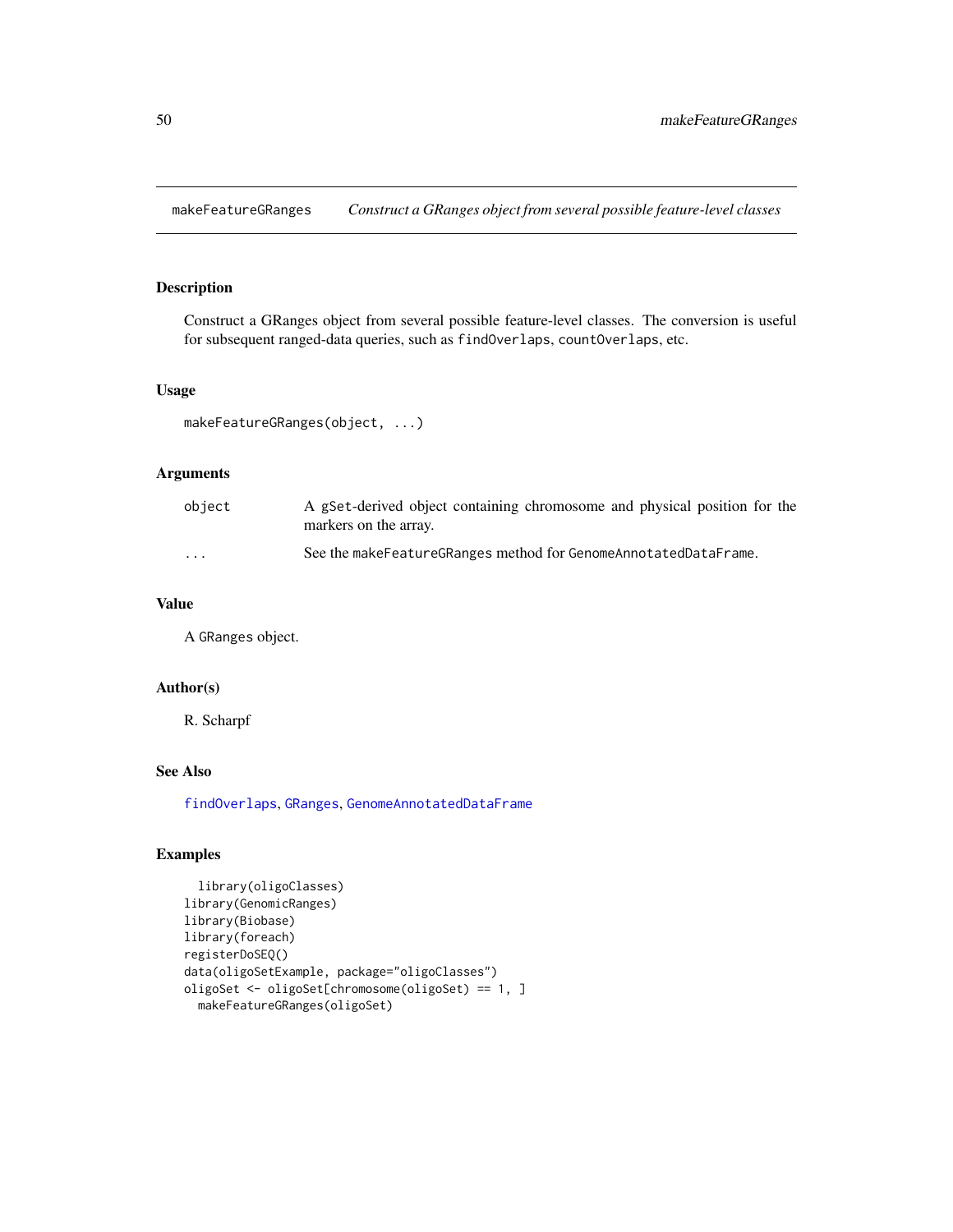<span id="page-50-0"></span>manufacturer-methods *Manufacturer ID for FeatureSet-like objects.*

#### Description

Manufacturer ID for FeatureSet-like and DBPDInfo-like objects.

# Methods

object = "FeatureSet" Manufacturer ID object = "PDInfo" Manufacturer ID

ocLapply *lapply-like function that parallelizes code when possible.*

#### Description

ocLapply is an lapply-like function that checks if ff/snow are loaded and if the cluster variable is set to execute FUN on a cluster. If these requirements are not available, then lapply is used.

# Usage

ocLapply(X, FUN, ..., neededPkgs)

# Arguments

| X                       | first argument to FUN.                               |
|-------------------------|------------------------------------------------------|
| <b>FUN</b>              | function to be executed.                             |
| $\cdot$ $\cdot$ $\cdot$ | additional arguments to FUN.                         |
| neededPkgs              | packages needed to execute FUN on the compute nodes. |

#### Details

neededPkgs is needed when parallel computing is expected to be used. These packages are loaded on the compute nodes before the execution of FUN.

# Value

A list of length length $(X)$ .

# Author(s)

Benilton S Carvalho

# See Also

lapply, parStatus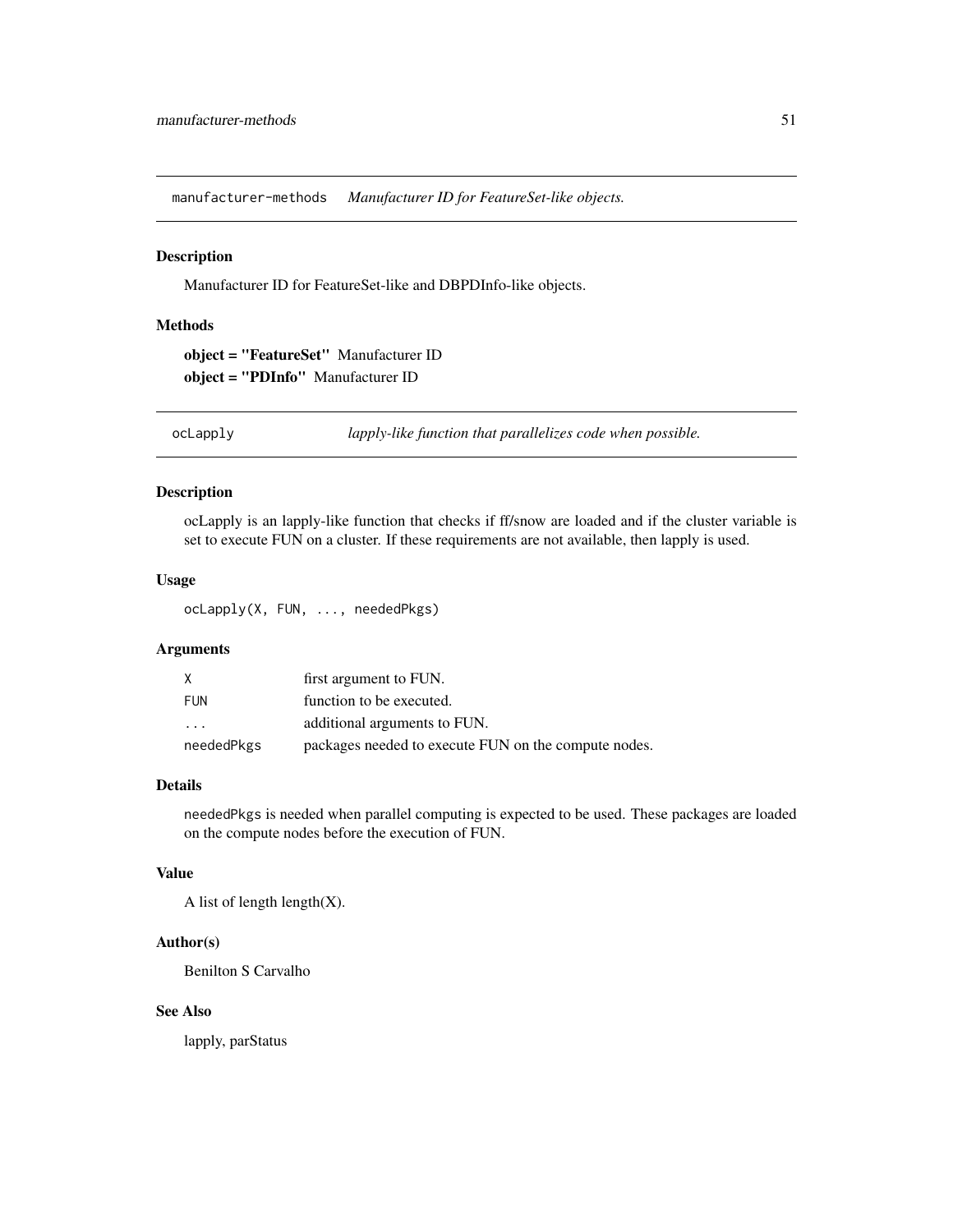<span id="page-51-0"></span>

Tools to simplify management of clusters via 'snow' package and large dataset handling through the 'bigmemory' package.

#### Usage

```
ocSamples(n)
ocProbesets(n)
```
#### Arguments

n integer representing the maximum number of samples/probesets to be processed simultaneously on a compute node.

# Details

Some methods in the oligo/crlmm packages, like backgroundCorrect, normalize, summarize and rma can use a cluster (set through the 'foreach' package). The use of cluster features is conditioned on the availability of the 'ff' (used to provide shared objects across compute nodes) and 'foreach' packages.

To use a cluster, 'oligo/crlmm' checks for three requirements: 1) 'ff' is loaded; 2) an adaptor for the parallel backend (like 'doMPI', 'doSNOW', 'doMC') is loaded and registered.

If only the 'ff' package is available and loaded (in addition to the caller package - 'oligo' or 'crlmm'), these methods will allow the user to analyze datasets that would not fit in RAM at the expense of performance.

In the situations above (large datasets and cluster), oligo/crlmm uses the options ocSamples and ocProbesets to limit the amount of RAM used by the machine(s). For example, if ocSamples is set to 100, steps like background correction and normalization process (in RAM) 100 samples simultaneously on each compute node. If ocProbesets is set to 10K, then summarization processes 10K probesets at a time on each machine.

#### Warning

In both scenarios (large dataset and/or cluster use), there is a penalty in performance because data are written to disk (to either minimize memory footprint or share data across compute nodes).

#### Author(s)

Benilton Carvalho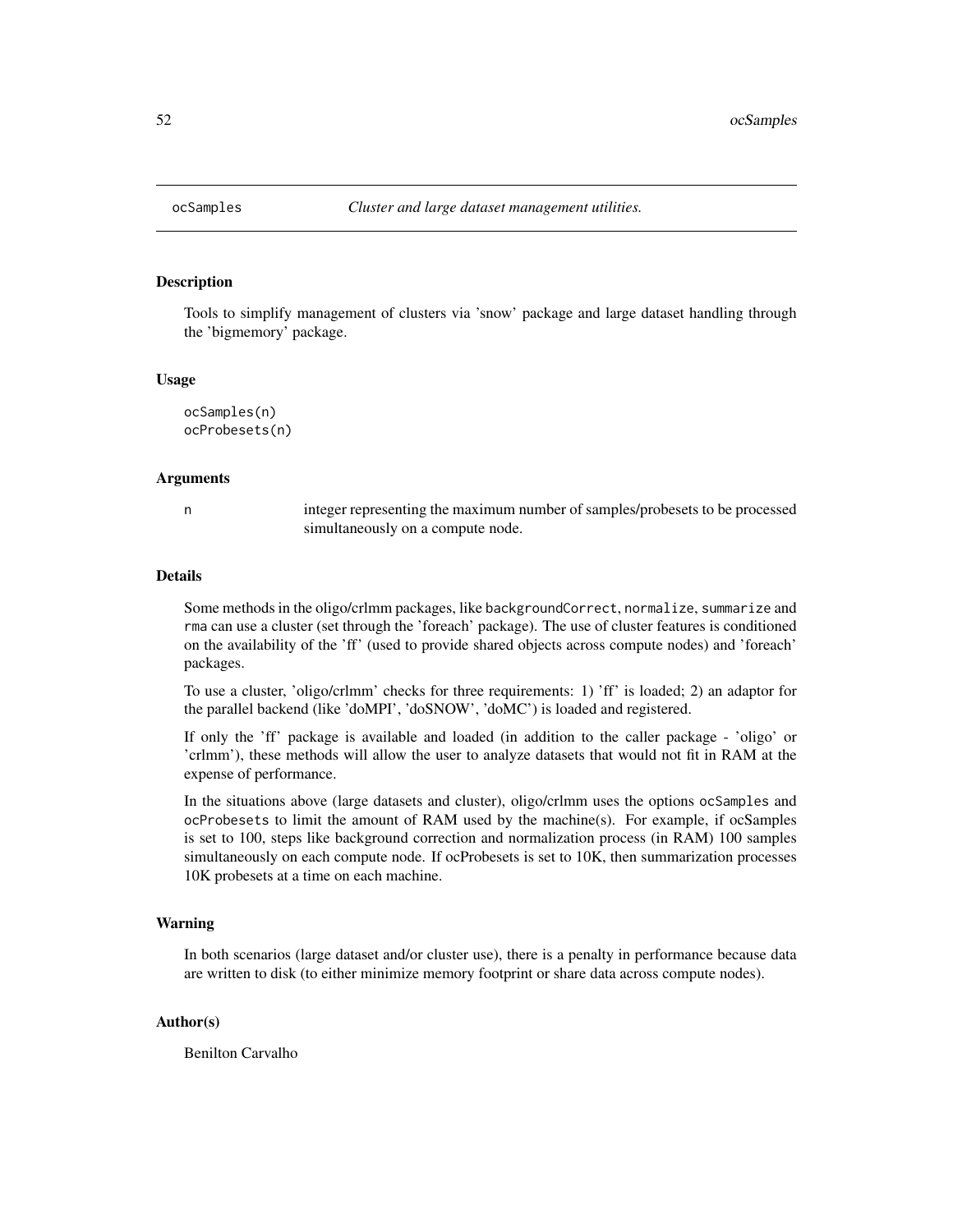#### <span id="page-52-0"></span>oligoSet 53

# Examples

```
if(require(doMC)) {
    registerDoMC()
    ## tasks like summarize()
}
```
oligoSet *An example instance of oligoSnpSet class*

# Description

An example instance of the oligoSnpSet class

# Usage

data(oligoSetExample)

#### Source

Created from the simulated locusLevelData provided in this package.

# See Also

#### [locusLevelData](#page-48-0)

#### Examples

oligoSet

```
## Not run:
## 'oligoSetExample' created by the following
data(locusLevelData)
oligoSet <- new("oligoSnpSet",
copyNumber=integerMatrix(log2(locusLevelData[["copynumber"]]/100), 100),
call=locusLevelData[["genotypes"]],
callProbability=locusLevelData[["crlmmConfidence"]],
annotation=locusLevelData[["platform"]],
genome="hg19")
oligoSet <- oligoSet[!is.na(chromosome(oligoSet)), ]
oligoSet <- oligoSet[chromosome(oligoSet) < 3, ]
## End(Not run)
data(oligoSetExample)
```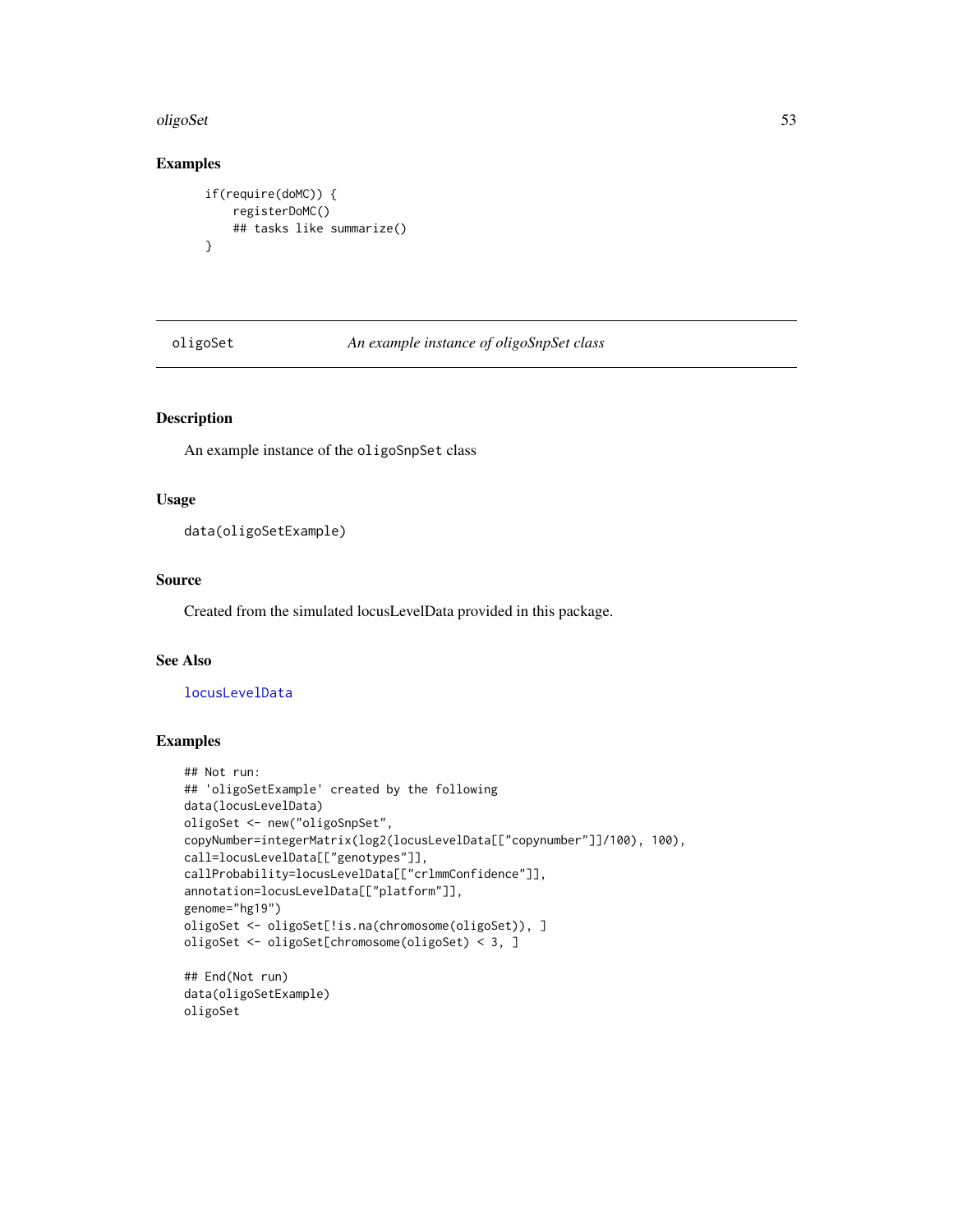<span id="page-53-0"></span>oligoSnpSet-methods *Methods for oligoSnpSet class*

#### Description

Methods for oligoSnpSet class

#### Methods

In the following code, object is an instance of the oligoSnpSet class.

- new("oligoSnpSet", ...): Instantiates an object of class oligoSnpSet. The assayData elements of the oligoSnpSet class can include matrices of genotype calls, confidence scores for the genotype calls, B allele frequencies, absolute or relative copy number, and confidence scores for the copy number estimates. Each matrix should be coerced to an integer scale prior to assignment to the oligoSnpSet object. Validity methods defined for the class will fail if the matrices are not integers. See examples for additional details.
- baf(object): Accessor for integer representation of the B allele frequencies. The value returned by this method can be divided by 1000 to obtain B allele frequencies on the original [0,1] scale.
- baf(object) <- value: Assign an integer representation of the B allele frequencies to the 'baf' element of the assayData slot. value must be a matrix of integers. See the examples for help converting BAFs to a matrix of integers.

parStatus *Checks if oligo/crlmm can use parallel resources.*

#### Description

Checks if oligo/crlmm can use parallel resources (needs ff and snow package, in addition to options(cluster=makeCluster(...)).

#### Usage

```
parStatus()
```
#### Value

logical

# Author(s)

Benilton S Carvalho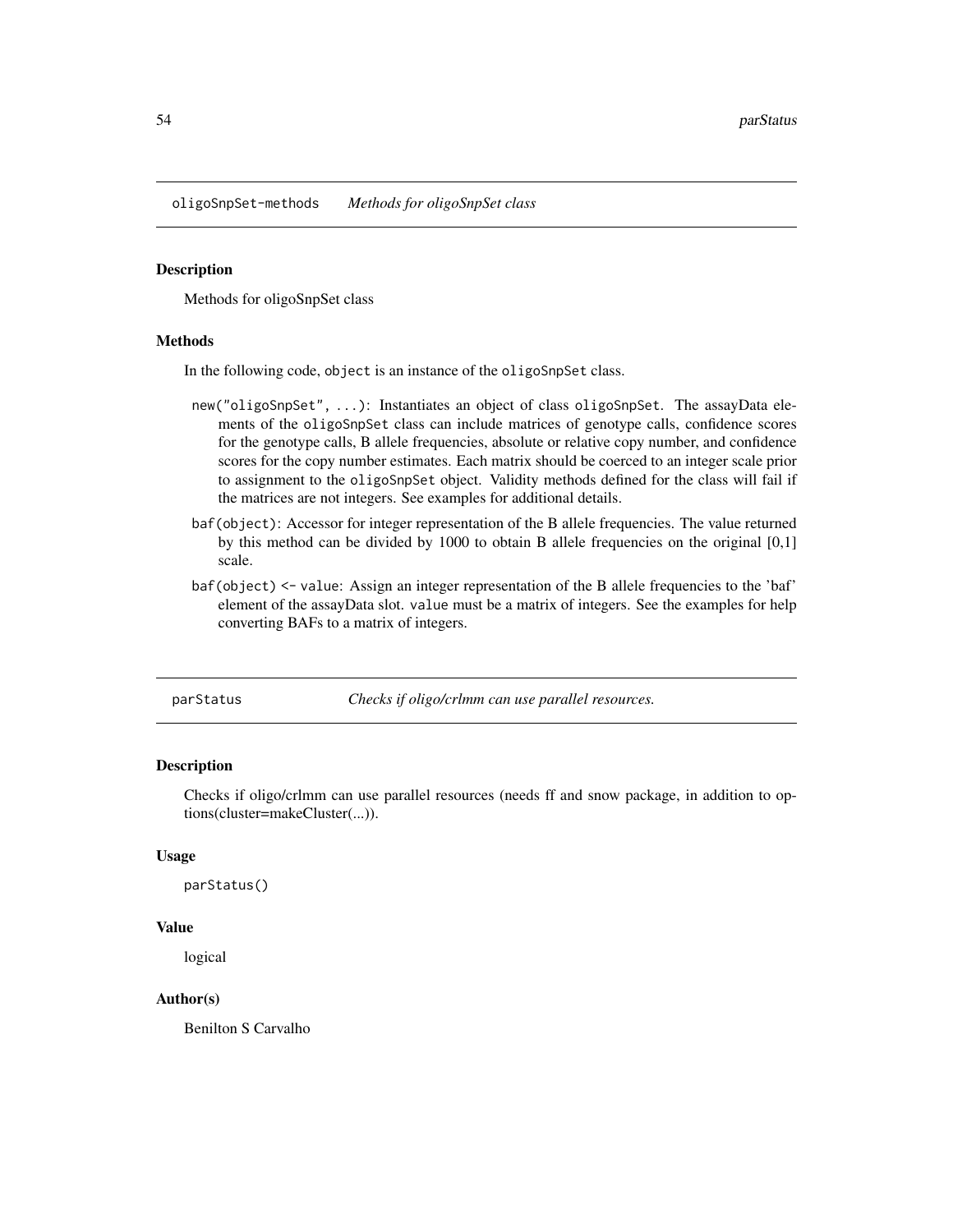<span id="page-54-0"></span>

This function checks if a given package is available on BioConductor and installs it, in case it is.

#### Usage

```
pdPkgFromBioC(pkgname, lib = .libPaths()[1], verbose = TRUE)
```
# Arguments

| pkgname | character. Name of the package to be installed.  |
|---------|--------------------------------------------------|
| lib     | character. Path where to install the package at. |
| verbose | logical. Verbosity flag.                         |

# Details

Internet connection required.

# Value

Logical: TRUE if package was found, downloaded and installed; FALSE otherwise.

# Author(s)

Benilton Carvalho

# See Also

download.packages

# Examples

## Not run: pdPkgFromBioC("pd.mapping50k.xba240")

## End(Not run)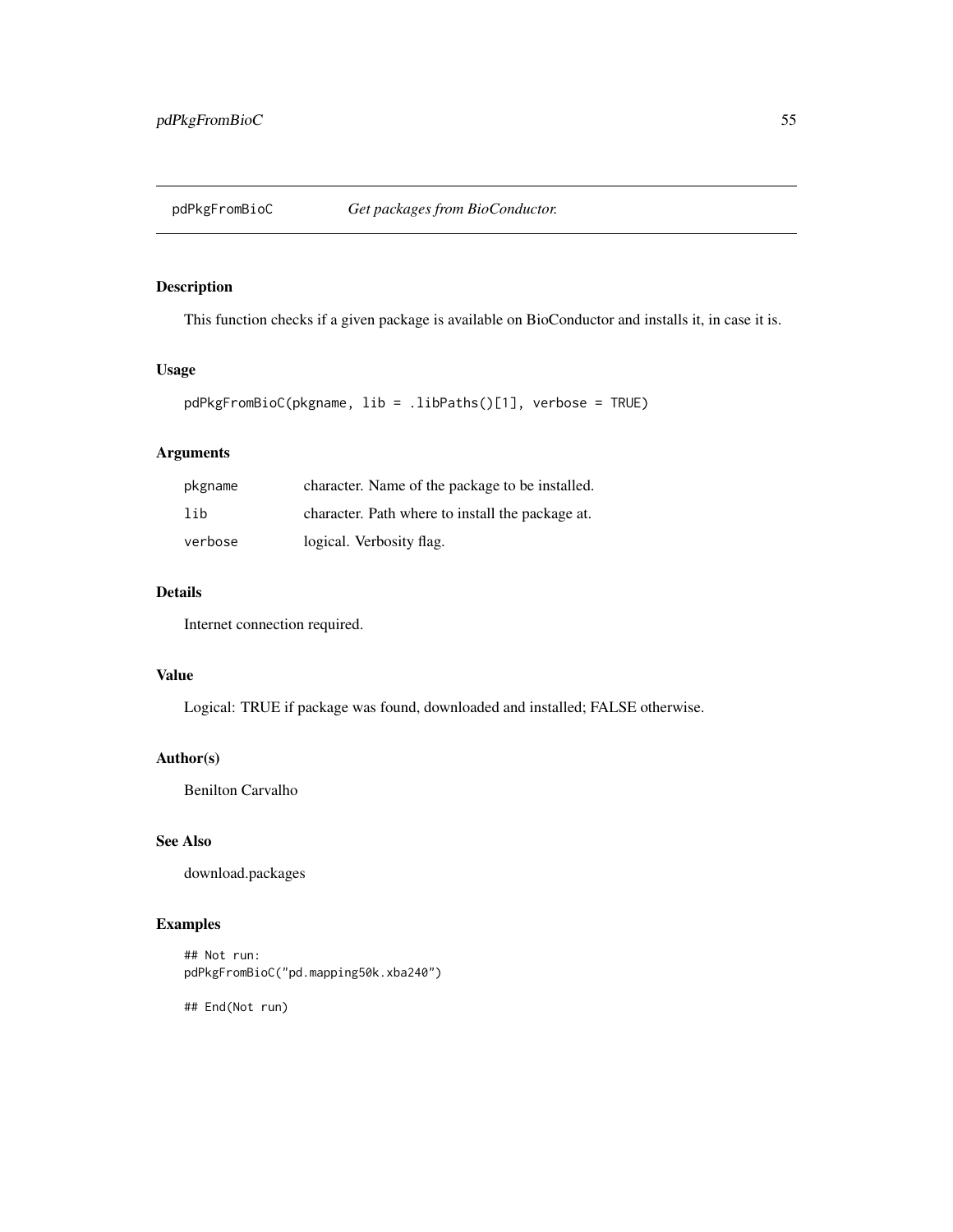<span id="page-55-1"></span>platform-methods *Platform Information*

#### Description

Platform Information

#### Methods

object = "FeatureSet" platform information

pmFragmentLength-methods

*Information on Fragment Length*

#### Description

This method will return the fragment length for PM probes.

# Methods

object = "AffySNPPDInfo" On AffySNPPDInfo objects, it will return the fragment length that contains the SNP in question.

position-methods *Methods for function position in Package oligoClasses*

#### <span id="page-55-0"></span>Description

Methods for function position in package oligoClasses

#### Methods

The methods for position extracts the physical position stored as an integer for each marker in a eSet-derived class or a AnnotatedDataFrame-derived class.

signature(object = "AnnotatedDataFrame") Accessor for physical position.

- signature(object = "eSet") If 'position' is included in fvarLabels(object), the physical position will be returned. Otherwise, an error is thrown.
- signature(object = "GenomeAnnotatedDataFrame") Accessor for physical position. If annotation was not available due to a missing or non-existent annotation package, the value returned by the accessor will be a vector of zero's.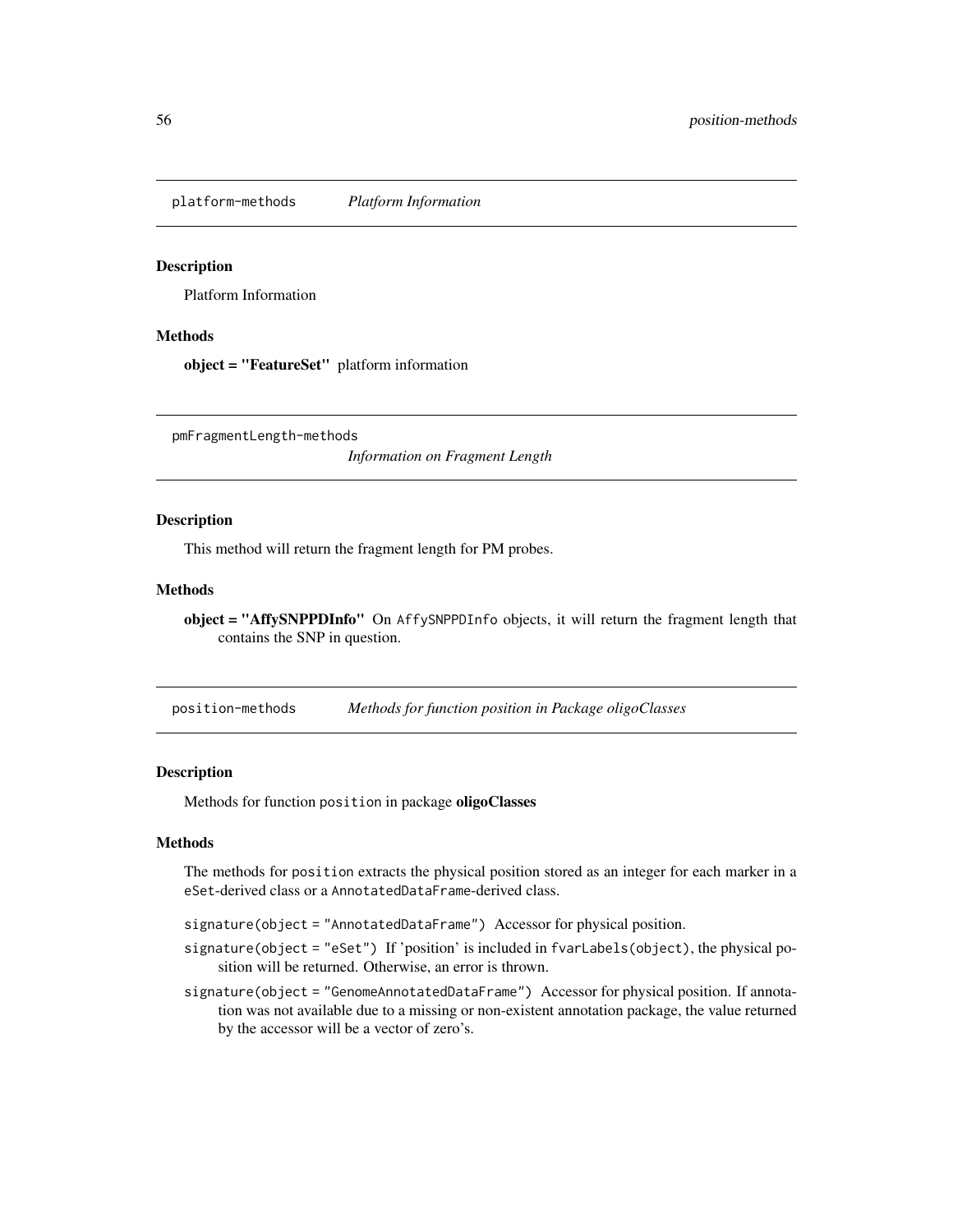<span id="page-56-0"></span>This function checkes the existence of a given package and loads it if available. If the package is not available, the function checks its availability on BioConductor, downloads it and installs it.

# Usage

```
requireAnnotation(pkgname, lib=.libPaths()[1], verbose = TRUE)
```
# Arguments

| pkgname | character. Package name (usually an annotation package). |
|---------|----------------------------------------------------------|
| lih     | character. Path where to install packages at.            |
| verbose | logical. Verbosity flag.                                 |

# Value

Logical: TRUE if package is available or FALSE if package unavailable for download.

# Author(s)

Benilton Carvalho

#### See Also

install.packages

# Examples

```
## Not run:
requirePackage("pd.mapping50k.xba240")
```
## End(Not run)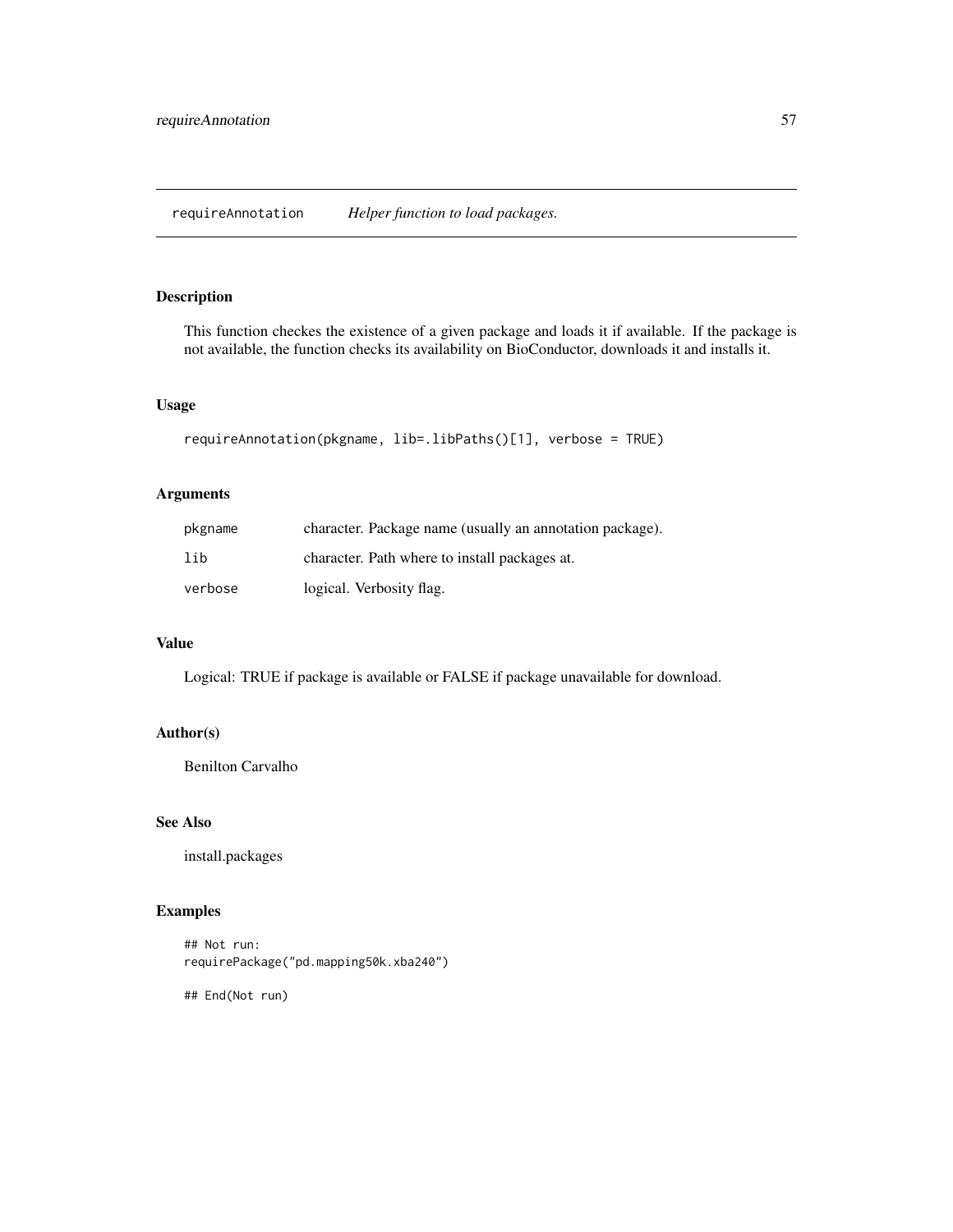<span id="page-57-0"></span>requireClusterPkgSet *DEPRECATED FUNCTIONS. Package loaders for clusters.*

# Description

Package loaders for clusters.

# Usage

```
requireClusterPkgSet(packages)
requireClusterPkg(pkg, character.only)
```
#### Arguments

| packages | character vector with the names of the packages to be loaded on the compute<br>nodes.     |
|----------|-------------------------------------------------------------------------------------------|
| pkg      | name of a package given as a name or literal character string                             |
|          | character only a logical indicating whether 'pkg' can be assumed to be a character string |

# Details

requireClusterPkgSet applies require for a set of packages on the cluster nodes.

requireClusterPkg applies require for \*ONE\* package on the cluster nodes and accepts every argument taken by require.

# Value

Logical.

# Author(s)

Benilton S Carvalho

# See Also

require

sampleNames-methods *Sample names for FeatureSet-like objects*

# Description

Returns sample names for FeatureSet-like objects.

# Methods

object = "FeatureSet" Sample names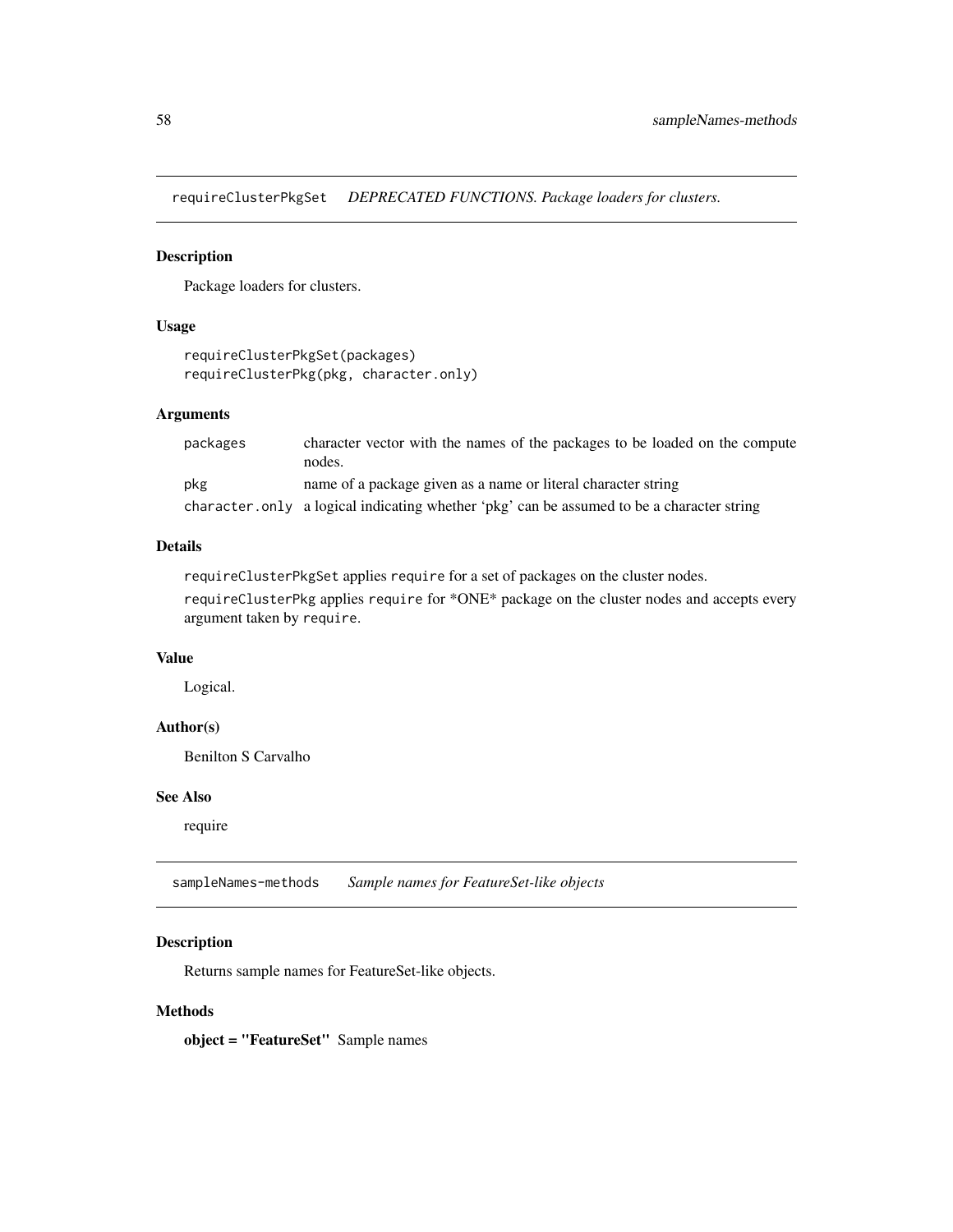<span id="page-58-0"></span>

Example of SnpCnvQSet object.

# Usage

data(scqsExample)

# Format

Object belongs to SnpCnvQSet class.

# Examples

data(scqsExample) class(scqsExample)

setCluster *DEPRECATED FUNCTIONS. Cluster and large dataset management utilities.*

# Description

Tools to simplify management of clusters via 'snow' package and large dataset handling through the 'bigmemory' package.

# Usage

```
setCluster(...)
getCluster()
delCluster()
```
#### Arguments

... arguments to be passed to makeCluster in the 'snow' package.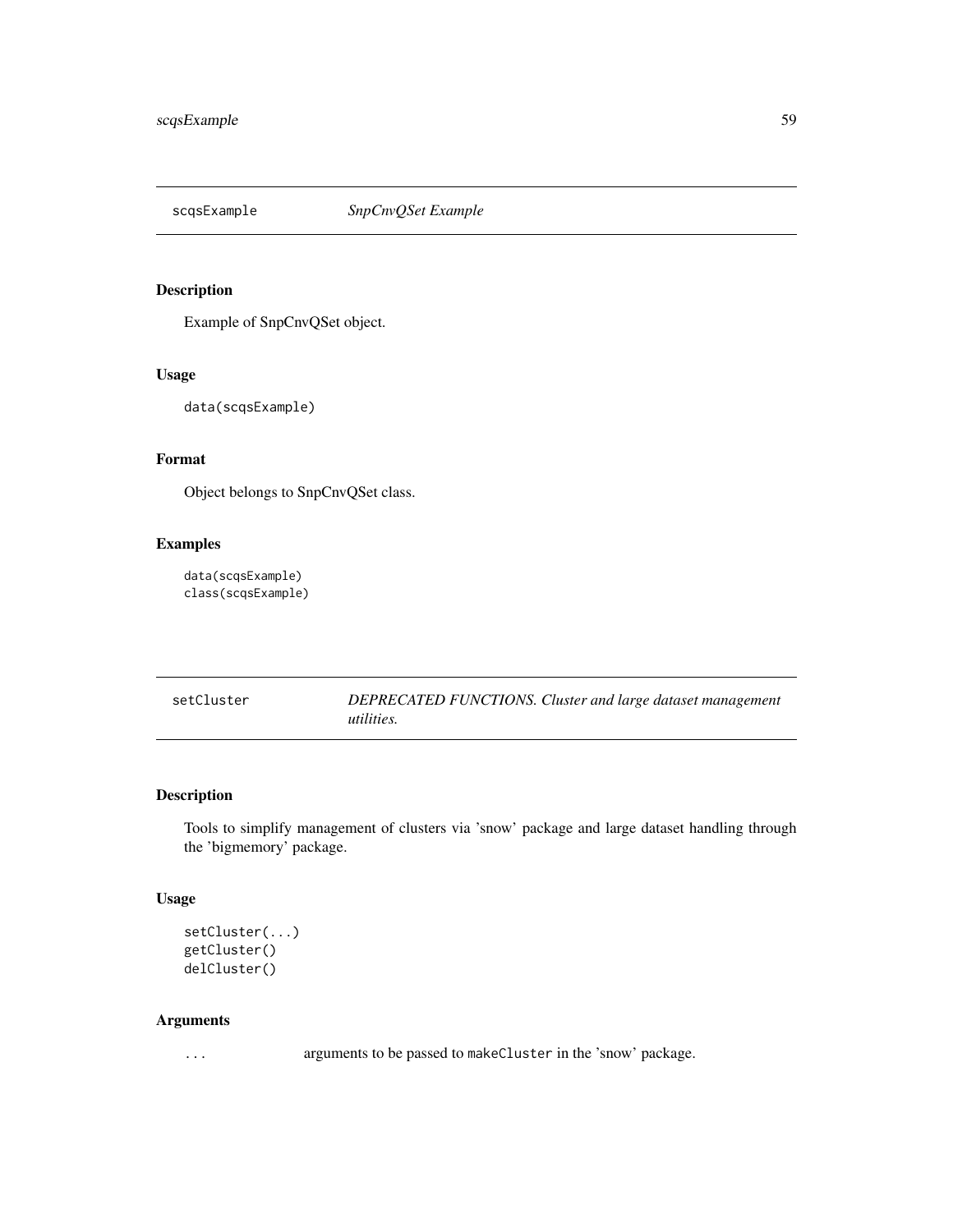# Details

Some methods in the oligo/crlmm packages, like backgroundCorrect, normalize, summarize and rma can use a cluster (set through 'snow' package). The use of cluster features is conditioned on the availability of the 'bigmemory' (used to provide shared objects across compute nodes) and 'snow' packages.

To use a cluster, 'oligo/crlmm' checks for three requirements: 1) 'ff' is loaded; 2) 'snow' is loaded; and 3) the 'cluster' option is set (e.g., via options(cluster=makeCluster(...)) or setCluster(...)).

If only the 'ff' package is available and loaded (in addition to the caller package - 'oligo' or 'crlmm'), these methods will allow the user to analyze datasets that would not fit in RAM at the expense of performance.

In the situations above (large datasets and cluster), oligo/crlmm uses the options ocSamples and ocProbesets to limit the amount of RAM used by the machine(s). For example, if ocSamples is set to 100, steps like background correction and normalization process (in RAM) 100 samples simultaneously on each compute node. If ocProbesets is set to 10K, then summarization processes 10K probesets at a time on each machine.

#### Warning

In both scenarios (large dataset and/or cluster use), there is a penalty in performance because data are written to disk (to either minimize memory footprint or share data across compute nodes).

# Author(s)

Benilton Carvalho

sfsExample *SnpFeatureSet Example*

#### Description

Example of SnpFeatureSet object.

#### Usage

data(sfsExample)

#### Format

Object belongs to SnpFeatureSet class

```
data(sfsExample)
class(sfsExample)
```
<span id="page-59-0"></span>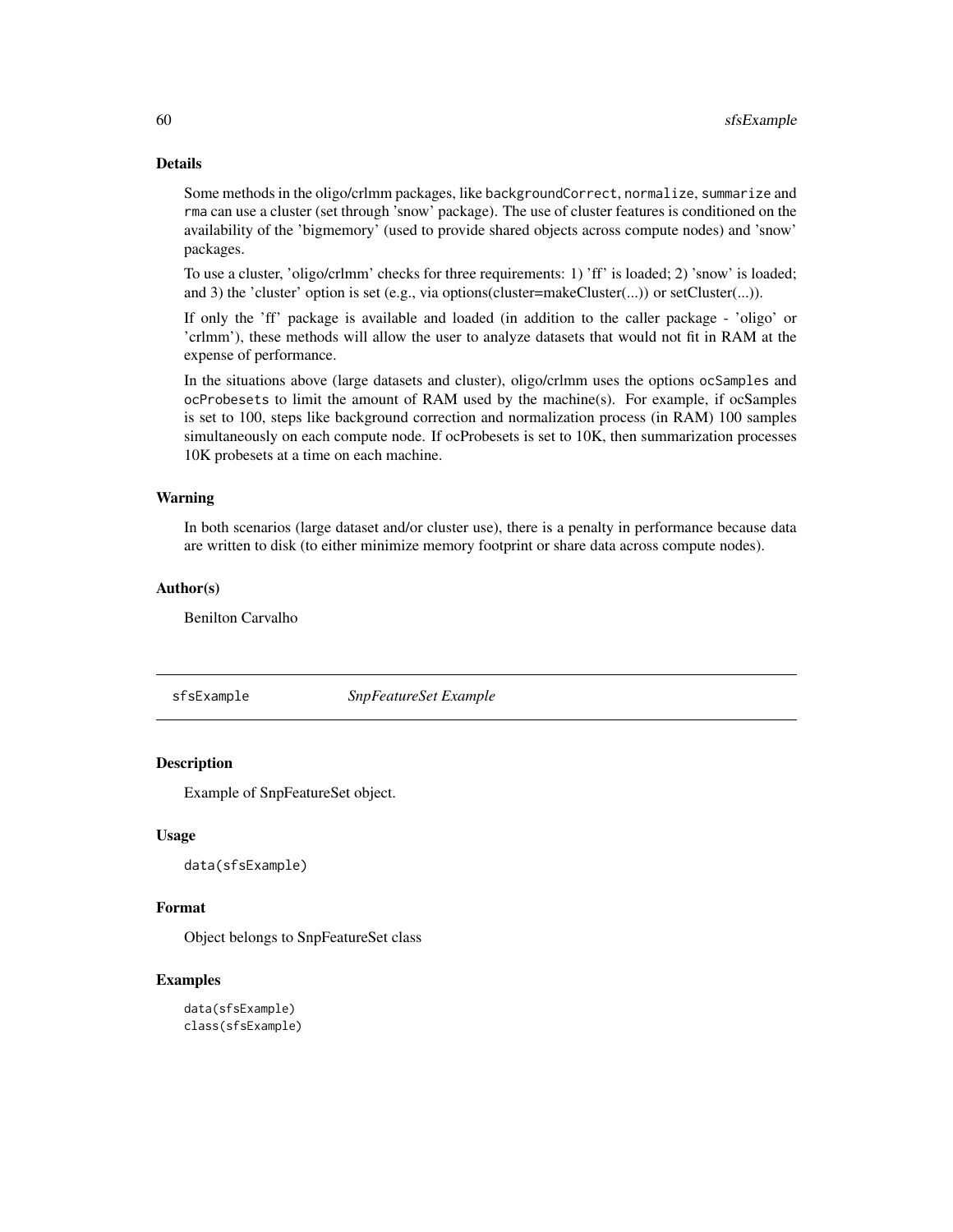<span id="page-60-1"></span>SnpSet-methods *Accessors and methods for SnpSet objects*

# <span id="page-60-0"></span>**Description**

Utility functions for accessing data in SnpSet objects.

#### Usage

```
calls(object)
calls(object) <- value
confs(object, transform=TRUE)
confs(object) <- value
```
#### Arguments

| object    | A SnpSet object.                                                                                                                           |
|-----------|--------------------------------------------------------------------------------------------------------------------------------------------|
| transform | Logical. Whether to transform the integer representation of the confidence score<br>(for memory efficiency) to a probability. See details. |
| value     | A matrix.                                                                                                                                  |

#### Details

calls returns the genotype calls. CRLMM stores genotype calls as integers (1 - AA; 2 - AB; 3 - BB).

confs returns the confidences associated with the genotype calls. The current implementation of CRLMM stores the confidences as integers to save memory on disk by using the transformation:

round(-1000\*log2(1-p)),

where 'p' is the posterior probability of the call. confs is a convenience function that transforms the integer representation back to a probability. Note that if the assayData elements of the SnpSet objects are ff\_matrix or ffdf, the confs function will return a warning. For such objects, one should first subset the ff object and coerce to a matrix, then apply the above conversion. The function snpCallProbability for the callProbability slot of SnpSet objects. See the examples below.

checkOrder checks whether the object is ordered by chromosome and physical position, evaluating to TRUE or FALSE.

#### **Note**

Note that the replacement method for confs<- expects a matrix of probabilities and will automatically convert the probabilities to an integer representation. See details for the conversion.

The accessor [snpCallProbability](#page-0-0) is an accessor for the 'callProbability' element of the assayData. The name can be misleading, however, as the accessor will not return a probability if the call probabilities are represented as integers.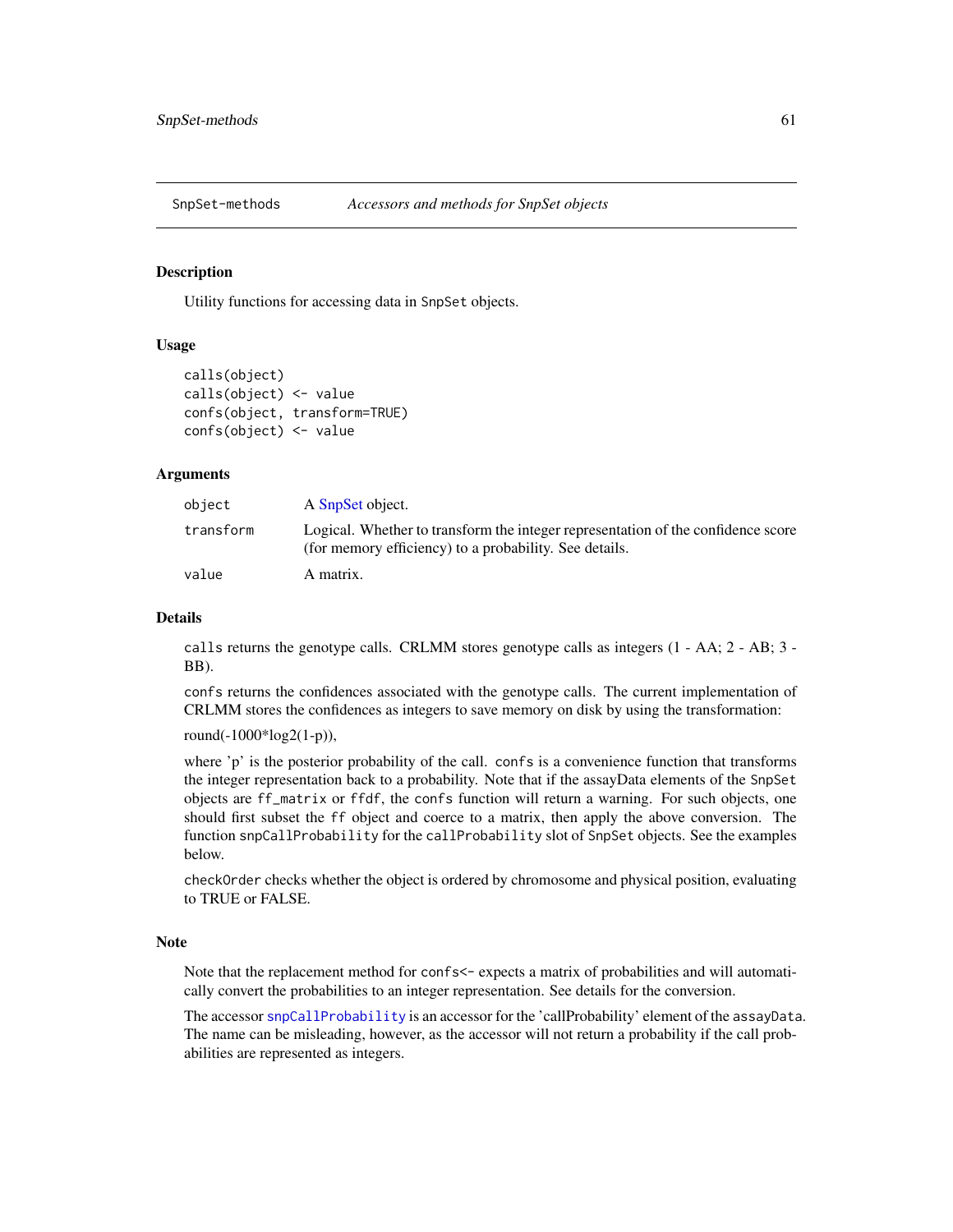#### <span id="page-61-0"></span>See Also

The helper functions  $p2i$  converts probabilities to integers and  $i2p$  converts integers to probabilities. See [order](#page-0-0) and [checkOrder](#page-14-0).

#### Examples

```
theCalls <- matrix(sample(1:3, 20, rep=TRUE), nc=2)
p \leftarrow matrix(runif(20), nc=2)
integerRepresentation <- matrix(as.integer(round(-1000*log(1-p))), 10, 2)
obj <- new("SnpSet2", call=theCalls, callProbability=integerRepresentation)
calls(obj)
        confs(obj) ## coerces to probability scale
        int <- Biobase::snpCallProbability(obj) ## not necessarily a probability
        p3 \leq i2p(int) ## to convert back to a probability
```
SnpSet2-class *Class* "SnpSet2"

#### Description

A container for genotype calls and confidence scores. Similar to the SnpSet class in Biobase, but SnpSet2 extends gSet directly whereas SnpSet extends eSet. Useful properties of gSet include the genome slot and the GenomeAnnotatedDataFrame.

#### Objects from the Class

Objects can be created by calls of the form new("SnpSet2", assayData, phenoData, featureData, experimentData, annotation, protocolData, call, callProbability, genome, ...).

#### **Slots**

genome: Object of class "character" indicating the UCSC genome build. Supported builds are 'hg18' and 'hg19'.

assayData: Object of class "AssayData".

phenoData: Object of class "AnnotatedDataFrame".

featureData: Object of class "AnnotatedDataFrame".

experimentData: Object of class "MIAxE".

annotation: Object of class "character" ~~

protocolData: Object of class "AnnotatedDataFrame" ~~

.\_\_classVersion\_: Object of class "Versions" ~~

#### Extends

Class ["gSet"](#page-37-0), directly. Class ["eSet"](#page-0-0), by class "gSet", distance 2. Class ["VersionedBiobase"](#page-0-0), by class "gSet", distance 3. Class ["Versioned"](#page-0-0), by class "gSet", distance 4.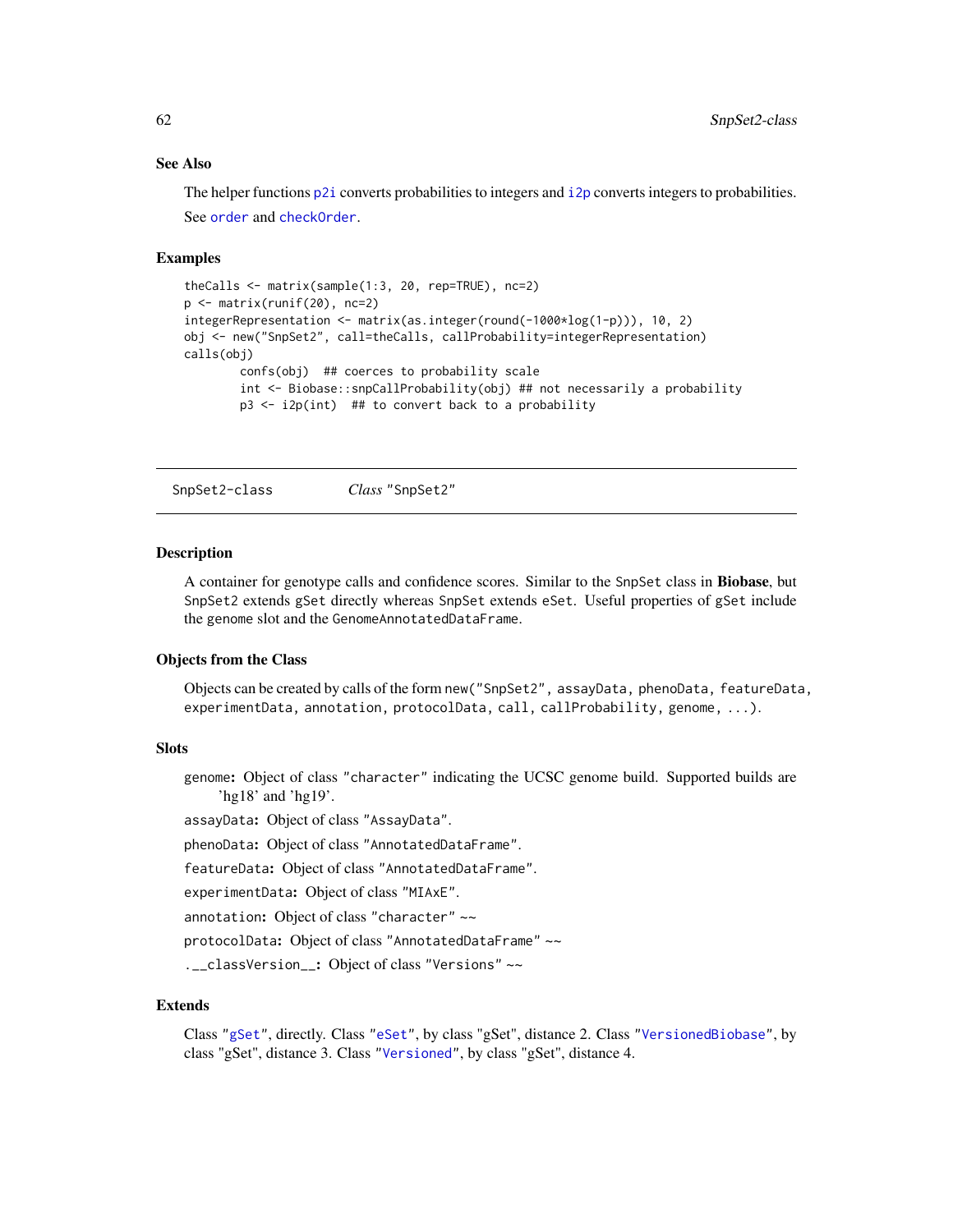# <span id="page-62-0"></span>SnpSuperSet-class 63

#### **Accessors**

The argument object for the following methods is an instance of the SnpSet2 class.

```
calls(object): calls(object) <- value:
```
Gets or sets the genotype calls. value can be a matrix or a ff\_matrix.

confs(object): confs(object) <- value:

Gets or sets the genotype confidence scores. value can be a matrix or a ff\_matrix.

```
snpCall(object): snpCallProbability(object) <- value:
```
Gets or sets the genotype confidence scores.

#### Author(s)

R. Scharpf

# See Also

[SnpSet](#page-0-0)

# Examples

```
showClass("SnpSet2")
new("SnpSet2")
```
SnpSuperSet-class *Class "SnpSuperSet"*

#### Description

A class to store locus-level summaries of the quantile normalized intensities, genotype calls, and genotype confidence scores

#### Objects from the Class

new("SnpSuperSet", allelea=alleleA, alleleB=alleleB, call=call, callProbability, ...).

# Slots

assayData: Object of class "AssayData" ~~ phenoData: Object of class "AnnotatedDataFrame" ~~ featureData: Object of class "AnnotatedDataFrame" ~~ experimentData: Object of class "MIAME" ~~ annotation: Object of class "character" ~~ protocolData: Object of class "AnnotatedDataFrame" ~~ .\_\_classVersion\_\_: Object of class "Versions" ~~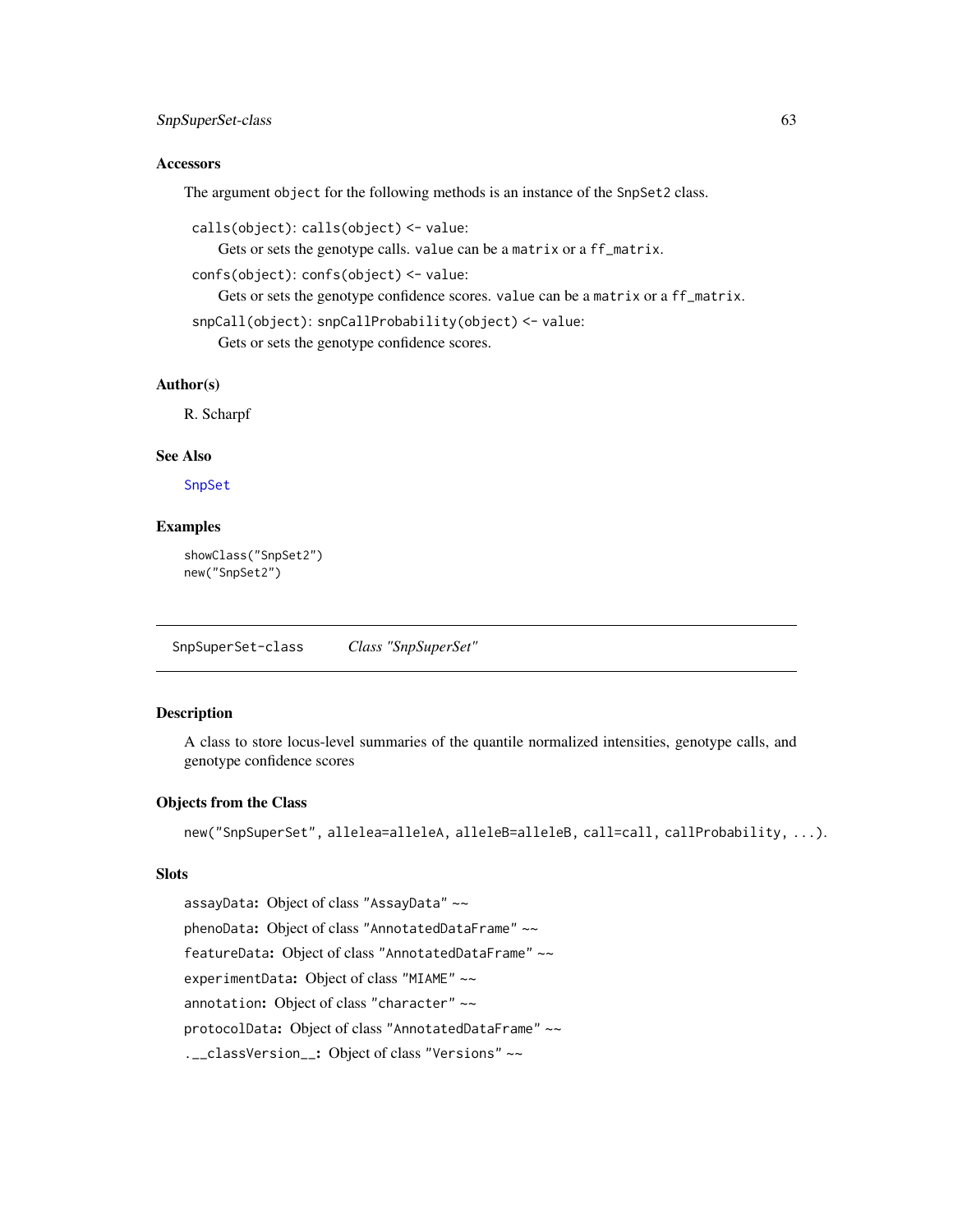# <span id="page-63-0"></span>Extends

Class ["AlleleSet"](#page-3-0), directly. Class ["SnpSet"](#page-0-0), directly. Class ["eSet"](#page-0-0), by class "AlleleSet", distance 2. Class ["VersionedBiobase"](#page-0-0), by class "AlleleSet", distance 3. Class ["Versioned"](#page-0-0), by class "AlleleSet", distance 4.

#### Methods

No methods defined with class "SnpSuperSet" in the signature.

#### Author(s)

R. Scharpf

#### See Also

[AlleleSet](#page-3-0)

# Examples

```
showClass("SnpSuperSet")
## empty object from the class
x \leq - new("matrix")
new("SnpSuperSet", alleleA=x, alleleB=x, call=x, callProbability=x)
```
splitIndicesByLength *Tools to distribute objects across nodes or by length.*

# Description

Tools to distribute objects across nodes or by length.

#### Usage

```
splitIndicesByLength(x, lg, balance=FALSE)
splitIndicesByNode(x)
```
#### Arguments

| X       | object to be split         |
|---------|----------------------------|
| lg      | length                     |
| balance | logical. Currently ignored |

#### Details

splitIndicesByLength splits x in groups of length lg. splitIndicesByNode splits x in N groups (where N is the number of compute nodes available).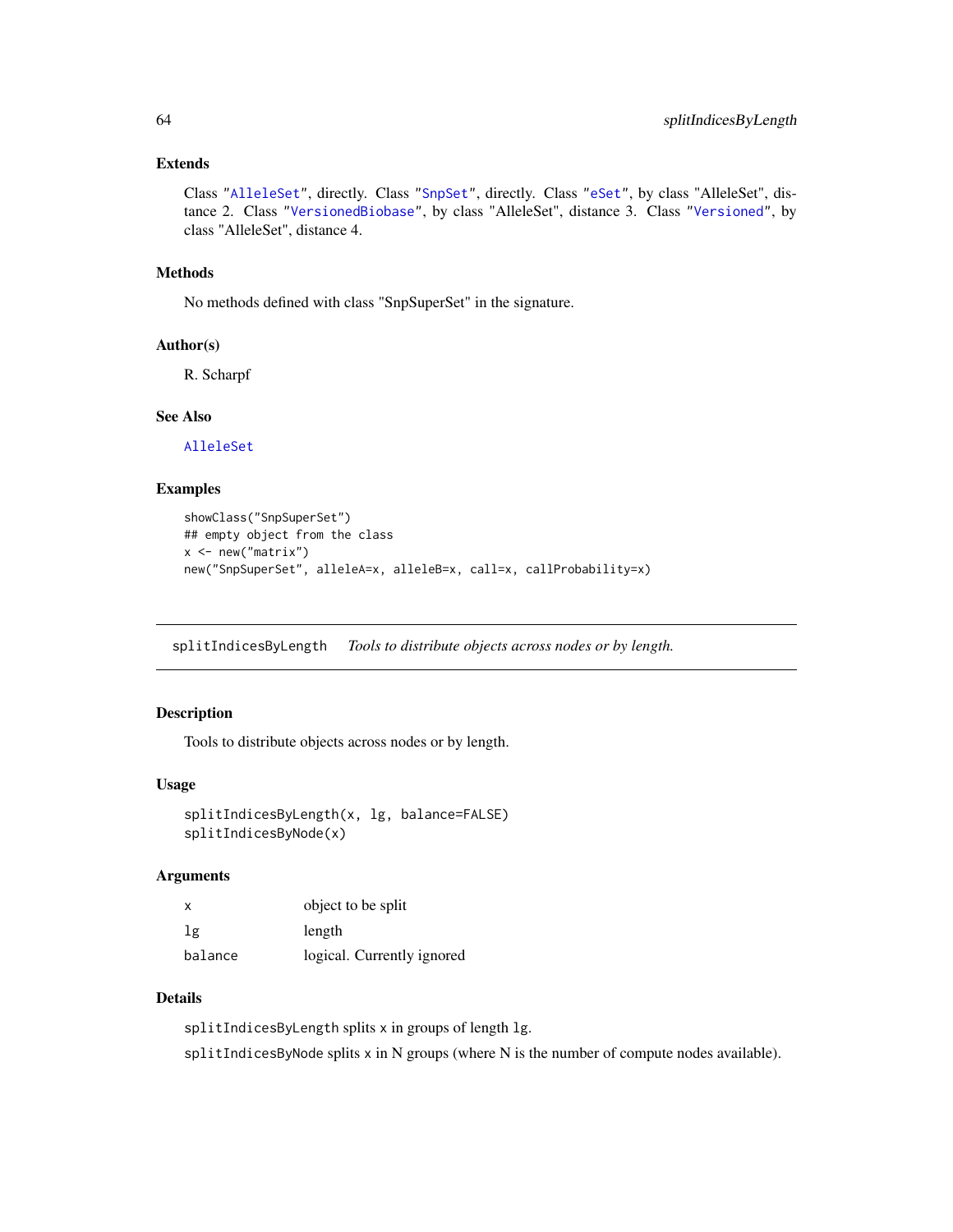# <span id="page-64-0"></span>sqsExample 65

# Value

List.

# Author(s)

Benilton S Carvalho

# See Also

split

# Examples

```
x \le -1:100splitIndicesByLength(x, 8)
splitIndicesByLength(x, 8, balance=TRUE)
splitIndicesByNode(x)
```
sqsExample *SnpQSet Example*

# Description

Example of SnpQSet instance.

# Usage

data(sqsExample)

# Format

Belongs to SnpQSet class.

```
data(sqsExample)
class(sqsExample)
```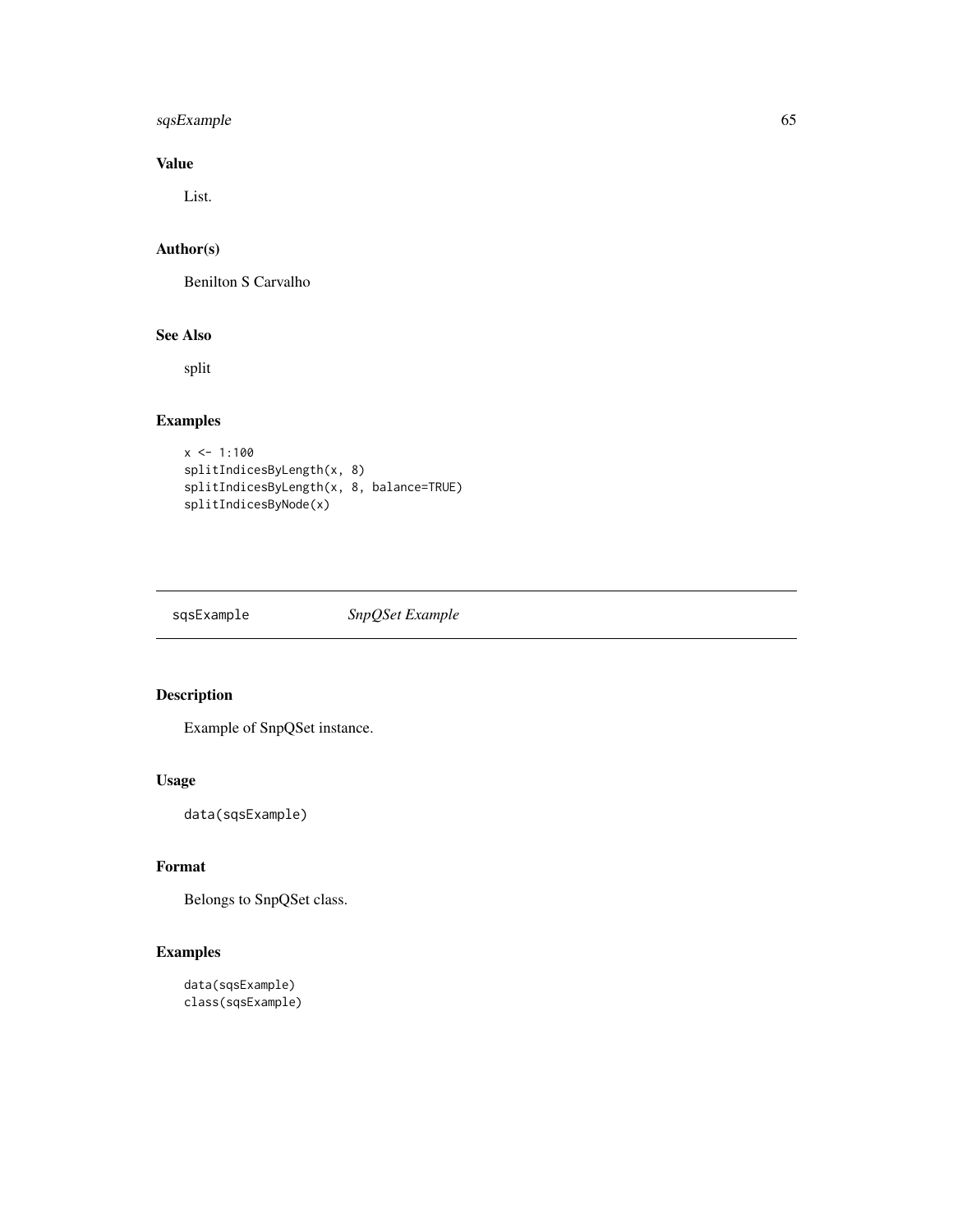```
SummarizedExperiment-methods
```
*Methods for RangedSummarizedExperiment objects*

#### Description

Methods for [RangedSummarizedExperiment.](#page-0-0)

# Usage

```
## S4 method for signature 'RangedSummarizedExperiment'
baf(object)
## S4 method for signature 'RangedSummarizedExperiment'
chromosome(object,...)
## S4 method for signature 'RangedSummarizedExperiment'
isSnp(object, ...)
## S4 method for signature 'RangedSummarizedExperiment'
lrr(object)
```
# Arguments

| object   | A RangedSummarizedExperiment object. |
|----------|--------------------------------------|
| $\cdots$ | ignored                              |

# Details

baf and lrr are accessors for the B allele frequencies and log R ratio assays (matrices or arrays), respectively,

chromosome returns the seqnames of the rowRanges.

isSnp returns a logical vector for each marker in rowRanges indicating whether the marker targets a SNP (nonpolymorphic regions are FALSE).

# See Also

[RangedSummarizedExperiment](#page-0-0)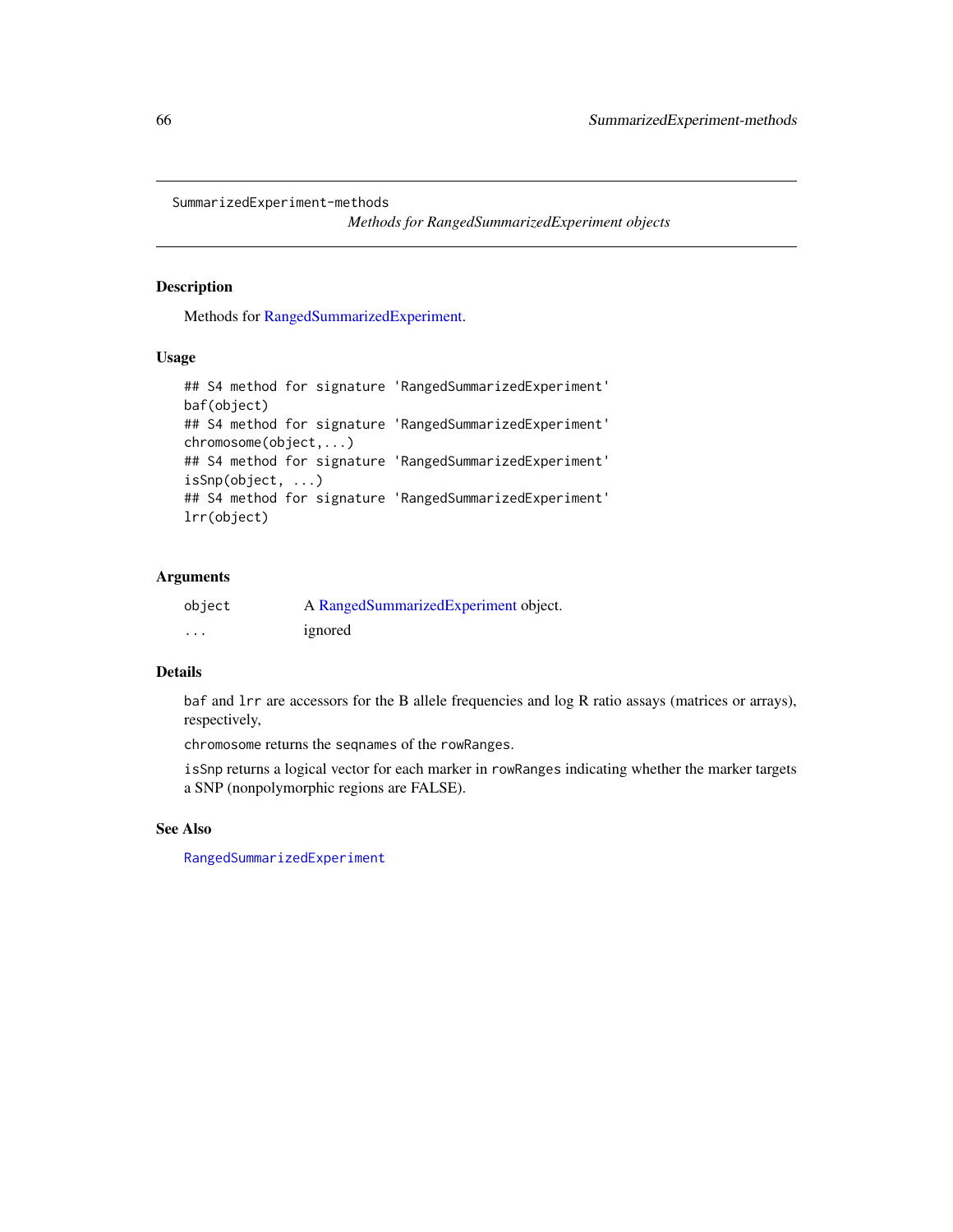# **Index**

∗ IO list.celfiles, [48](#page-47-0) ∗ attribute getSequenceLengths, [35](#page-34-0) ∗ classes AlleleSet-class, [4](#page-3-1) AssayData-methods, [6](#page-5-0) BeadStudioSet-class, [10](#page-9-0) BeadStudioSetList-class, [11](#page-10-2) CNSet-class, [18](#page-17-0) CopyNumberSet-class, [19](#page-18-0) DBPDInfo-class, [24](#page-23-0) FeatureSet-class, [25](#page-24-0) ff\_matrix-class, [27](#page-26-0) ff\_or\_matrix-class, [28](#page-27-0) ffdf-class, [26](#page-25-0) gSet-class, [38](#page-37-1) gSetList-class, [39](#page-38-0) ListClasses, [49](#page-48-1) SnpSet2-class, [62](#page-61-0) SnpSuperSet-class, [63](#page-62-0) ∗ datasets efsExample, [24](#page-23-0) locusLevelData, [49](#page-48-1) oligoSet, [53](#page-52-0) scqsExample, [59](#page-58-0) sfsExample, [60](#page-59-0) sqsExample, [65](#page-64-0) ∗ data pdPkgFromBioC, [55](#page-54-0) requireAnnotation, [57](#page-56-0) ∗ list affyPlatforms, [4](#page-3-1) ∗ manip AssayDataList, [7](#page-6-0) assayDataList-methods, [8](#page-7-0) batchStatistics, [9](#page-8-0) celfileDate, [12](#page-11-0) celfileName, [13](#page-12-0)

checkExists, [14](#page-13-0) checkOrder, [15](#page-14-1) chromosome2integer, [17](#page-16-0) CopyNumberSet-methods, [21](#page-20-0) createFF, [22](#page-21-0) featureDataList-methods, [25](#page-24-0) fileConnections, [28](#page-27-0) flags, [29](#page-28-0) genomeBuild, [32](#page-31-0) geometry, [33](#page-32-0) getA, [33](#page-32-0) getBar, [35](#page-34-0) i2p, [40](#page-39-2) initializeBigMatrix, [41](#page-40-0) integerMatrix, [42](#page-41-0) is.ffmatrix, [43](#page-42-0) isPackageLoaded, [44](#page-43-0) kind, [45](#page-44-1) ldSetOptions, [46](#page-45-0) library2, [47](#page-46-0) makeFeatureGRanges, [50](#page-49-0) ocLapply, [51](#page-50-0) ocSamples, [52](#page-51-0) parStatus, [54](#page-53-0) requireClusterPkgSet, [58](#page-57-0) setCluster, [59](#page-58-0) SnpSet-methods, [61](#page-60-1) splitIndicesByLength, [64](#page-63-0) ∗ methods assayDataList-methods, [8](#page-7-0) batch, [8](#page-7-0) batchStatistics, [9](#page-8-0) chromosome-methods, [16](#page-15-1) CopyNumberSet-methods, [21](#page-20-0) db, [23](#page-22-0) exprs-methods, [25](#page-24-0) featureDataList-methods, [25](#page-24-0) flags, [29](#page-28-0) GenomeAnnotatedDataFrameFrom-methods,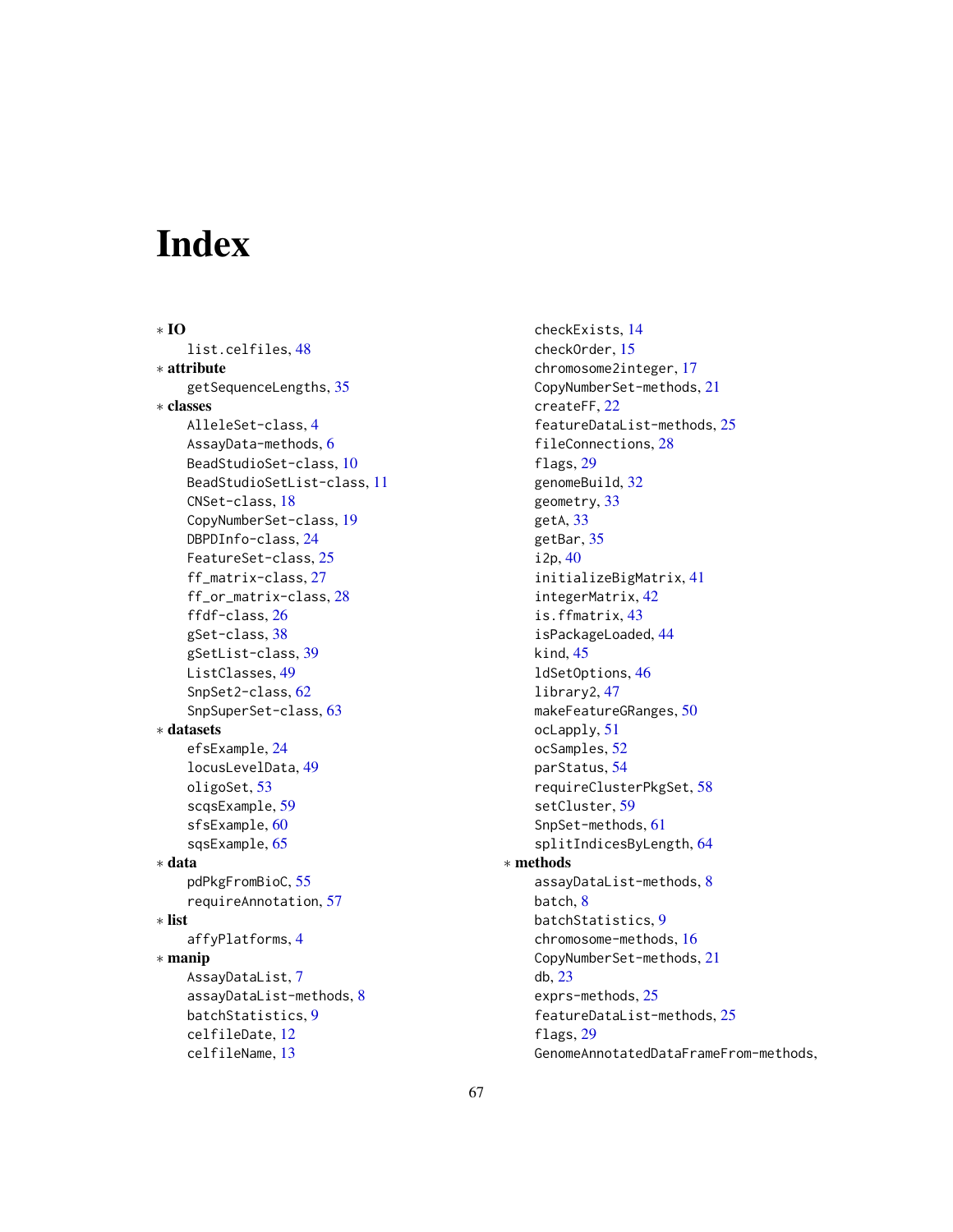#### [31](#page-30-0)

```
GRanges-methods, 36
    isSnp-methods, 45
    length-methods, 47
    manufacturer-methods, 51
    oligoSnpSet-methods, 54
    platform-methods, 56
    pmFragmentLength-methods, 56
    position-methods, 56
    sampleNames-methods, 58
    SummarizedExperiment-methods, 66
∗ misc
    affyPlatforms, 4
    generics, 30
∗ utilities
    list.celfiles, 48
[,CNSet,ANY-method (CNSet-class), 18
[,CNSet-method (CNSet-class), 18
[,gSetList,ANY-method (gSetList-class),
        39
[,gSetList-method (gSetList-class), 39
[[,BafLrrSetList,ANY,ANY-method
        (BeadStudioSetList-class), 11
[[,BeadStudioSetList,ANY,ANY-method
        (BeadStudioSetList-class), 11
[[<-,BafLrrSetList,ANY,ANY,BafLrrSet-method
        (BeadStudioSetList-class), 11
[[<-,gSetList,ANY,ANY,BafLrrSet-method
        (gSetList-class), 39
$,gSetList-method (gSetList-class), 39
$<-,gSetList-method (gSetList-class), 39
A (getA), 33
A,AlleleSet-method (getA), 33
A,CNSet-method (CNSet-class), 18
A<- (getA), 33
A<-,AlleleSet,matrix-method (getA), 33
A<-,AlleleSet-method (getA), 33
A<-,CNSet-method (CNSet-class), 18
AffyExonPDInfo (DBPDInfo-class), 24
AffyExonPDInfo-class (DBPDInfo-class),
        24
AffyExpressionPDInfo (DBPDInfo-class),
        24
AffyExpressionPDInfo-class
        (DBPDInfo-class), 24
AffyGenePDInfo (DBPDInfo-class), 24
AffyGenePDInfo-class (DBPDInfo-class),
        24
```
affyPlatforms, [4](#page-3-1) AffySNPCNVPDInfo *(*DBPDInfo-class*)*, [24](#page-23-0) AffySNPCNVPDInfo-class *(*DBPDInfo-class*)*, [24](#page-23-0) AffySNPPDInfo *(*DBPDInfo-class*)*, [24](#page-23-0) AffySNPPDInfo-class *(*DBPDInfo-class*)*, [24](#page-23-0) AffySTPDInfo *(*DBPDInfo-class*)*, [24](#page-23-0) AffySTPDInfo-class *(*DBPDInfo-class*)*, [24](#page-23-0) AffyTilingPDInfo *(*DBPDInfo-class*)*, [24](#page-23-0) AffyTilingPDInfo-class *(*DBPDInfo-class*)*, [24](#page-23-0) allele *(*AlleleSet-class*)*, [4](#page-3-1) allele,AlleleSet-method *(*AlleleSet-class*)*, [4](#page-3-1) allele,CNSet-method *(*CNSet-class*)*, [18](#page-17-0) allele,SnpFeatureSet-method *(*AlleleSet-class*)*, [4](#page-3-1) AlleleSet, *[64](#page-63-0)* AlleleSet *(*AlleleSet-class*)*, [4](#page-3-1) AlleleSet-class, [4](#page-3-1) AnnotatedDataFrame, *[30](#page-29-1)* annotatedDataFrameFrom,ff\_matrix-method *(*ff\_matrix-class*)*, [27](#page-26-0) annotation,DBPDInfo-method *(*DBPDInfo-class*)*, [24](#page-23-0) annotation,gSetList-method *(*gSetList-class*)*, [39](#page-38-0) annotationPackages, [5](#page-4-0) AssayData, *[32](#page-31-0)* AssayData-methods, [6](#page-5-0) AssayDataList, [7](#page-6-0) assayDataList *(*assayDataList-methods*)*, [8](#page-7-0) assayDataList,gSetList-method *(*gSetList-class*)*, [39](#page-38-0) assayDataList,oligoSetList-method *(*assayDataList-methods*)*, [8](#page-7-0) assayDataList-methods, [8](#page-7-0) assayDataNew, *[7](#page-6-0)*

# B *(*getA*)*, [33](#page-32-0) B,AlleleSet-method *(*getA*)*, [33](#page-32-0) B,CNSet-method *(*CNSet-class*)*, [18](#page-17-0) B<- *(*getA*)*, [33](#page-32-0) B<-,AlleleSet,matrix-method *(*getA*)*, [33](#page-32-0) B<-,AlleleSet-method *(*getA*)*, [33](#page-32-0) B<-,CNSet-method *(*CNSet-class*)*, [18](#page-17-0) baf *(*generics*)*, [30](#page-29-1) baf,BafLrrSetList-method *(*BeadStudioSetList-class*)*, [11](#page-10-2)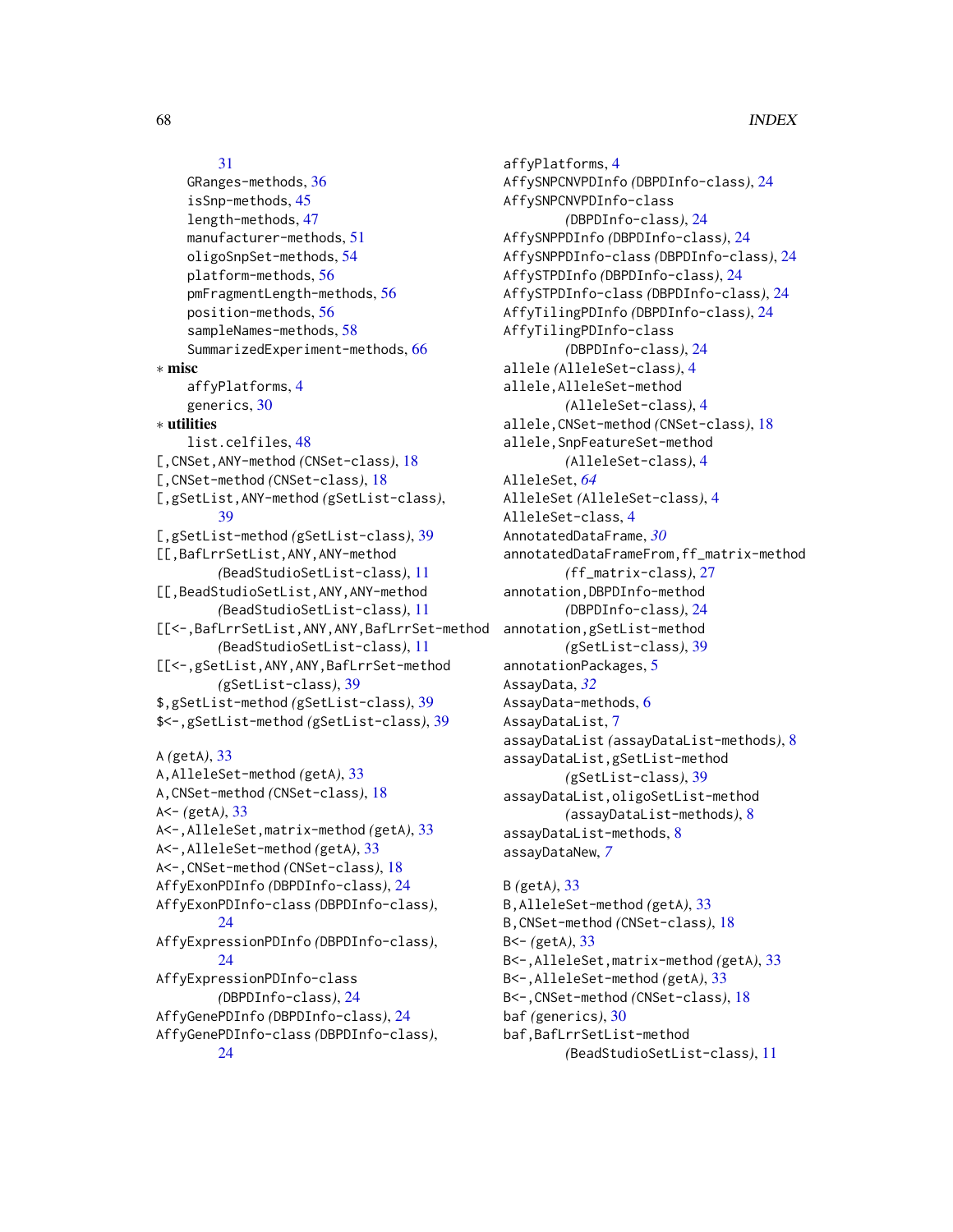#### INDEX  $\sim$  69

baf,BeadStudioSet-method *(*BeadStudioSet-class*)*, [10](#page-9-0) baf,BeadStudioSetList-method *(*BeadStudioSetList-class*)*, [11](#page-10-2) baf,oligoSetList-method *(*BeadStudioSetList-class*)*, [11](#page-10-2) baf,oligoSnpSet-method *(*oligoSnpSet-methods*)*, [54](#page-53-0) baf,RangedSummarizedExperiment-method *(*SummarizedExperiment-methods*)*, [66](#page-65-0) baf,SummarizedExperiment-method *(*SummarizedExperiment-methods*)*, [66](#page-65-0) baf<- *(*BeadStudioSet-class*)*, [10](#page-9-0) baf<-,BeadStudioSet-method *(*BeadStudioSet-class*)*, [10](#page-9-0) baf<-,oligoSnpSet-method *(*oligoSnpSet-methods*)*, [54](#page-53-0) BafLrrSet-class *(*BeadStudioSet-class*)*, [10](#page-9-0) BafLrrSetList-class *(*BeadStudioSetList-class*)*, [11](#page-10-2) batch, [8,](#page-7-0) *[9](#page-8-0)* batch,CNSet-method *(*CNSet-class*)*, [18](#page-17-0) batchNames, *[9](#page-8-0)* batchNames *(*batch*)*, [8](#page-7-0) batchNames,AssayData-method *(*AssayData-methods*)*, [6](#page-5-0) batchNames,CNSet-method *(*CNSet-class*)*, [18](#page-17-0) batchNames<- *(*batch*)*, [8](#page-7-0) batchNames<-,AssayData-method *(*AssayData-methods*)*, [6](#page-5-0) batchNames<-,CNSet-method *(*CNSet-class*)*, [18](#page-17-0) batchStatistics, [9,](#page-8-0) *[29](#page-28-0)* batchStatistics,CNSet-method *(*CNSet-class*)*, [18](#page-17-0) batchStatistics<- *(*batchStatistics*)*, [9](#page-8-0) batchStatistics<-,CNSet,AssayData-method *(*CNSet-class*)*, [18](#page-17-0) BeadStudioSet *(*BeadStudioSet-class*)*, [10](#page-9-0) BeadStudioSet-class, [10](#page-9-0) BeadStudioSetList, *[40](#page-39-2)* BeadStudioSetList-class, [11](#page-10-2) bothStrands *(*AlleleSet-class*)*, [4](#page-3-1) bothStrands,AlleleSet-method

*(*AlleleSet-class*)*, [4](#page-3-1) bothStrands,SnpFeatureSet-method *(*AlleleSet-class*)*, [4](#page-3-1) calls *(*SnpSet-methods*)*, [61](#page-60-1) calls,CNSet-method *(*CNSet-class*)*, [18](#page-17-0) calls,oligoSetList-method *(*BeadStudioSetList-class*)*, [11](#page-10-2) calls,oligoSnpSet-method *(*oligoSnpSet-methods*)*, [54](#page-53-0) calls,SnpSet-method *(*SnpSet-methods*)*, [61](#page-60-1) calls,SnpSet2-method *(*SnpSet2-class*)*, [62](#page-61-0) calls<- *(*SnpSet-methods*)*, [61](#page-60-1) calls<-,CNSet,matrix-method *(*CNSet-class*)*, [18](#page-17-0) calls<-,oligoSnpSet,matrix-method *(*oligoSnpSet-methods*)*, [54](#page-53-0) calls<-,SnpSet,matrix-method *(*SnpSet-methods*)*, [61](#page-60-1) calls<-,SnpSet2,matrix-method *(*SnpSet2-class*)*, [62](#page-61-0) callsConfidence,oligoSnpSet-method *(*oligoSnpSet-methods*)*, [54](#page-53-0) callsConfidence<-,oligoSnpSet,matrix-method *(*oligoSnpSet-methods*)*, [54](#page-53-0) celfileDate, [12](#page-11-0) celfileName, [13](#page-12-0) checkExists, [14](#page-13-0) checkOrder, [15,](#page-14-1) *[62](#page-61-0)* checkOrder,CopyNumberSet-method *(*CopyNumberSet-class*)*, [19](#page-18-0) checkOrder,gSet-method *(*gSet-class*)*, [38](#page-37-1) checkOrder,SnpSet-method *(*SnpSet-methods*)*, [61](#page-60-1) chromosome, *[39](#page-38-0)* chromosome *(*chromosome-methods*)*, [16](#page-15-1) chromosome,AnnotatedDataFrame-method *(*chromosome-methods*)*, [16](#page-15-1) chromosome,GenomeAnnotatedDataFrame-method *(*chromosome-methods*)*, [16](#page-15-1) chromosome,GRanges-method *(*chromosome-methods*)*, [16](#page-15-1) chromosome,GRangesList-method *(*chromosome-methods*)*, [16](#page-15-1) chromosome,gSet-method *(*chromosome-methods*)*, [16](#page-15-1) chromosome,gSetList-method *(*gSetList-class*)*, [39](#page-38-0)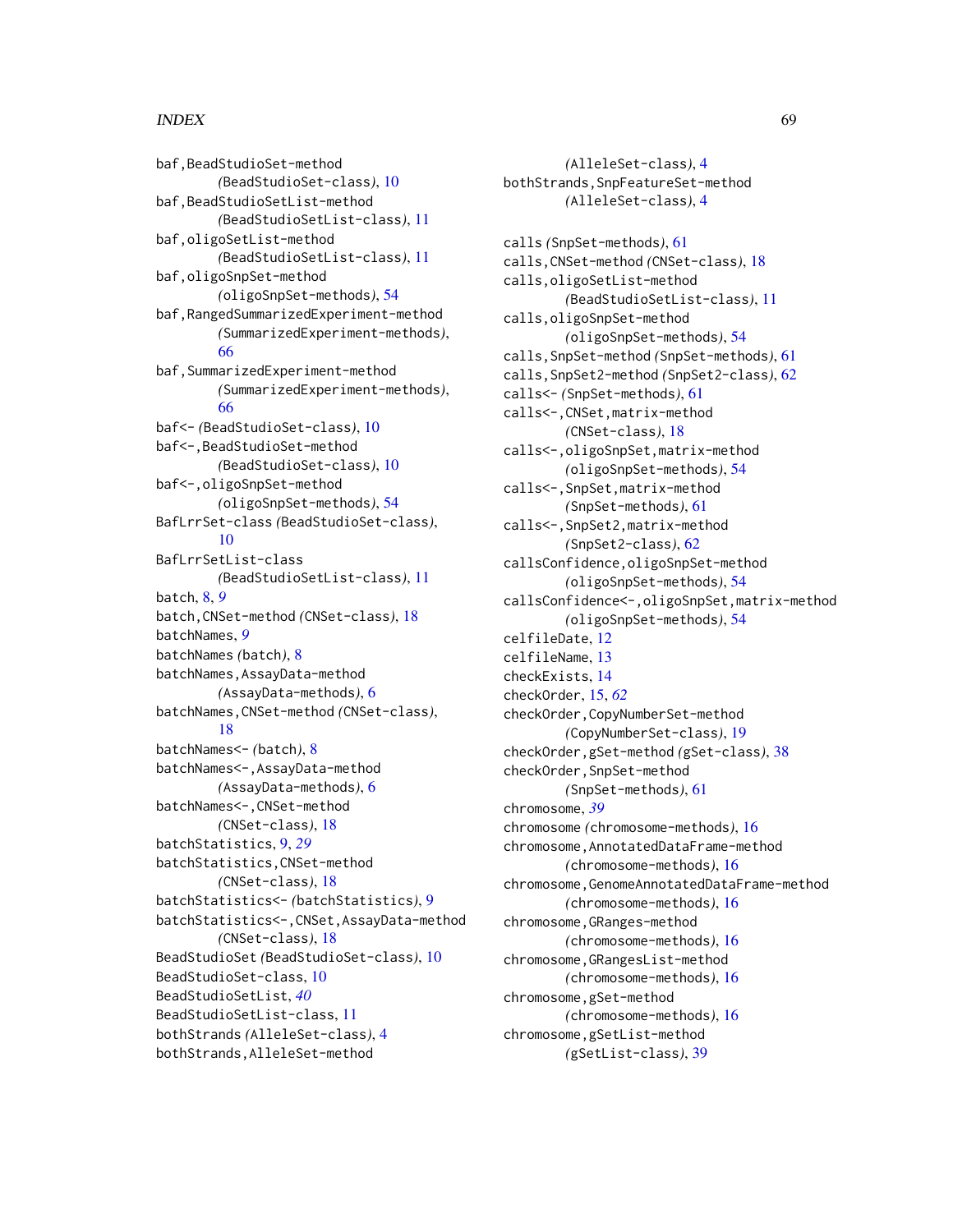chromosome,RangedSummarizedExperiment-method *(*SummarizedExperiment-methods*)*, [66](#page-65-0) chromosome, SnpSet-method *(*chromosome-methods*)*, [16](#page-15-1) chromosome,SummarizedExperiment-method *(*SummarizedExperiment-methods*)*, [66](#page-65-0) chromosome-methods, [16](#page-15-1) chromosome2integer, *[16](#page-15-1)*, [17](#page-16-0) chromosome<- *(*chromosome-methods*)*, [16](#page-15-1) chromosome<-,GenomeAnnotatedDataFrame,integerewetbedgSetList,list-method *(*chromosome-methods*)*, [16](#page-15-1) chromosome<-,gSet,integer-method *(*chromosome-methods*)*, [16](#page-15-1) chromosome<-,SnpSet,integer-method *(*chromosome-methods*)*, [16](#page-15-1) chromosomePositionOrder *(*checkOrder*)*, [15](#page-14-1) clone2 *(*BeadStudioSetList-class*)*, [11](#page-10-2) clone2,BafLrrSetList-method *(*BeadStudioSetList-class*)*, [11](#page-10-2) close *(*fileConnections*)*, [28](#page-27-0) close,AlleleSet-method *(*getA*)*, [33](#page-32-0) close,array-method *(*fileConnections*)*, [28](#page-27-0) close,CNSet-method *(*CNSet-class*)*, [18](#page-17-0) close,matrix-method *(*fileConnections*)*, [28](#page-27-0) close,numeric-method *(*fileConnections*)*, [28](#page-27-0) closeff *(*fileConnections*)*, [28](#page-27-0) closeff,CNSet-method *(*fileConnections*)*, [28](#page-27-0) cnConfidence *(*CopyNumberSet-methods*)*, [21](#page-20-0) cnConfidence,CopyNumberSet-method *(*CopyNumberSet-class*)*, [19](#page-18-0) cnConfidence,oligoSnpSet-method *(*oligoSnpSet-methods*)*, [54](#page-53-0) cnConfidence<- *(*CopyNumberSet-methods*)*, [21](#page-20-0) cnConfidence<-,CopyNumberSet,matrix-method *(*CopyNumberSet-class*)*, [19](#page-18-0) cnConfidence<-,oligoSnpSet,matrix-method *(*oligoSnpSet-methods*)*, [54](#page-53-0) CNSet, *[5](#page-4-0)* CNSet *(*CNSet-class*)*, [18](#page-17-0) CNSet-class, [18](#page-17-0) coerce,AnnotatedDataFrame,GenomeAnnotatedDataFrame-method corr *(*AssayData-methods*)*, [6](#page-5-0)

*(*GenomeAnnotatedDataFrame-class*)*,

#### [30](#page-29-1)

coerce,BeadStudioSet,data.frame-method *(*BeadStudioSet-class*)*, [10](#page-9-0) coerce,CNSet,CopyNumberSet-method *(*CNSet-class*)*, [18](#page-17-0) coerce,CNSet,oligoSnpSet *(*CNSet-class*)*, [18](#page-17-0) coerce,CNSet,oligoSnpSet-method *(*CNSet-class*)*, [18](#page-17-0) coerce,CNSetLM,CNSet-method *(*CNSet-class*)*, [18](#page-17-0) *(*gSetList-class*)*, [39](#page-38-0) coerce,oligoSnpSet,data.frame-method *(*oligoSnpSet-methods*)*, [54](#page-53-0) confs, *[41](#page-40-0)* confs *(*SnpSet-methods*)*, [61](#page-60-1) confs,CNSet-method *(*CNSet-class*)*, [18](#page-17-0) confs,SnpSet-method *(*SnpSet-methods*)*, [61](#page-60-1) confs,SnpSet2-method *(*SnpSet2-class*)*, [62](#page-61-0) confs<- *(*SnpSet-methods*)*, [61](#page-60-1) confs<-,CNSet,matrix-method *(*CNSet-class*)*, [18](#page-17-0) confs<-,SnpSet,matrix-method *(*SnpSet-methods*)*, [61](#page-60-1) confs<-,SnpSet2,matrix-method *(*SnpSet2-class*)*, [62](#page-61-0) copyNumber *(*CopyNumberSet-methods*)*, [21](#page-20-0) copyNumber,BeadStudioSet-method *(*BeadStudioSet-class*)*, [10](#page-9-0) copyNumber,CopyNumberSet-method *(*CopyNumberSet-class*)*, [19](#page-18-0) copyNumber,oligoSetList-method *(*BeadStudioSetList-class*)*, [11](#page-10-2) copyNumber,oligoSnpSet-method *(*oligoSnpSet-methods*)*, [54](#page-53-0) copyNumber<- *(*CopyNumberSet-methods*)*, [21](#page-20-0) copyNumber<-,BeadStudioSet,ANY-method *(*BeadStudioSet-class*)*, [10](#page-9-0) copyNumber<-,CopyNumberSet,matrix-method *(*CopyNumberSet-class*)*, [19](#page-18-0) copyNumber<-,oligoSnpSet,matrix-method *(*oligoSnpSet-methods*)*, [54](#page-53-0) CopyNumberSet *(*CopyNumberSet-class*)*, [19](#page-18-0) CopyNumberSet-class, [19](#page-18-0) CopyNumberSet-methods, [21](#page-20-0) corr,CNSet,character-method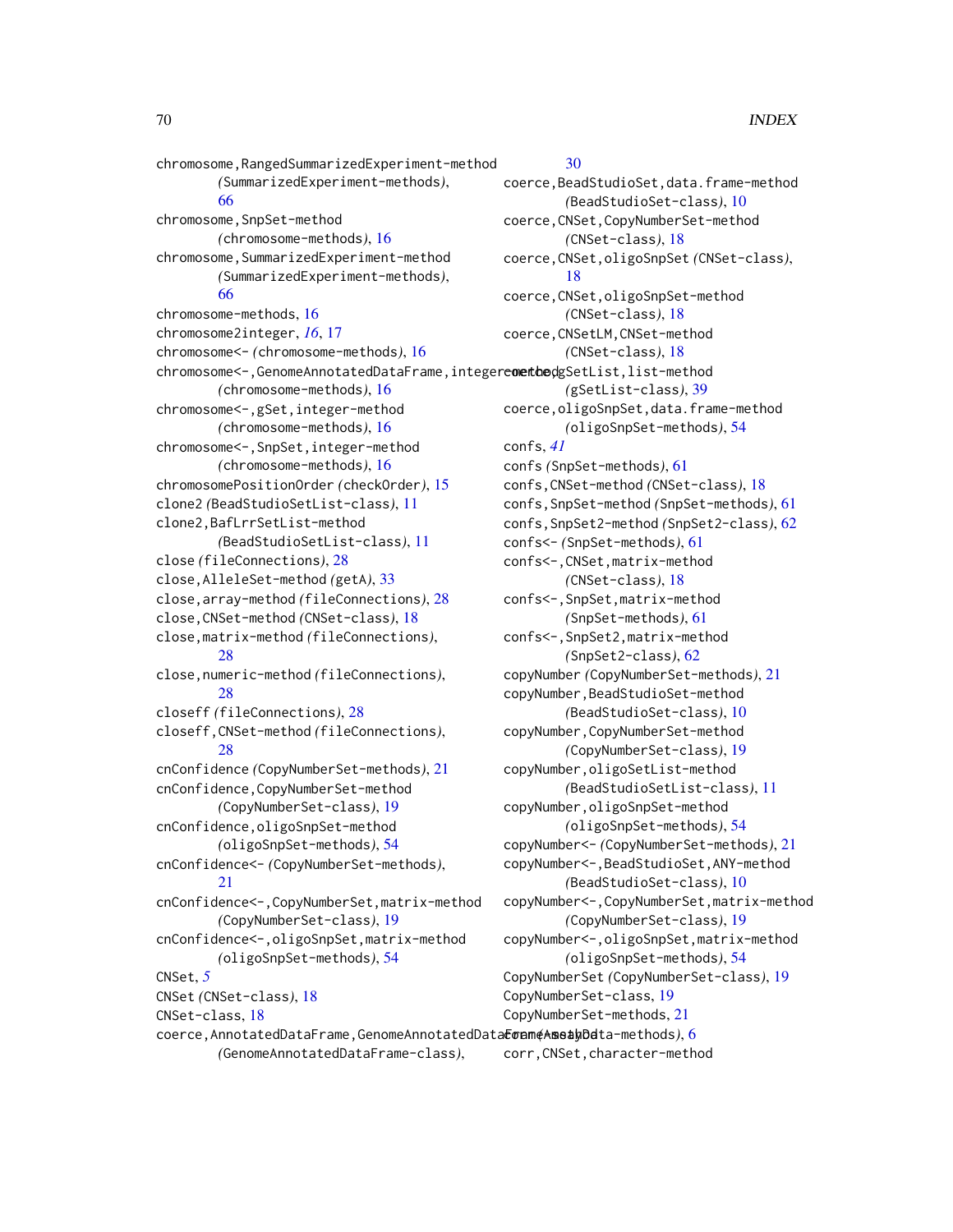#### $I<sub>N</sub>$  in  $I<sub>1</sub>$  is  $I<sub>2</sub>$  in  $I<sub>3</sub>$  in  $I<sub>4</sub>$  in  $I<sub>5</sub>$  in  $I<sub>6</sub>$  in  $I<sub>7</sub>$  in  $I<sub>8</sub>$  in  $I<sub>9</sub>$  in  $I<sub>9</sub>$  in  $I<sub>9</sub>$  in  $I<sub>9</sub>$  in  $I<sub>9</sub>$  in  $I<sub>9</sub>$  in  $I<sub>9</sub>$  i

*(*CNSet-class*)*, [18](#page-17-0) coverage2 *(*GRanges-methods*)*, [36](#page-35-0) coverage2,GRanges-method *(*GRanges-methods*)*, [36](#page-35-0) coverage2,GRangesList-method *(*GRanges-methods*)*, [36](#page-35-0) createFF, [22](#page-21-0)

#### db, [23](#page-22-0)

db,AlleleSet-method *(*AlleleSet-class*)*, [4](#page-3-1) db,DBPDInfo-method *(*db*)*, [23](#page-22-0) db,FeatureSet-method *(*db*)*, [23](#page-22-0) db,gSet-method *(*gSet-class*)*, [38](#page-37-1) db,SnpCnvQSet-method *(*db*)*, [23](#page-22-0) db,SnpQSet-method *(*db*)*, [23](#page-22-0) db,SnpSet-method *(*db*)*, [23](#page-22-0) db-methods *(*db*)*, [23](#page-22-0) DBPDInfo *(*DBPDInfo-class*)*, [24](#page-23-0) DBPDInfo-class, [24](#page-23-0) delCluster *(*setCluster*)*, [59](#page-58-0) delCluster-deprecated *(*setCluster*)*, [59](#page-58-0) dims,gSetList-method *(*gSetList-class*)*, [39](#page-38-0)

efsExample, [24](#page-23-0) elementNROWS,gSetList-method *(*gSetList-class*)*, [39](#page-38-0) eSet, *[5](#page-4-0)*, *[10](#page-9-0)*, *[20](#page-19-0)*, *[26](#page-25-0)*, *[38](#page-37-1)*, *[62](#page-61-0)*, *[64](#page-63-0)* ExonFeatureSet *(*FeatureSet-class*)*, [25](#page-24-0) ExonFeatureSet-class *(*FeatureSet-class*)*, [25](#page-24-0) ExpressionFeatureSet *(*FeatureSet-class*)*, [25](#page-24-0) ExpressionFeatureSet-class *(*FeatureSet-class*)*, [25](#page-24-0) ExpressionPDInfo *(*DBPDInfo-class*)*, [24](#page-23-0) ExpressionPDInfo-class *(*DBPDInfo-class*)*, [24](#page-23-0) exprs,FeatureSet-method *(*exprs-methods*)*, [25](#page-24-0) exprs,SnpSet2-method *(*SnpSet2-class*)*, [62](#page-61-0) exprs-methods, [25](#page-24-0)

featureDataList *(*featureDataList-methods*)*, [25](#page-24-0) featureDataList,gSetList-method *(*gSetList-class*)*, [39](#page-38-0) featureDataList-methods, [25](#page-24-0) FeatureSet *(*FeatureSet-class*)*, [25](#page-24-0)

FeatureSet-class, [25](#page-24-0) ff, *[28](#page-27-0)* ff\_matrix-class, [27](#page-26-0) ff\_or\_matrix-class, [28](#page-27-0) ffdf, *[28](#page-27-0)* ffdf-class, [26](#page-25-0) fileConnections, [28](#page-27-0) findOverlaps, *[50](#page-49-0)* findOverlaps,GRanges,gSet-method *(*GRanges-methods*)*, [36](#page-35-0) findOverlaps,GRangesList,gSet-method *(*GRanges-methods*)*, [36](#page-35-0) flags, [29](#page-28-0) flags,AssayData-method *(*AssayData-methods*)*, [6](#page-5-0) flags,CNSet-method *(*CNSet-class*)*, [18](#page-17-0) GeneFeatureSet *(*FeatureSet-class*)*, [25](#page-24-0) GeneFeatureSet-class *(*FeatureSet-class*)*, [25](#page-24-0) GenericFeatureSet *(*FeatureSet-class*)*, [25](#page-24-0) GenericFeatureSet-class *(*FeatureSet-class*)*, [25](#page-24-0) GenericPDInfo *(*DBPDInfo-class*)*, [24](#page-23-0) GenericPDInfo-class *(*DBPDInfo-class*)*, [24](#page-23-0) generics, [30](#page-29-1) GenomeAnnotatedDataFrame, *[31](#page-30-0)*, *[50](#page-49-0)* GenomeAnnotatedDataFrame *(*GenomeAnnotatedDataFrame-class*)*, [30](#page-29-1) GenomeAnnotatedDataFrame-class, [30](#page-29-1) GenomeAnnotatedDataFrameFrom *(*GenomeAnnotatedDataFrameFrom-methods*)*, [31](#page-30-0) GenomeAnnotatedDataFrameFrom,array-method *(*GenomeAnnotatedDataFrameFrom-methods*)*, [31](#page-30-0) GenomeAnnotatedDataFrameFrom,AssayData-method *(*GenomeAnnotatedDataFrameFrom-methods*)*, [31](#page-30-0) GenomeAnnotatedDataFrameFrom,ff\_or\_matrix-method *(*GenomeAnnotatedDataFrameFrom-methods*)*, [31](#page-30-0) GenomeAnnotatedDataFrameFrom,list-method *(*GenomeAnnotatedDataFrameFrom-methods*)*, [31](#page-30-0) GenomeAnnotatedDataFrameFrom,NULL-method *(*GenomeAnnotatedDataFrameFrom-methods*)*, [31](#page-30-0)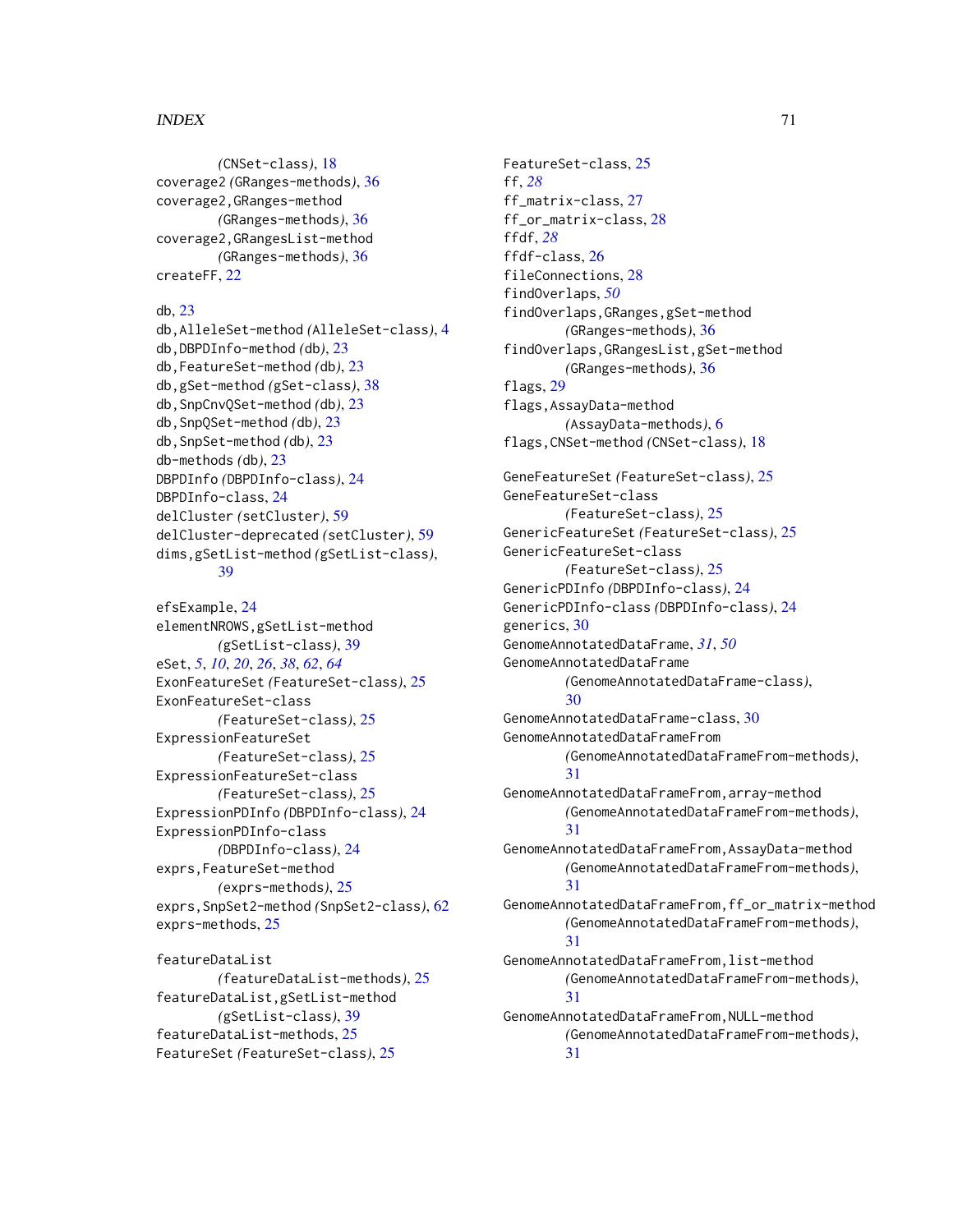GenomeAnnotatedDataFrameFrom-methods, [31](#page-30-0) genomeBuild, [32](#page-31-0) genomeBuild,DBPDInfo-method *(*genomeBuild*)*, [32](#page-31-0) genomeBuild,FeatureSet-method *(*genomeBuild*)*, [32](#page-31-0) genomeBuild,GRanges-method *(*GRanges-methods*)*, [36](#page-35-0) genomeBuild,gSet-method *(*gSet-class*)*, [38](#page-37-1) genomeBuild,gSetList-method *(*gSetList-class*)*, [39](#page-38-0) genomeBuild<- *(*genomeBuild*)*, [32](#page-31-0) genomeBuild<-,gSet,character-method *(*gSet-class*)*, [38](#page-37-1) genomeBuild<-,gSetList,character-method *(*gSetList-class*)*, [39](#page-38-0) geometry, [33](#page-32-0) geometry,DBPDInfo-method *(*geometry*)*, [33](#page-32-0) geometry,FeatureSet-method *(*geometry*)*, [33](#page-32-0) getA, [33](#page-32-0) getA,AlleleSet-method *(*AlleleSet-class*)*, [4](#page-3-1) getA,SnpCnvQSet-method *(*getA*)*, [33](#page-32-0) getA,SnpQSet-method *(*getA*)*, [33](#page-32-0) getA,TilingFeatureSet2-method *(*getA*)*, [33](#page-32-0) getArm *(*gSet-class*)*, [38](#page-37-1) getArm,GenomeAnnotatedDataFrame-method *(*GenomeAnnotatedDataFrame-class*)*, [30](#page-29-1) getArm,gSet-method *(*gSet-class*)*, [38](#page-37-1) getBar, [35](#page-34-0) getCluster *(*setCluster*)*, [59](#page-58-0) getCluster-deprecated *(*setCluster*)*, [59](#page-58-0) getM *(*getA*)*, [33](#page-32-0) getM,AlleleSet-method *(*AlleleSet-class*)*, [4](#page-3-1) getM,SnpCnvQSet-method *(*getA*)*, [33](#page-32-0) getM,SnpQSet-method *(*getA*)*, [33](#page-32-0) getM,TilingFeatureSet2-method *(*getA*)*, [33](#page-32-0) getSequenceLengths, [35](#page-34-0) GRanges, *[37](#page-36-0)*, *[50](#page-49-0)* GRanges-methods, [36](#page-35-0) gSet, *[10](#page-9-0)*, *[62](#page-61-0)* gSet *(*gSet-class*)*, [38](#page-37-1) gSet-class, [38](#page-37-1) gSetList-class, [39](#page-38-0)

i2p, [40,](#page-39-2) *[62](#page-61-0)* initialize,BeadStudioSet-method *(*BeadStudioSet-class*)*, [10](#page-9-0) initialize,BeadStudioSetList-method *(*BeadStudioSetList-class*)*, [11](#page-10-2) initialize,CNSet-method *(*CNSet-class*)*, [18](#page-17-0) initialize,CNSetLM-method *(*CNSet-class*)*, [18](#page-17-0) initialize,CopyNumberSet-method *(*CopyNumberSet-class*)*, [19](#page-18-0) initialize,DBPDInfo-method *(*DBPDInfo-class*)*, [24](#page-23-0) initialize,eSetList-method *(*ListClasses*)*, [49](#page-48-1) initialize,FeatureSet-method *(*FeatureSet-class*)*, [25](#page-24-0) initialize,GenomeAnnotatedDataFrame-method *(*GenomeAnnotatedDataFrame-class*)*, [30](#page-29-1) initialize,gSet-method *(*gSet-class*)*, [38](#page-37-1) initialize,gSetList-method *(*gSetList-class*)*, [39](#page-38-0) initialize,oligoSnpSet-method *(*oligoSnpSet-methods*)*, [54](#page-53-0) initialize,SnpSet2-method *(*SnpSet2-class*)*, [62](#page-61-0) initialize,SnpSuperSet-method *(*SnpSuperSet-class*)*, [63](#page-62-0) initializeBigArray *(*initializeBigMatrix*)*, [41](#page-40-0) initializeBigMatrix, [41](#page-40-0) initializeBigVector *(*initializeBigMatrix*)*, [41](#page-40-0) integer2chromosome *(*chromosome2integer*)*, [17](#page-16-0) integerArray *(*integerMatrix*)*, [42](#page-41-0) integerMatrix, [42](#page-41-0) is.ffmatrix, [43](#page-42-0) isPackageLoaded, [44](#page-43-0) isSnp, *[39](#page-38-0)* isSnp *(*isSnp-methods*)*, [45](#page-44-1) isSnp,character-method *(*isSnp-methods*)*, [45](#page-44-1) isSnp,GenomeAnnotatedDataFrame-method *(*isSnp-methods*)*, [45](#page-44-1) isSnp,gSet-method *(*isSnp-methods*)*, [45](#page-44-1) isSnp,RangedSummarizedExperiment-method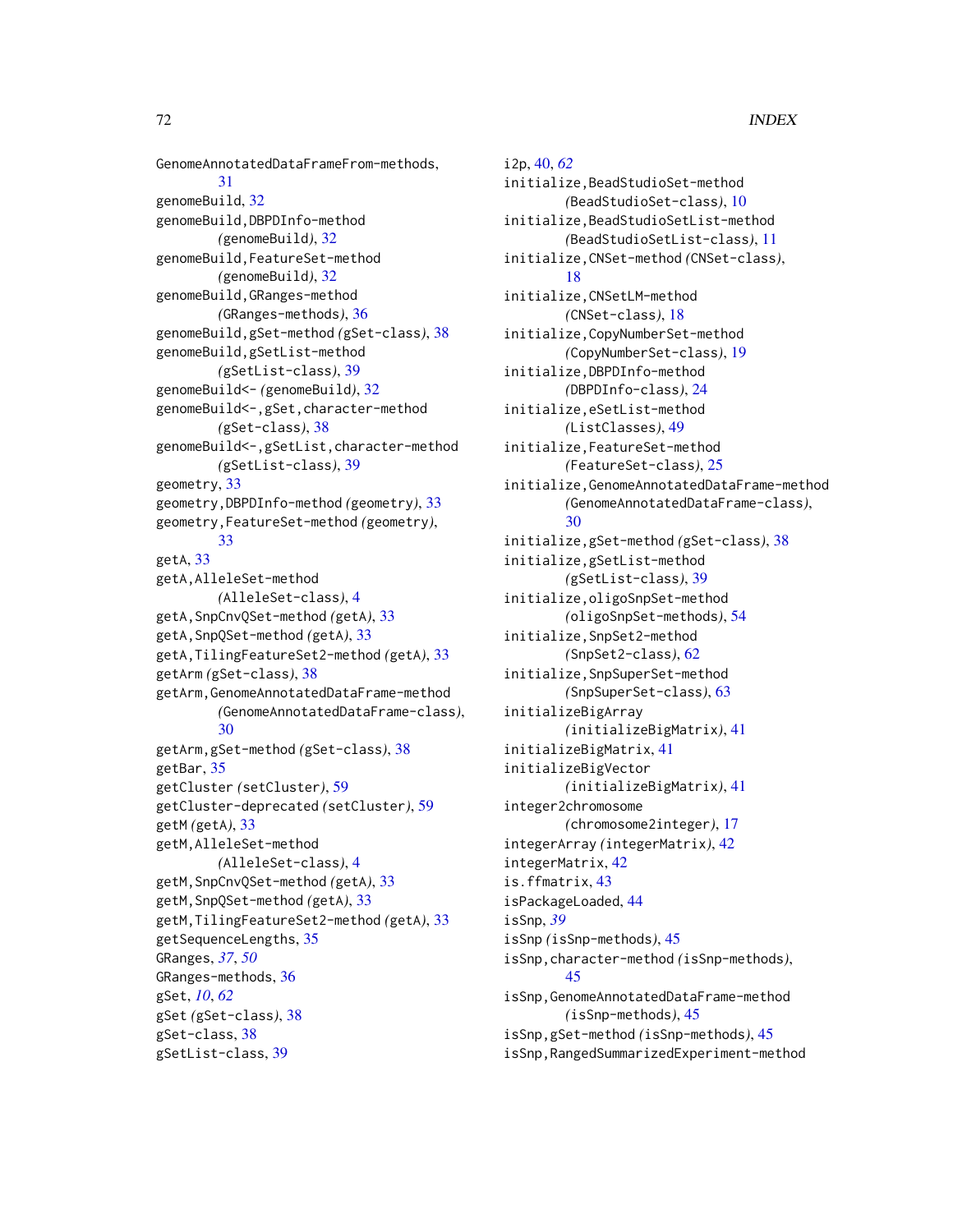## $I<sub>N</sub>$   $I<sub>3</sub>$   $I<sub>3</sub>$   $I<sub>4</sub>$   $I<sub>5</sub>$   $I<sub>6</sub>$   $I<sub>7</sub>$   $I<sub>8</sub>$   $I<sub>9</sub>$   $I<sub>9</sub>$   $I<sub>9</sub>$   $I<sub>9</sub>$   $I<sub>9</sub>$   $I<sub>9</sub>$   $I<sub>9</sub>$   $I<sub>9</sub>$   $I<sub>9</sub>$   $I<sub>9</sub>$   $I<sub>9</sub>$   $I<sub>9</sub>$   $I$

*(*SummarizedExperiment-methods*)*, [66](#page-65-0) isSnp,SnpSet-method *(*isSnp-methods*)*, [45](#page-44-0) isSnp,SummarizedExperiment-method *(*SummarizedExperiment-methods*)*, [66](#page-65-0) isSnp-methods, [45](#page-44-0) kind, [45](#page-44-0) kind,AffyExonPDInfo-method *(*kind*)*, [45](#page-44-0) kind,AffyExpressionPDInfo-method *(*kind*)*, [45](#page-44-0) kind,AffyGenePDInfo-method *(*kind*)*, [45](#page-44-0) kind,AffyHTAPDInfo-method *(*kind*)*, [45](#page-44-0) kind,AffySNPCNVPDInfo-method *(*kind*)*, [45](#page-44-0) kind,AffySNPPDInfo-method *(*kind*)*, [45](#page-44-0) kind,ExpressionPDInfo-method *(*kind*)*, [45](#page-44-0) kind,FeatureSet-method *(*kind*)*, [45](#page-44-0) kind,GenericPDInfo-method *(*kind*)*, [45](#page-44-0) kind,TilingPDInfo-method *(*kind*)*, [45](#page-44-0) ldPath *(*ldSetOptions*)*, [46](#page-45-0) ldSetOptions, [46](#page-45-0) ldStatus *(*ldSetOptions*)*, [46](#page-45-0) length,FeatureSet-method *(*length-methods*)*, [47](#page-46-0) length,gSetList-method *(*gSetList-class*)*, [39](#page-38-0) length-methods, [47](#page-46-0) library, *[47](#page-46-0)* library2, [47](#page-46-0) list.celfiles, [48](#page-47-0) list.files, *[48](#page-47-0)* list\_or\_ffdf, *[27](#page-26-0)* list\_or\_ffdf-class *(*ffdf-class*)*, [26](#page-25-0) ListClasses, [49](#page-48-0) locusLevelData, [49,](#page-48-0) *[53](#page-52-0)* lrr *(*generics*)*, [30](#page-29-0) lrr,BafLrrSetList-method *(*BeadStudioSetList-class*)*, [11](#page-10-0) lrr,BeadStudioSet-method *(*BeadStudioSet-class*)*, [10](#page-9-0) lrr,BeadStudioSetList-method *(*BeadStudioSetList-class*)*, [11](#page-10-0) lrr,RangedSummarizedExperiment-method *(*SummarizedExperiment-methods*)*, [66](#page-65-0) lrr,SummarizedExperiment-method *(*SummarizedExperiment-methods*)*,

## [66](#page-65-0)

lrr<- *(*BeadStudioSet-class*)*, [10](#page-9-0) lrr<-,BafLrrSet,ANY-method *(*BeadStudioSet-class*)*, [10](#page-9-0) lrr<-,BafLrrSet-method *(*BeadStudioSet-class*)*, [10](#page-9-0) lrr<-,BafLrrSetList,matrix-method *(*BeadStudioSetList-class*)*, [11](#page-10-0) lrr<-,BeadStudioSet,ANY-method *(*BeadStudioSet-class*)*, [10](#page-9-0) lrr<-,BeadStudioSet-method *(*BeadStudioSet-class*)*, [10](#page-9-0)

makeFeatureGRanges, [50](#page-49-0) makeFeatureGRanges,GenomeAnnotatedDataFrame-method *(*GenomeAnnotatedDataFrame-class*)*, [30](#page-29-0) makeFeatureGRanges,gSet-method *(*gSet-class*)*, [38](#page-37-0) makeFeatureGRanges,gSetList-method *(*gSetList-class*)*, [39](#page-38-0) manufacturer *(*manufacturer-methods*)*, [51](#page-50-0) manufacturer,DBPDInfo-method *(*manufacturer-methods*)*, [51](#page-50-0) manufacturer,FeatureSet-method *(*manufacturer-methods*)*, [51](#page-50-0) manufacturer-methods, [51](#page-50-0) matrix, *[32](#page-31-0)*

```
NgsExpressionPDInfo (DBPDInfo-class), 24
NgsExpressionPDInfo-class
        (DBPDInfo-class), 24
NgsTilingPDInfo (DBPDInfo-class), 24
NgsTilingPDInfo-class (DBPDInfo-class),
        24
nu (AssayData-methods), 6
nu,AssayData,character-method
        (AssayData-methods), 6
nu,CNSet,character-method
        (CNSet-class), 18
numberProbes (GRanges-methods), 36
numberProbes,GRanges-method
        (GRanges-methods), 36
numberProbes,GRangesList-method
        (GRanges-methods), 36
```
ocLapply, [51](#page-50-0) ocProbesets *(*ocSamples*)*, [52](#page-51-0) ocSamples, [52](#page-51-0)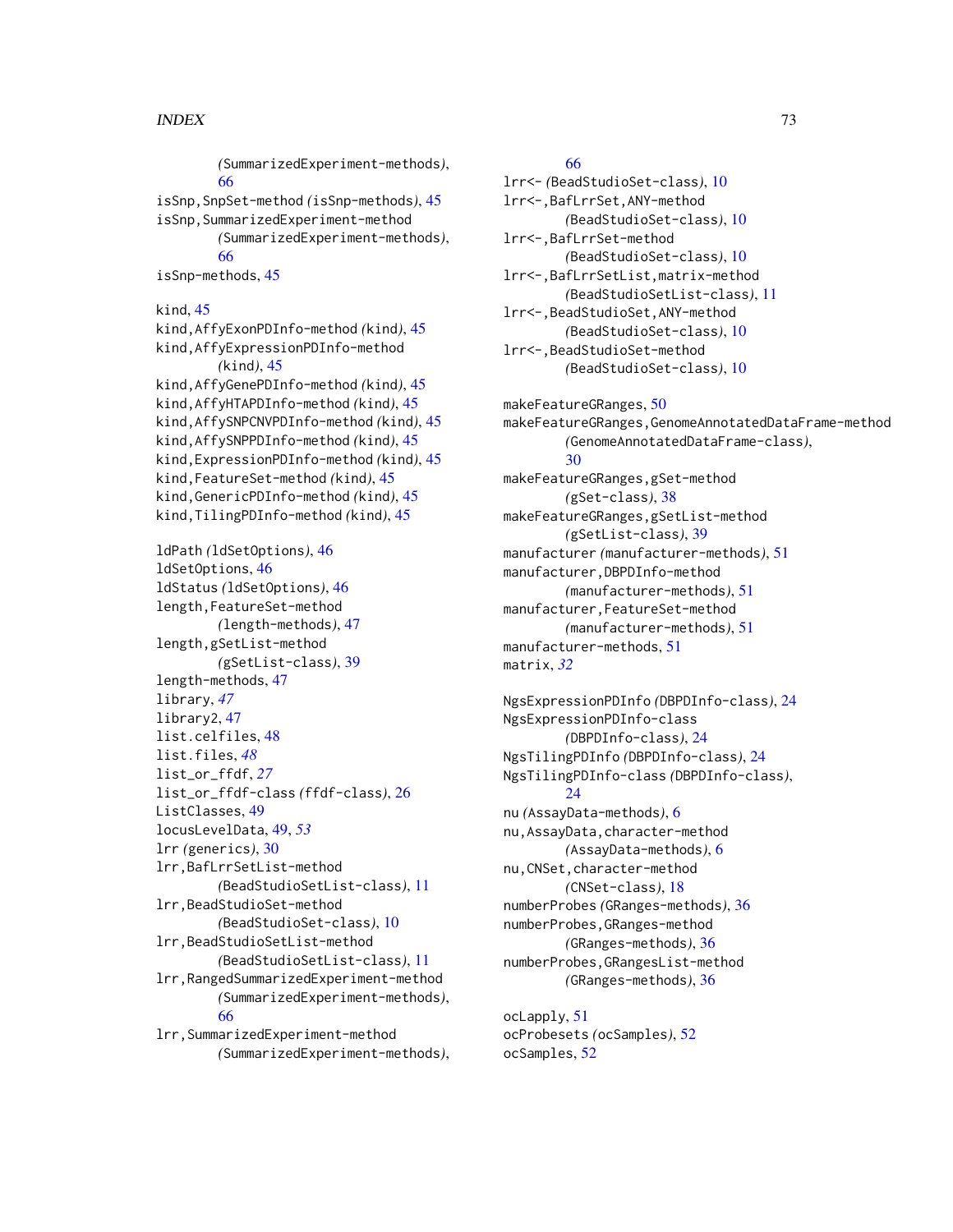## 74 INDEX

oldClass, *[27](#page-26-0)* oligoSet, [53](#page-52-0) oligoSetList, *[40](#page-39-0)* oligoSetList-class *(*BeadStudioSetList-class*)*, [11](#page-10-0) oligoSnpSet, *[20](#page-19-0)* oligoSnpSet-class *(*oligoSnpSet-methods*)*, [54](#page-53-0) oligoSnpSet-methods, [54](#page-53-0) open *(*fileConnections*)*, [28](#page-27-0) open,AlleleSet-method *(*getA*)*, [33](#page-32-0) open,array-method *(*fileConnections*)*, [28](#page-27-0) open,CNSet-method *(*CNSet-class*)*, [18](#page-17-0) open,matrix-method *(*fileConnections*)*, [28](#page-27-0) open,numeric-method *(*fileConnections*)*, [28](#page-27-0) openff *(*fileConnections*)*, [28](#page-27-0) openff,CNSet-method *(*fileConnections*)*, [28](#page-27-0) order, *[15](#page-14-0)*, *[62](#page-61-0)* p2i, *[62](#page-61-0)* p2i *(*i2p*)*, [40](#page-39-0) parStatus, [54](#page-53-0) pdPkgFromBioC, [55](#page-54-0) phi *(*AssayData-methods*)*, [6](#page-5-0) phi,AssayData,character-method *(*AssayData-methods*)*, [6](#page-5-0) phi,CNSet,character-method *(*CNSet-class*)*, [18](#page-17-0) platform *(*platform-methods*)*, [56](#page-55-0) platform,FeatureSet-method *(*platform-methods*)*, [56](#page-55-0) platform-methods, [56](#page-55-0) pmFragmentLength *(*pmFragmentLength-methods*)*, [56](#page-55-0) pmFragmentLength,AffySNPPDInfo-method *(*pmFragmentLength-methods*)*, [56](#page-55-0) pmFragmentLength-methods, [56](#page-55-0) position, *[39](#page-38-0)* position *(*position-methods*)*, [56](#page-55-0) position,AnnotatedDataFrame-method *(*position-methods*)*, [56](#page-55-0) position,GenomeAnnotatedDataFrame-method *(*position-methods*)*, [56](#page-55-0) position,gSet-method *(*position-methods*)*, [56](#page-55-0) position,gSetList-method

*(*gSetList-class*)*, [39](#page-38-0)

position,SnpSet-method *(*position-methods*)*, [56](#page-55-0) position-methods, [56](#page-55-0) position<- *(*GenomeAnnotatedDataFrame-class*)*, [30](#page-29-0) position<-,GenomeAnnotatedDataFrame,integer-method *(*GenomeAnnotatedDataFrame-class*)*, [30](#page-29-0) position<-,oligoSnpSet,integer-method *(*oligoSnpSet-methods*)*, [54](#page-53-0) RangedSummarizedExperiment, *[66](#page-65-0)* read.celfiles, *[25](#page-24-0)* read.xysfiles, *[25](#page-24-0)* requireAnnotation, [57](#page-56-0) requireClusterPkg *(*requireClusterPkgSet*)*, [58](#page-57-0) requireClusterPkg-deprecated *(*requireClusterPkgSet*)*, [58](#page-57-0) requireClusterPkgSet, [58](#page-57-0) requireClusterPkgSet-deprecated *(*requireClusterPkgSet*)*, [58](#page-57-0) sampleNames,FeatureSet-method *(*sampleNames-methods*)*, [58](#page-57-0) sampleNames,GRanges-method *(*GRanges-methods*)*, [36](#page-35-0) sampleNames,GRangesList-method *(*GRanges-methods*)*, [36](#page-35-0) sampleNames,gSetList-method *(*gSetList-class*)*, [39](#page-38-0) sampleNames-methods, [58](#page-57-0) sampleNames<-,gSetList,character-method *(*gSetList-class*)*, [39](#page-38-0) scqsExample, [59](#page-58-0) se.exprs,FeatureSet-method *(*exprs-methods*)*, [25](#page-24-0) setCluster, [59](#page-58-0) setCluster-deprecated *(*setCluster*)*, [59](#page-58-0) sfsExample, [60](#page-59-0) show,BeadStudioSet-method *(*BeadStudioSet-class*)*, [10](#page-9-0) show,CNSet-method *(*CNSet-class*)*, [18](#page-17-0) show,DBPDInfo-method *(*DBPDInfo-class*)*, [24](#page-23-0) show,FeatureSet-method *(*FeatureSet-class*)*, [25](#page-24-0) show,gSet-method *(*gSet-class*)*, [38](#page-37-0)